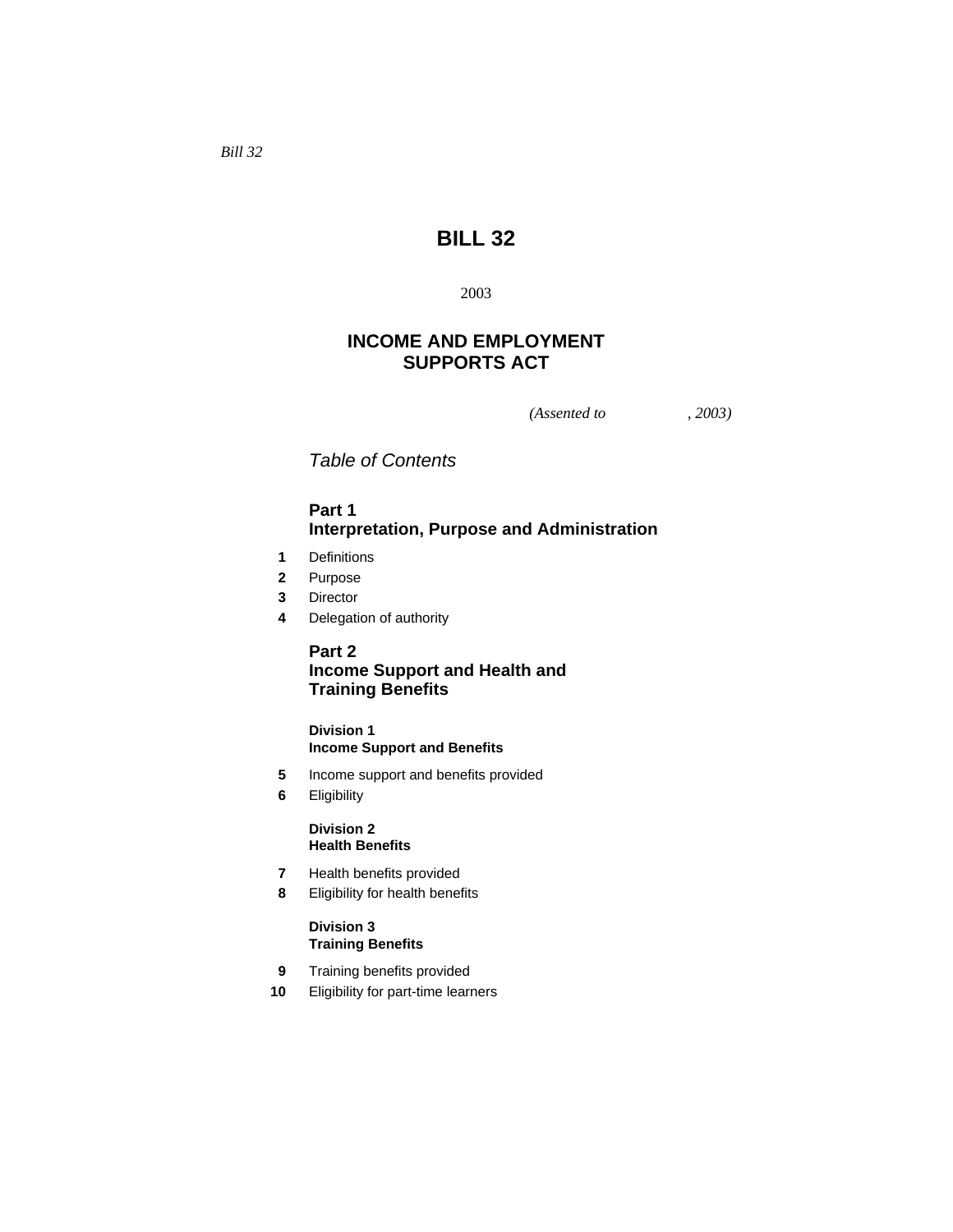### **Division 4 Income Support and Training Benefits Under Intergovernmental Agreements**

**11** Intergovernmental agreements

**Division 5 Employment and Training Benefits for Persons with Disabilities** 

**12** Employment and training benefits

## **Division 6 General Provisions**

- **13** Application for assistance
- **14** Information and verification
- **15** Discontinuation, suspension or variation
- **16** Agreement to reimburse and assignment
- **17** Financial administrator and third parties
- **18** Regulations

## **Part 3 Training Programs and Providers**

- **19** Definition
- **20** Agreements with training providers
- **21** Obligations of training providers
- **22** Remedial action
- **23** Audits
- **24** Administrative penalties
- **25** Debt due
- **26** Regulations

## **Part 4**

# **Temporary Employment and Job Creation Programs**

**27** Temporary employment and job creation programs

## **Part 5 Child and Adult Support Services**

- **28** Definitions
- **29** Director's right to apply for and enforce support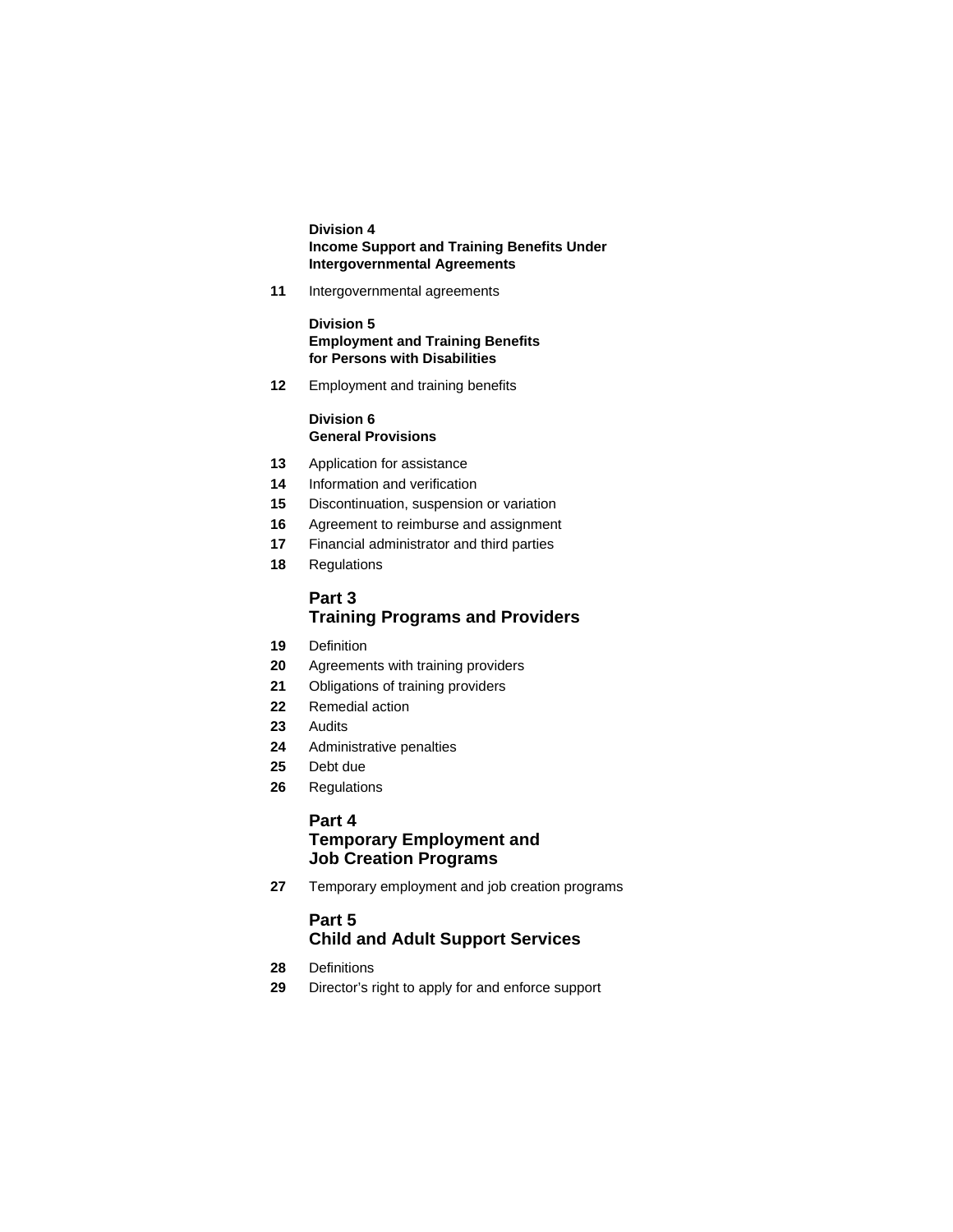- Support services at request of applicant
- Application of payments to Government
- Liability
- Regulations

## **Part 6 Recovery and Offences**

- Definition
- Repayment
- Recovery from financial administrators or third party
- Sponsors
- Collection of payments
- Registration in land titles office
- Caveat to secure payments
- Offences
- Regulations

## **Part 7 Appeals**

- Decisions that may be appealed
- Exceptions
- Appeal to appeal panel
- Order of appeal panel
- Establishment of appeal panels
- Regulations

## **Part 8 Confidentiality of Information and General Regulations**

- Personal information
- Regulations

## **Part 9**

## **Transitional Provisions, Consequential Amendments, Repeals and Coming into Force**

- Transitional
- **52-59** Consequential amendments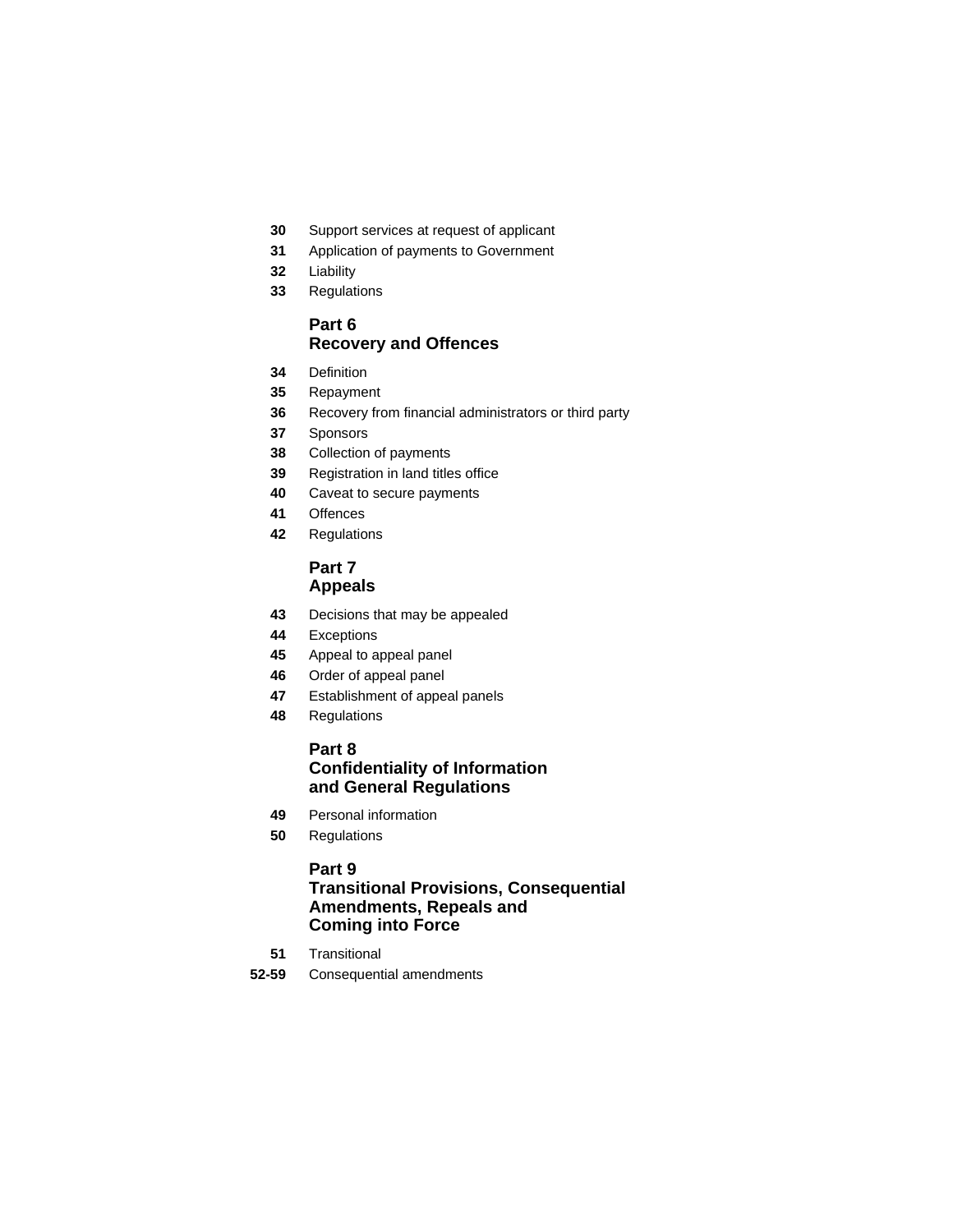- **60** Repeals
- **61** Coming into force

HER MAJESTY, by and with the advice and consent of the Legislative Assembly of Alberta, enacts as follows:

## **Part 1 Interpretation, Purpose and Administration**

### **Definitions**

- **1** In this Act,
	- (a) "applicant" means an applicant for assistance under Part 2;
	- (b) "assistance under Part 2" means
		- (i) income support and benefits provided under Part 2, Division 1,
		- (ii) health benefits provided under Part 2, Division 2,
		- (iii) training benefits provided under Part 2, Division 3,
		- (iv) income support and training benefits under intergovernmental agreements provided under Part 2, Division 4, and
		- (v) employment and training benefits for persons with disabilities provided under Part 2, Division 5;
	- (c) "cohabiting partner" means a cohabiting partner as defined in the regulations;
	- (d) "dependent child" means a dependent child as defined in the regulations;
	- (e) "Director" means a person appointed under section 3;
	- (f) "family unit" means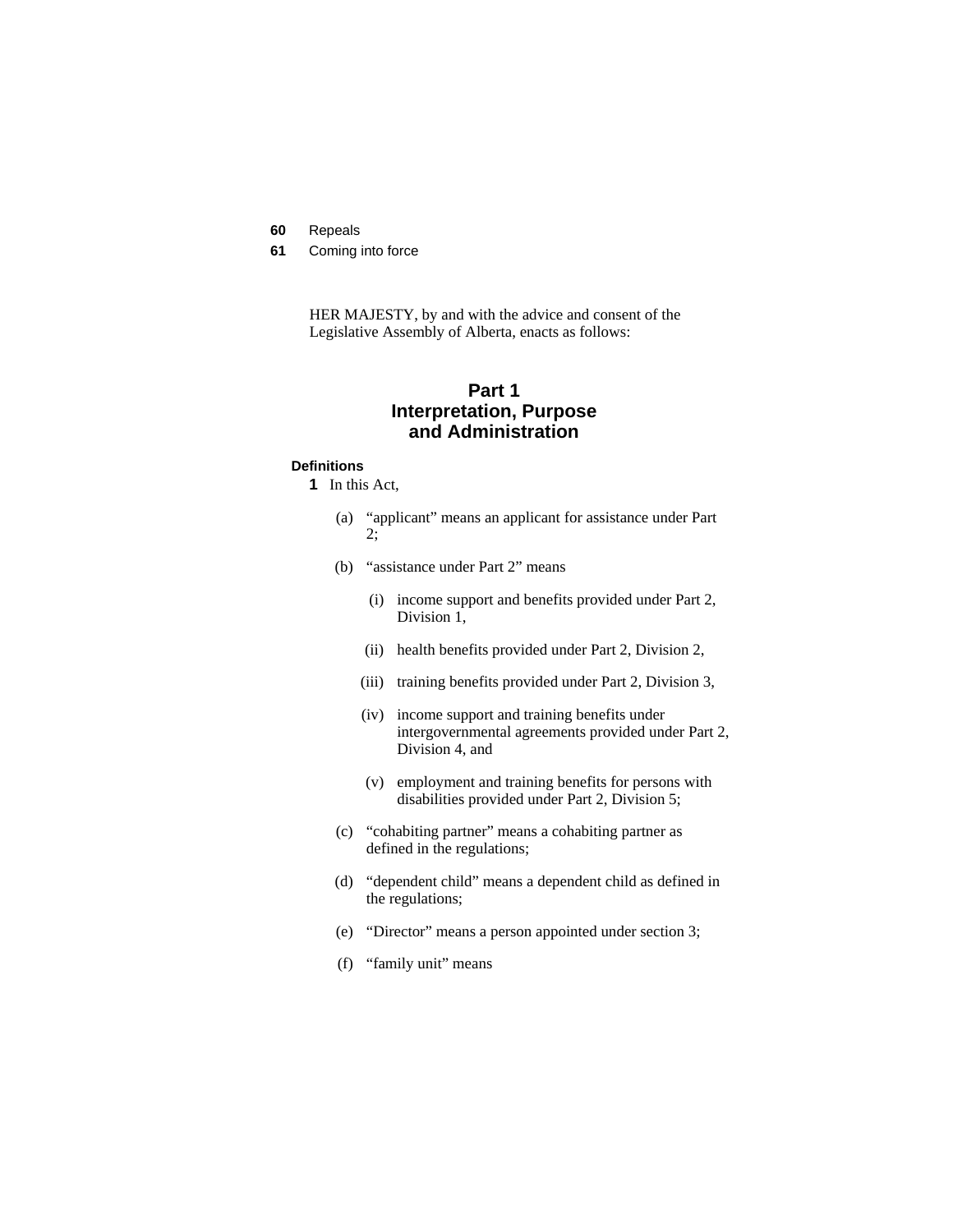- (i) a person and that person's cohabiting partner or dependent children or both, and
- (ii) if a person is single and without a cohabiting partner and dependent children, that person;
- (g) "financial administrator" means a financial administrator appointed under section 17;
- (h) "Minister" means the Minister determined under section 16 of the *Government Organization Act* as the Minister responsible for this Act;
- (i) "recipient" means the person to whom or on whose behalf assistance under Part 2 is provided;
- (j) "third party" means a third party referred to in section  $17(1)(b)$ ;
- (k) "training provider" means a person with whom the Director has entered into an agreement or arrangement under section 20.

### **Purpose**

**2** The purpose of this Act is to provide programs for persons in need for such of their requirements for food, shelter, personal items and medical and other benefits as are essential to their health and well-being and, in particular, to provide training and other measures to facilitate their movement toward independence and self-sufficiency.

#### **Director**

**3(1)** In accordance with the *Public Service Act*, there may be appointed one or more Directors who shall administer this Act under the direction of the Minister.

**(2)** Where more than one Director is appointed, the Minister shall determine the responsibilities of each Director with respect to the administration of this Act.

#### **Delegation of authority**

**4** A Director may authorize any employee of the Government, any training provider or an Indian or Metis organization or an employee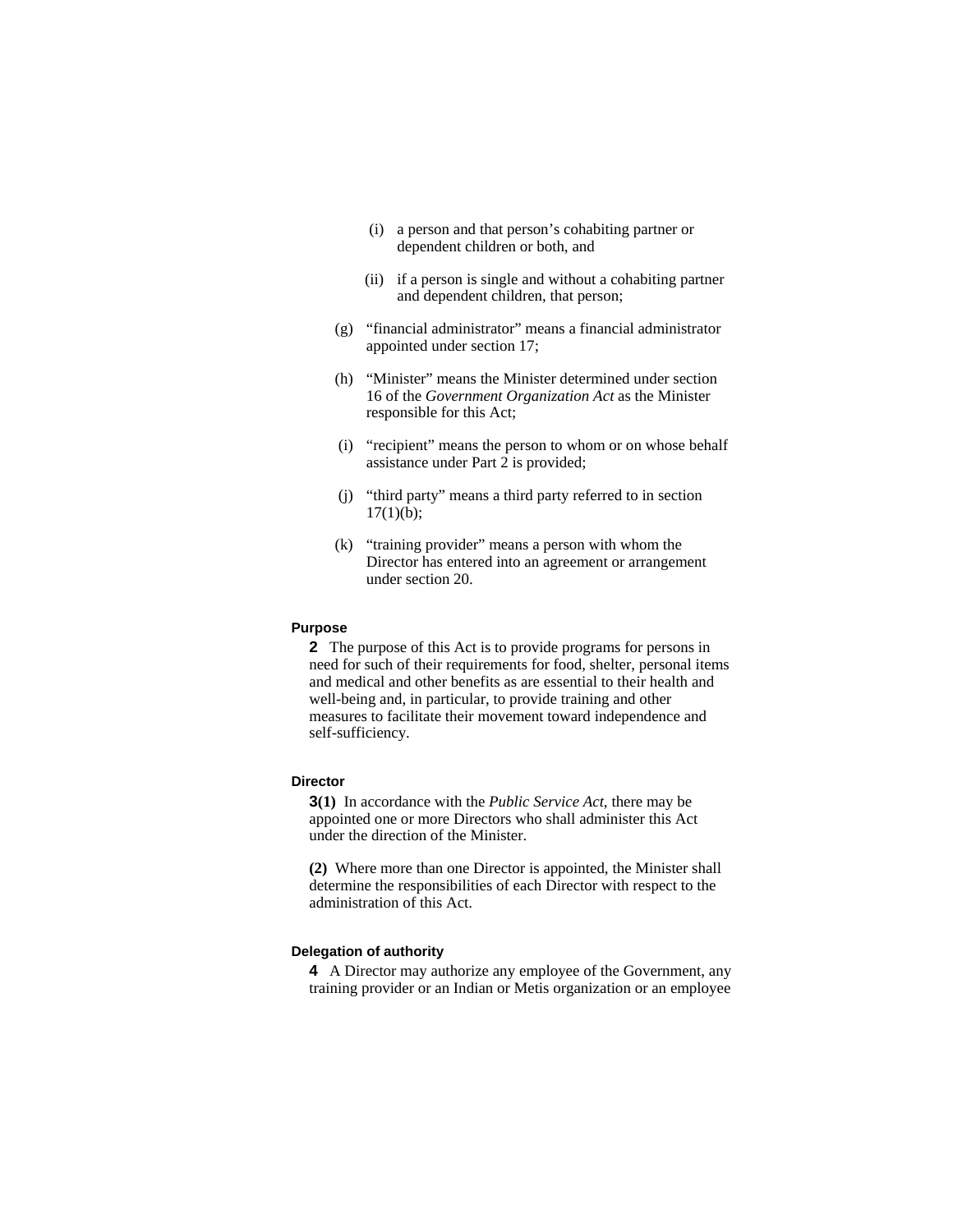of such an organization to exercise any powers or perform any duties and functions conferred on the Director by this Act or the regulations.

# **Part 2 Income Support and Health and Training Benefits**

## **Division 1 Income Support and Benefits**

## **Income support and benefits provided**

**5(1)** A Director may, subject to the regulations, provide to a family unit eligible under section 6 for income support and benefits any one or more of the following income support payments and benefits:

- (a) core income support payments determined in accordance with the regulations;
- (b) supplementary income support payments determined in accordance with the regulations;
- (c) any other income support payments or benefits determined in accordance with the regulations.

**(2)** The amount or value of income support and benefits that may be provided under this Division to or for the use of an eligible family unit is the difference between

- (a) the budgetary requirements of the family unit determined in accordance with the regulations, and
- (b) the financial resources available to the family unit determined in accordance with the regulations.

#### **Eligibility**

**6(1)** A family unit is eligible for income support and benefits if

 (a) the family unit is designated in accordance with the regulations as being included in one of the following categories: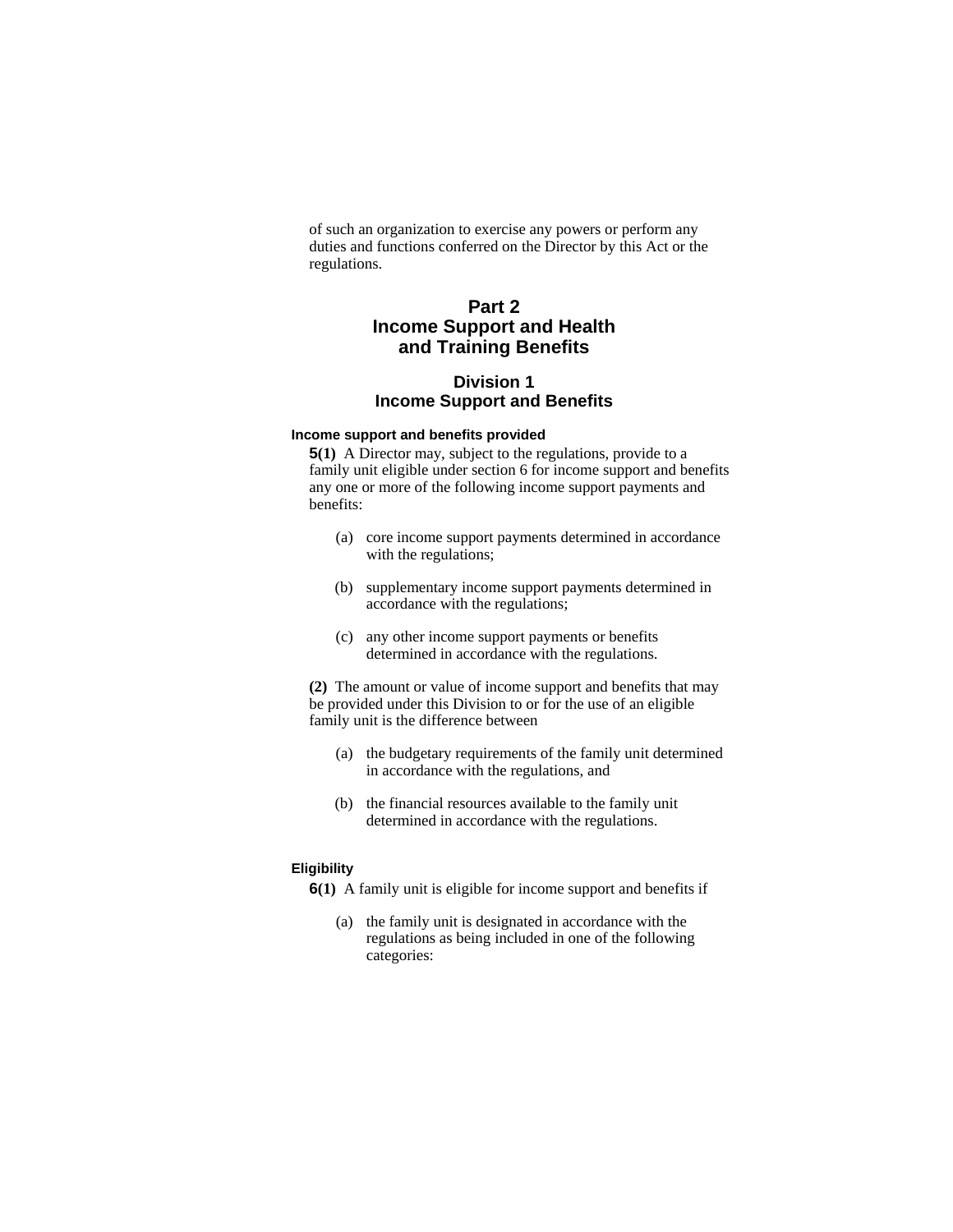- (i) expected to work or working, as defined in the regulations;
- (ii) not expected to work, as defined in the regulations;
- (iii) full-time learner;
- (iv) any other category specified in the regulations,

and

(b) the conditions set out in subsection  $(2)$ ,  $(3)$  or  $(4)$ , as the case may be, are met.

**(2)** The conditions that must be met by a family unit included in a category referred to in subsection  $(1)(a)(i)$  or  $(ii)$  are as follows:

- (a) the members of the family unit are in Alberta;
- (b) one of the members of the family unit is at least 18 years of age;
- (c) the family unit is financially eligible in accordance with the regulations;
- (d) if applicable, a member of the family unit who is entitled to receive or apply for support referred to in Part 5 is willing to comply with any requirements under Part 5;
- (e) the family unit is not entitled to receive income support and benefits similar to the income support and benefits provided under this Division from any other income support regime specified in the regulations;
- (f) information and verification of information required to determine eligibility are provided;
- (g) any other conditions required by the regulations.

**(3)** The conditions that must be met by a family unit included in the category referred to in subsection  $(1)(a)(iii)$  are as follows:

(a) the members of the family unit are residents of Alberta determined in accordance with the regulations;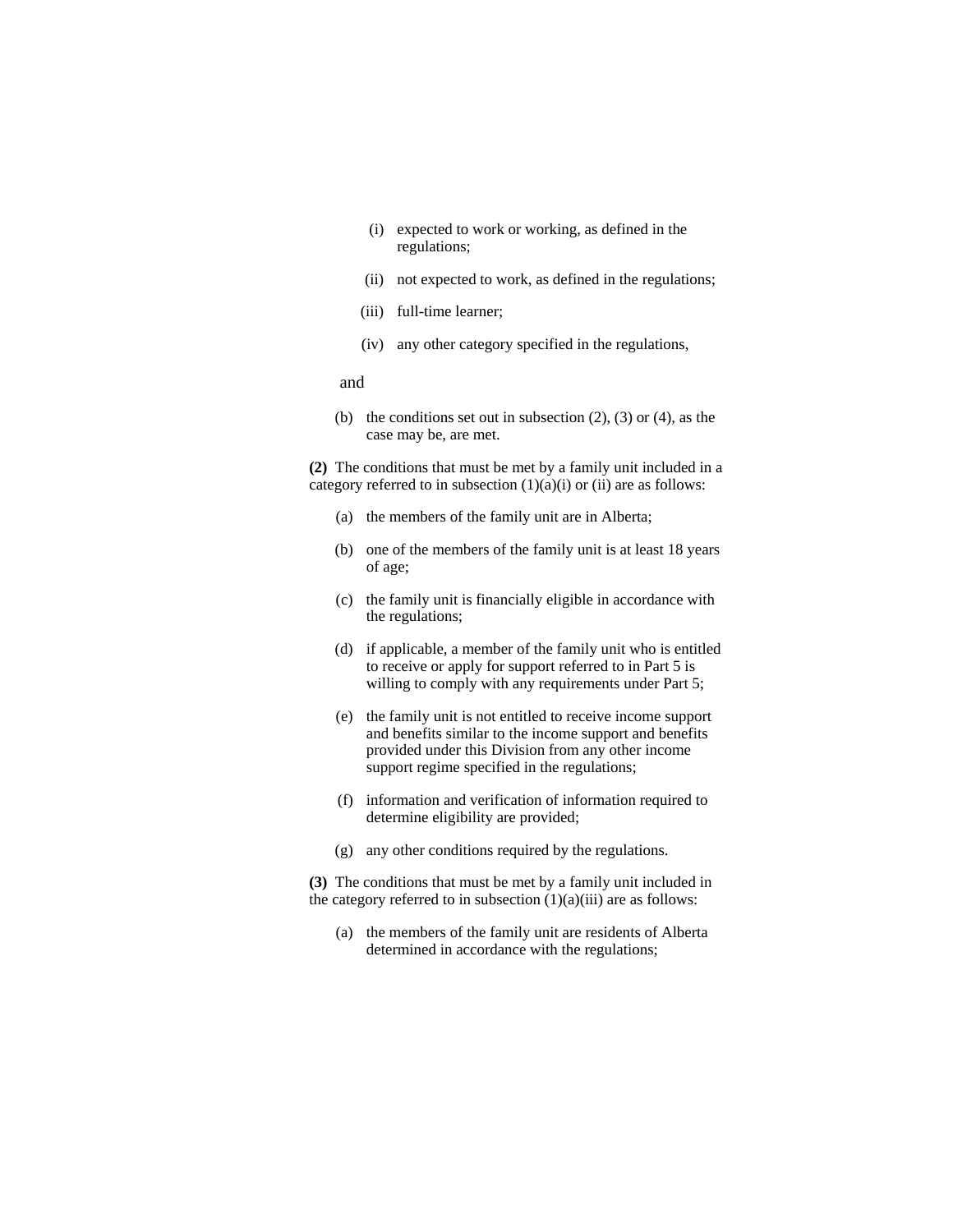- (b) the family unit is financially eligible in accordance with the regulations;
- (c) a member of the family unit, other than a dependent child,
	- (i) is at least 18 years of age and did not attend school in the immediately preceding year, or meets the age or other requirements provided in the regulations, and
	- (ii) is suitable to participate full-time in a training program for an achievable employment goal and has been accepted in an approved training program referred to in Part 3;
- (d) if applicable, a member of the family unit who is entitled to receive or apply for support referred to in Part 5 is willing to comply with any requirements under Part 5;
- (e) information and verification of information required to determine eligibility are provided;
- (f) the family unit is not entitled to receive income support and benefits similar to the income support and benefits provided under this Division from any other income support regime specified in the regulations;
- (g) any other conditions required by the regulations.

**(4)** The conditions that must be met by a family unit included in a category referred to in subsection  $(1)(a)(iv)$  are those required by the regulations.

## **Division 2 Health Benefits**

#### **Health benefits provided**

**7** The Director may, subject to the regulations, provide health benefits to children and adults eligible under section 8.

### **Eligibility for health benefits**

**8(1)** A child or adult is eligible to receive health benefits under this Division if the conditions required under subsection (2) are met.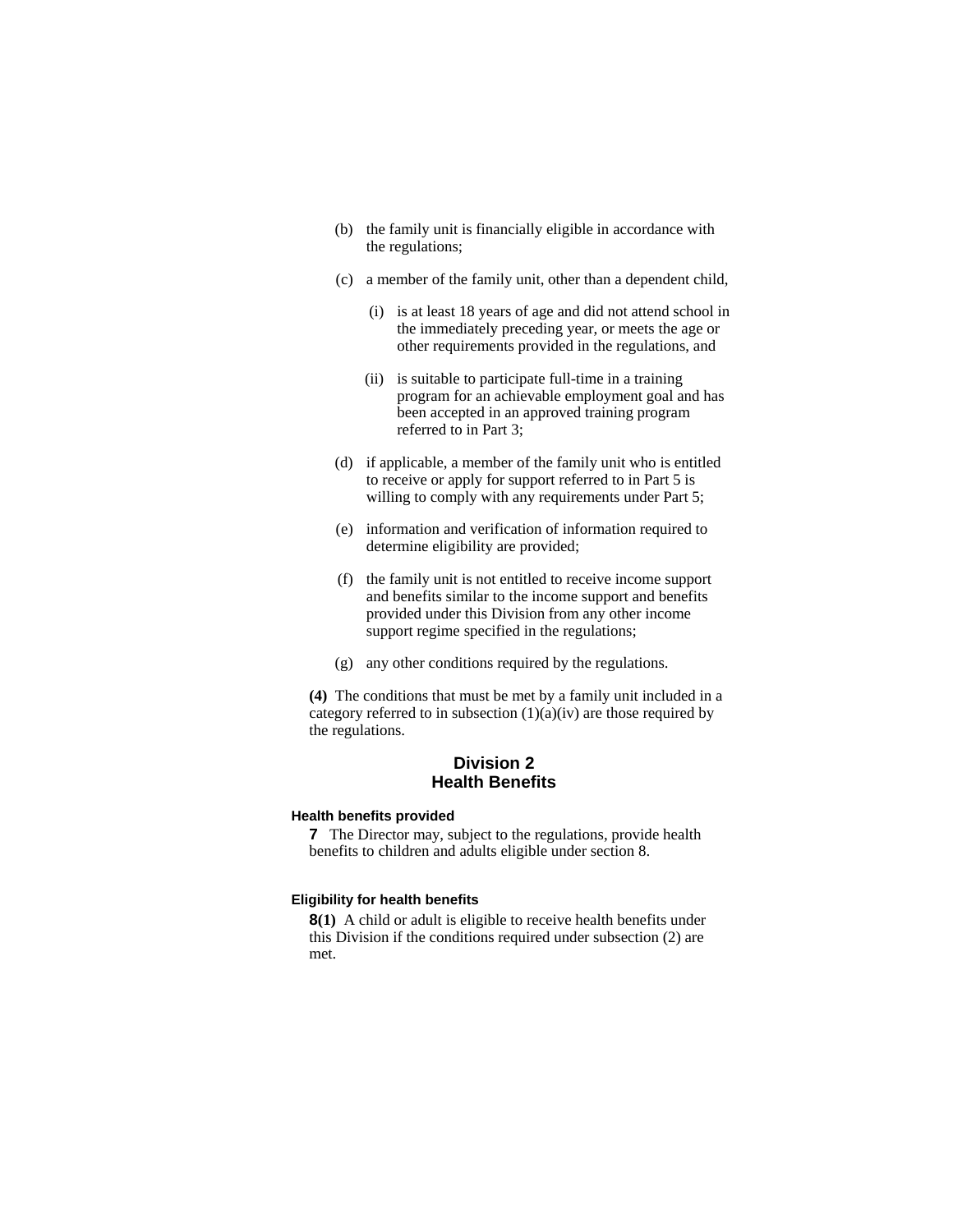**(2)** The conditions required for the purposes of subsection (1) are as follows:

- (a) the residency requirements provided in the regulations are met;
- (b) the person is financially eligible in accordance with the regulations;
- (c) information and verification of information required to determine eligibility are provided;
- (d) the person is not entitled to receive health benefits similar to the health benefits provided under this Division from any other source specified in the regulations;
- (e) any other conditions required by the regulations.

## **Division 3 Training Benefits**

### **Training benefits provided**

**9** A Director may, subject to the regulations, provide to a person eligible under section 6(3) or 10 any one or more of the following:

- (a) tuition and other prescribed fees;
- (b) cost of books and supplies;
- (c) cost of child care and transportation;
- (d) any other training benefits specified in the regulations.

### **Eligibility for part-time learners**

**10** A member of a family unit, other than a dependent child, is eligible for part-time training benefits under this Division if

- (a) the family unit is receiving income support and benefits under Division 1 or is otherwise financially eligible in accordance with the regulations,
- (b) the person
	- (i) is at least 18 years of age or meets the age or other requirements determined under the regulations, and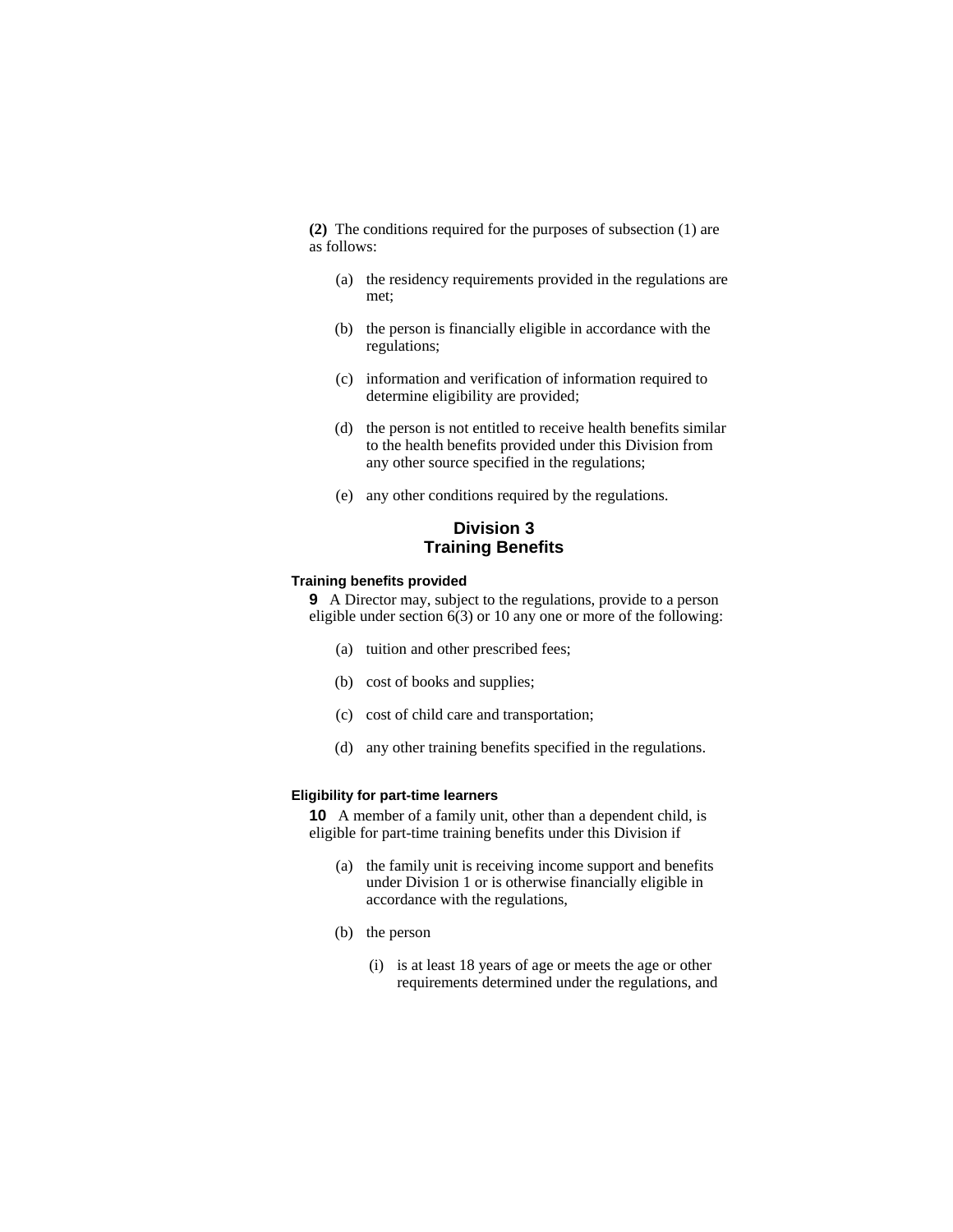(ii) is suitable to participate part-time in a training program for an achievable employment goal, and has been accepted in an approved training program referred to in Part 3,

```
 and
```
(c) the family unit and the person meet any other conditions required by the regulations.

## **Division 4 Income Support and Training Benefits Under Intergovernmental Agreements**

### **Intergovernmental agreements**

**11**(1) In this Division, "intergovernmental agreement" means an agreement between the Minister and the Government of Canada to provide income support and training benefits.

**(2)** The Director may, subject to the regulations and an intergovernmental agreement, provide income support and training benefits to persons eligible in accordance with the regulations and the intergovernmental agreement.

## **Division 5 Employment and Training Benefits for Persons with Disabilities**

## **Employment and training benefits**

**12** The Director may, subject to the regulations, provide employment and training benefits to persons with disabilities eligible in accordance with the regulations.

## **Division 6 General Provisions**

## **Application for assistance**

**13** An application for assistance under Part 2 must be made in the manner determined by the Director.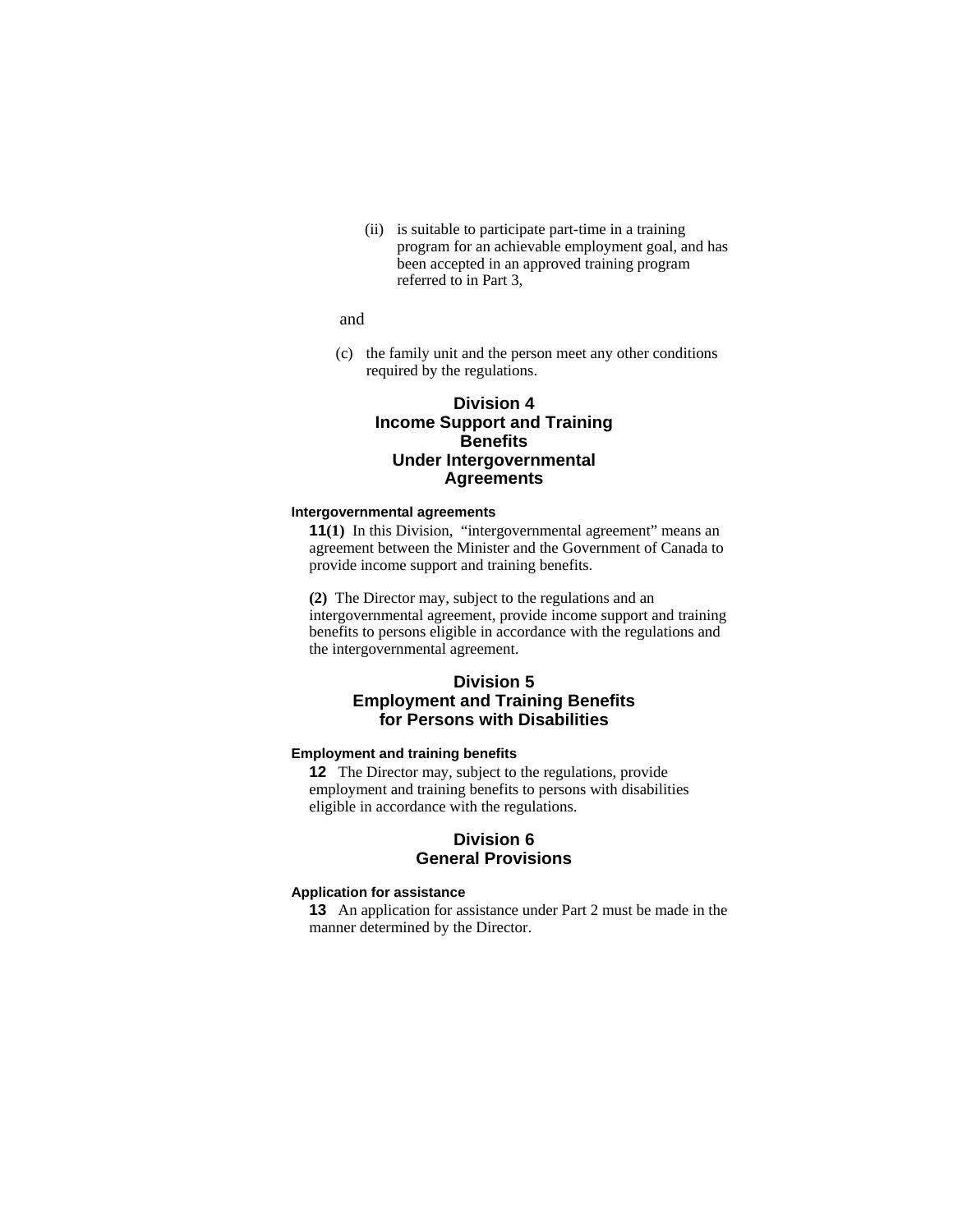#### **Information and verification**

**14(1)** For the purpose of determining or auditing eligibility or continuing eligibility for assistance under Part 2, or compliance with any terms or conditions of receiving assistance under Part 2, the Director may do one or more of the following:

- (a) direct an applicant or recipient to provide the Director with information within the time and in the manner specified by the Director;
- (b) seek verification of any information provided to the Director by an applicant or recipient;
- (c) direct an applicant or recipient to provide verification of any information provided to the Director by the applicant or recipient.

**(2)** A recipient must notify the Director, in the manner determined by the Director, of any changes in the recipient's circumstances or the circumstances of any other member of the recipient's family unit that would have the effect of reducing the assistance under Part 2 being provided or would affect eligibility to receive assistance under Part 2.

## **Discontinuation, suspension or variation**

**15(1)** The Director may, subject to the regulations, refuse to provide assistance under Part 2 or discontinue, suspend or reduce the assistance provided when, in the opinion of the Director, an applicant or recipient, where applicable,

- (a) refuses to seek or to accept reasonable employment for reasonable wages,
- (b) terminates employment that the applicant or recipient might reasonably have continued to hold,
- (c) refuses to make reasonable efforts
	- (i) to obtain compensation or collect income that the applicant, recipient or a member of his or her family unit is entitled to or eligible for, or
	- (ii) to realize on an asset or other financial resource that the applicant, recipient or a member of his or her family unit owns or may be entitled to,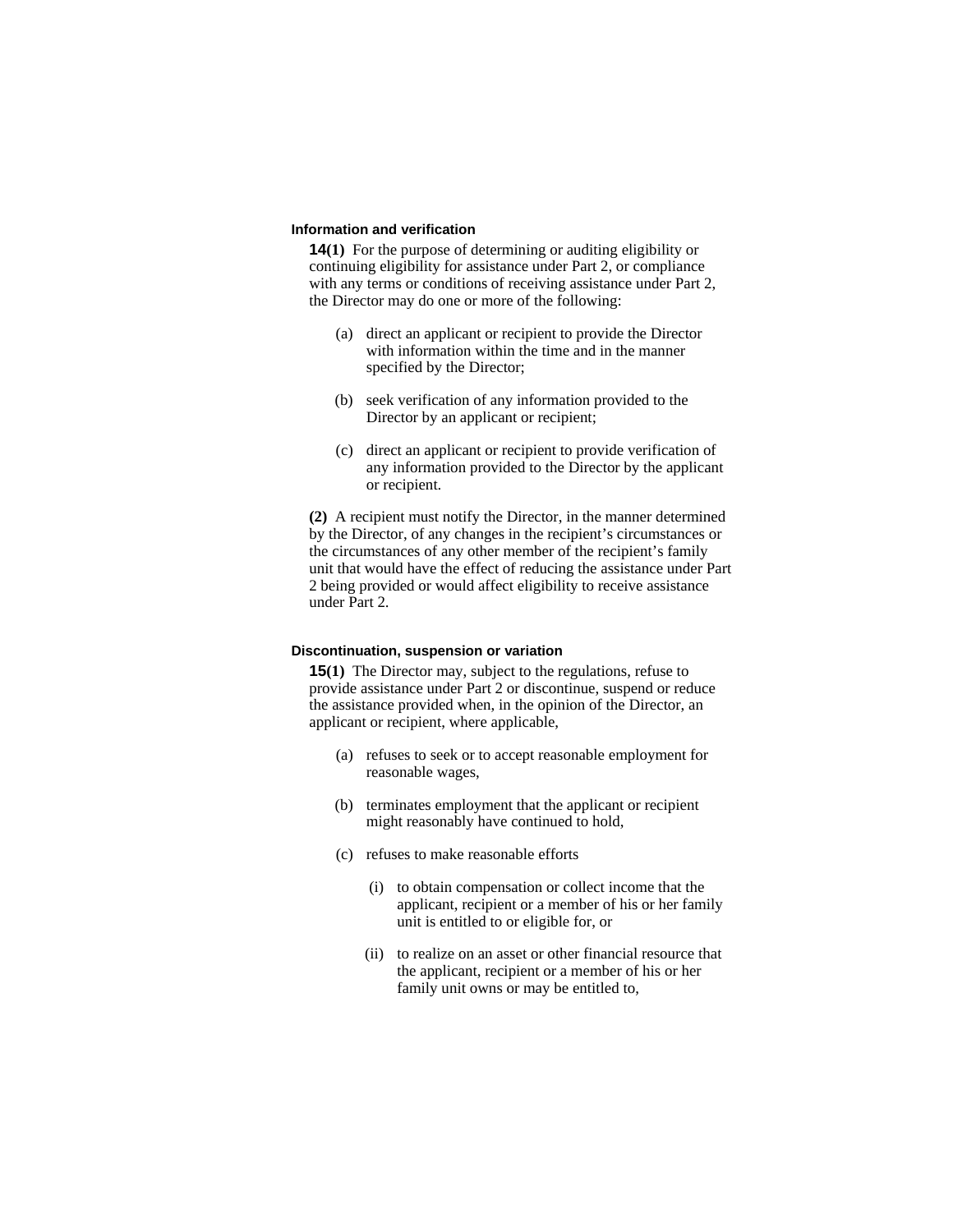- (d) refuses or neglects to avail himself or herself or a member of his or her family unit of advantages the applicant or recipient or member of the family unit may receive or be entitled to under any other law,
- (e) refuses or neglects to take advantage of appropriate training or rehabilitative measures,
- (f) fails to maintain the eligibility requirements for the assistance provided,
- (g) fails to comply with any term or condition of the assistance provided,
- (h) fails to comply with a direction under section  $14(1)(a)$  or (c) or with section 14(2),
- (i) fails to comply with a requirement under Part 5, or
- (j) refuses to provide complete information required to determine the applicant's or recipient's eligibility for assistance or provides false information.

**(2)** The Director may refuse to provide benefits to a person in the category referred to in section  $6(1)(a)(iii)$  or to a person eligible under section 9 if that person had previously received benefits under either of those sections but,

- (a) in providing information that was required to determine the person's eligibility for assistance under those sections, provided incomplete or false information, or
- (b) used the benefits for a purpose other than that for which they had been provided.

**(3)** If there is a change in a recipient's circumstances or the circumstances of another member of the recipient's family unit, the Director may reduce, increase, suspend or discontinue any assistance under Part 2 being provided to the recipient or other member of the recipient's family unit.

#### **Agreement to reimburse and assignment**

**16(1)** Any person who is receiving or has received assistance under Part 2 may voluntarily repay or agree to repay any assistance provided.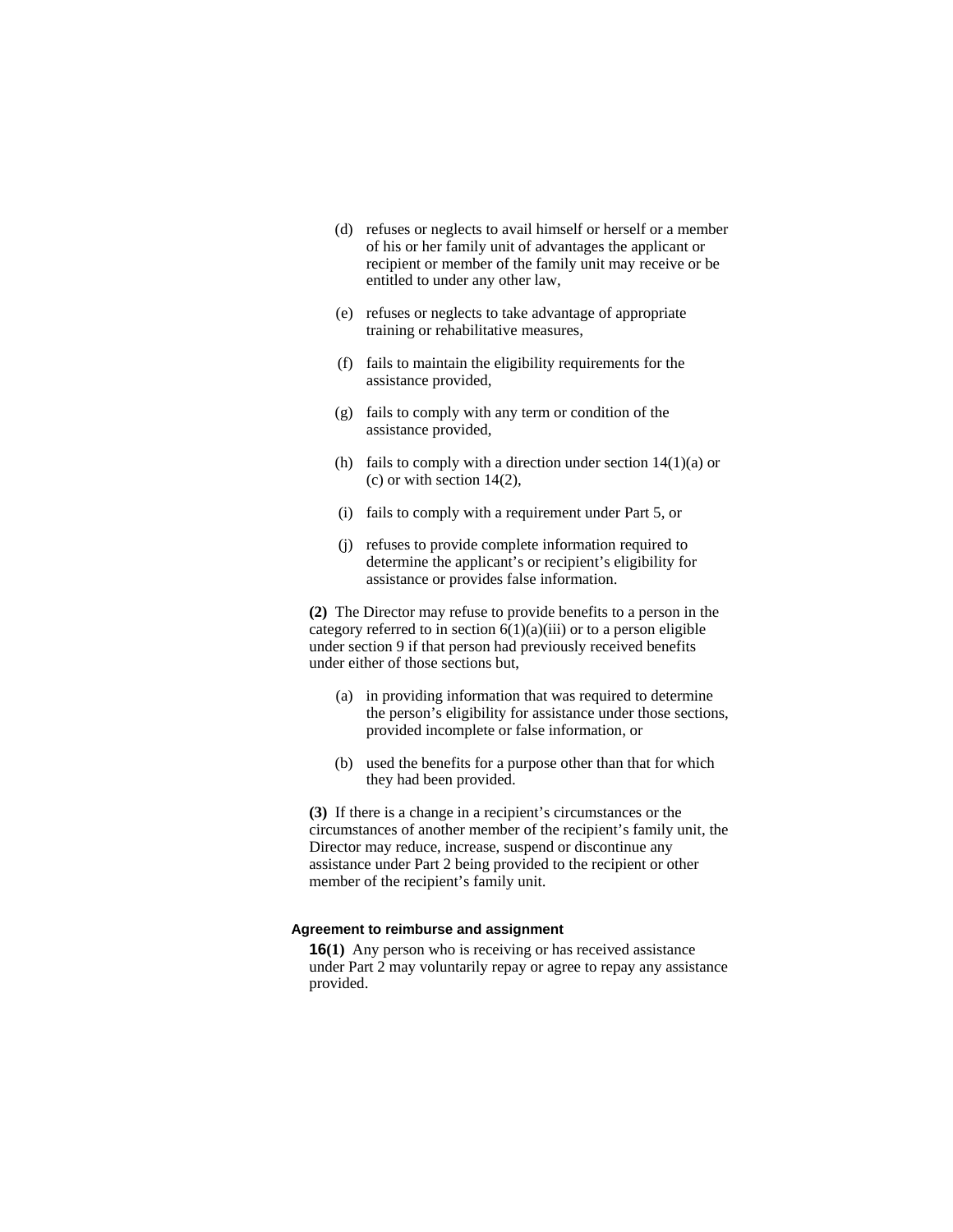**(2)** The Director may, as a condition of eligibility for assistance under Part 2, require an applicant, a recipient or a member of a family unit to reimburse the Government in prescribed circumstances for the assistance provided.

**(3)** A requirement under subsection (1) or (2) may include an assignment, as prescribed.

## **Financial administrator and third parties**

**17(1)** When a recipient is unable to manage his or her own financial affairs, the Director, with the recipient's consent, may

- (a) appoint a financial administrator to manage the assistance under Part 2 provided to the recipient, or
- (b) make payments of part or all of the assistance under Part 2 directly to third parties if an amount is payable by the recipient to the third parties for costs relating to the provision of goods or services.

**(2)** Subject to the regulations, if the Director considers that a recipient is unable to manage his or her own financial affairs and no consent has been obtained under subsection (1), the Director may apply to an appeal panel under Part 7 for a determination as to whether the recipient is capable of managing his or her own financial affairs and, if necessary, for

- (a) the appointment of a financial administrator to manage the assistance under Part 2 provided to or for the family unit, or
- (b) approval to make payments of part or all of the assistance under Part 2 directly to third parties if an amount is payable by the recipient to the third parties for costs relating to the provision of goods or services.

**(3)** A financial administrator appointed under subsection (1) or (2) shall, when required by the Director, make returns showing the amount of assistance under Part 2 received, the amount that has been expended for the benefit of the recipient and the balance remaining with the financial administrator and shall, if necessary, remit any balance to the Director.

**(4)** The Director may revoke the appointment of the financial administrator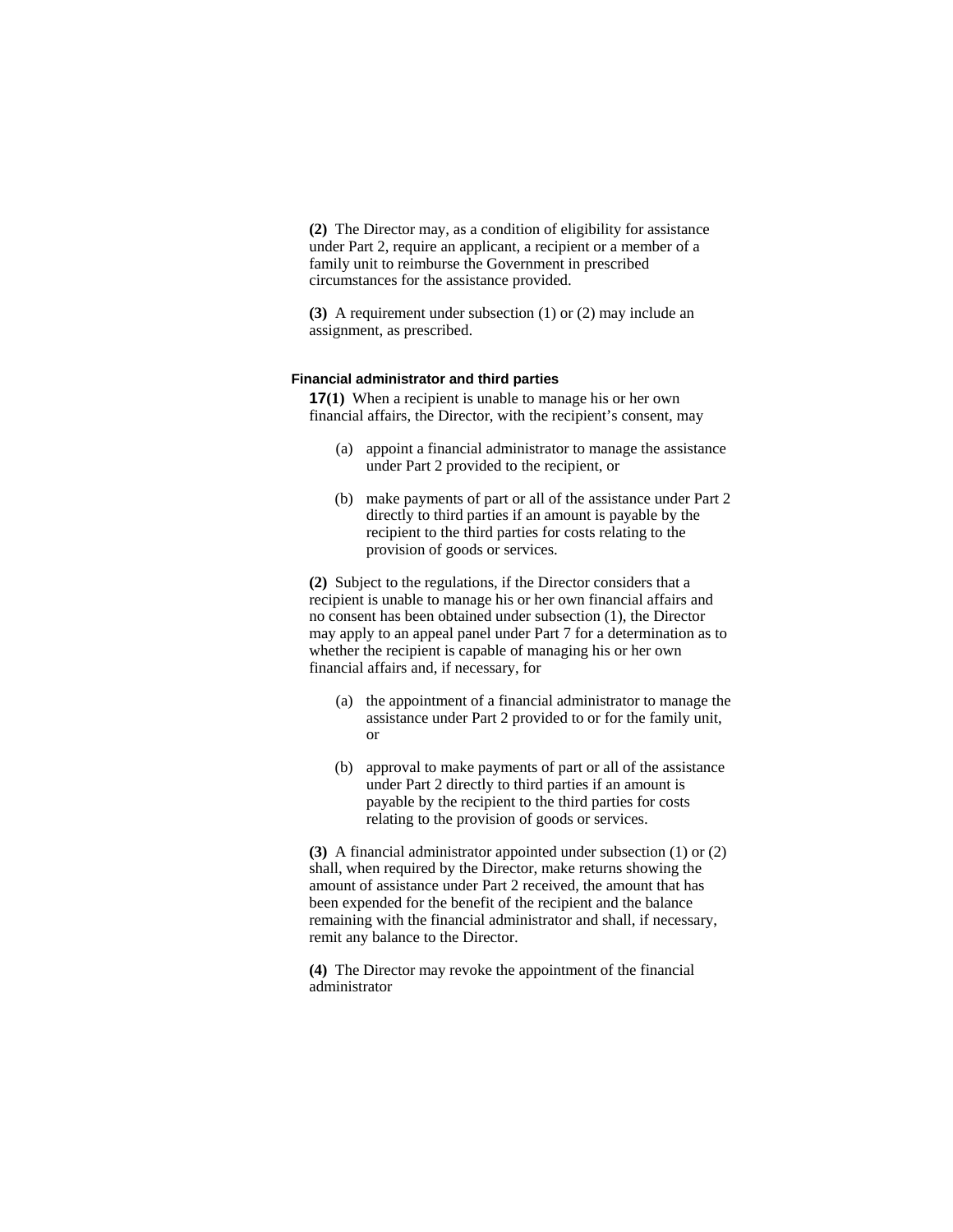- (a) where, in the opinion of the Director, the financial administrator is not acting in the best interests of the recipient,
- (b) where the financial administrator fails to provide information that is required to be provided on behalf of the recipient or where information provided causes a repayment to be required under section 35 or 36, or
- (c) for any other reason referred to in the regulations.

**(5)** A financial administrator appointed under this section on behalf of a recipient has all the rights and obligations of the recipient under this Act, except Part 5.

**(6)** When a financial administrator appointed under subsection (1) or (2) is an officer or employee of an institution in which a recipient is maintained, the financial administrator shall pay to the institution that proportion of any assistance under Part 2 that is considered by the Director to be a reasonable sum for the maintenance of the person, but the Director shall require the financial administrator to make available to the recipient the amount that has been provided for the recipient's personal use.

**(7)** Notwithstanding anything in this section, when a trustee of the estate of a person is appointed under the *Dependent Adults Act*, the trustee so appointed is the financial administrator for the purposes of this Act.

#### **Regulations**

- **18** The Lieutenant Governor in Council may make regulations
	- (a) respecting core income support payments and supplementary income support payments;
	- (b) respecting other income support payments or benefits for the purposes of section  $5(1)(c)$ ;
	- (c) respecting the determination of the budgetary requirements of a family unit for the purposes of section  $5(2)(a);$
	- (d) respecting the determination of the financial resources available to a family unit for the purposes of section  $5(2)(b)$ ;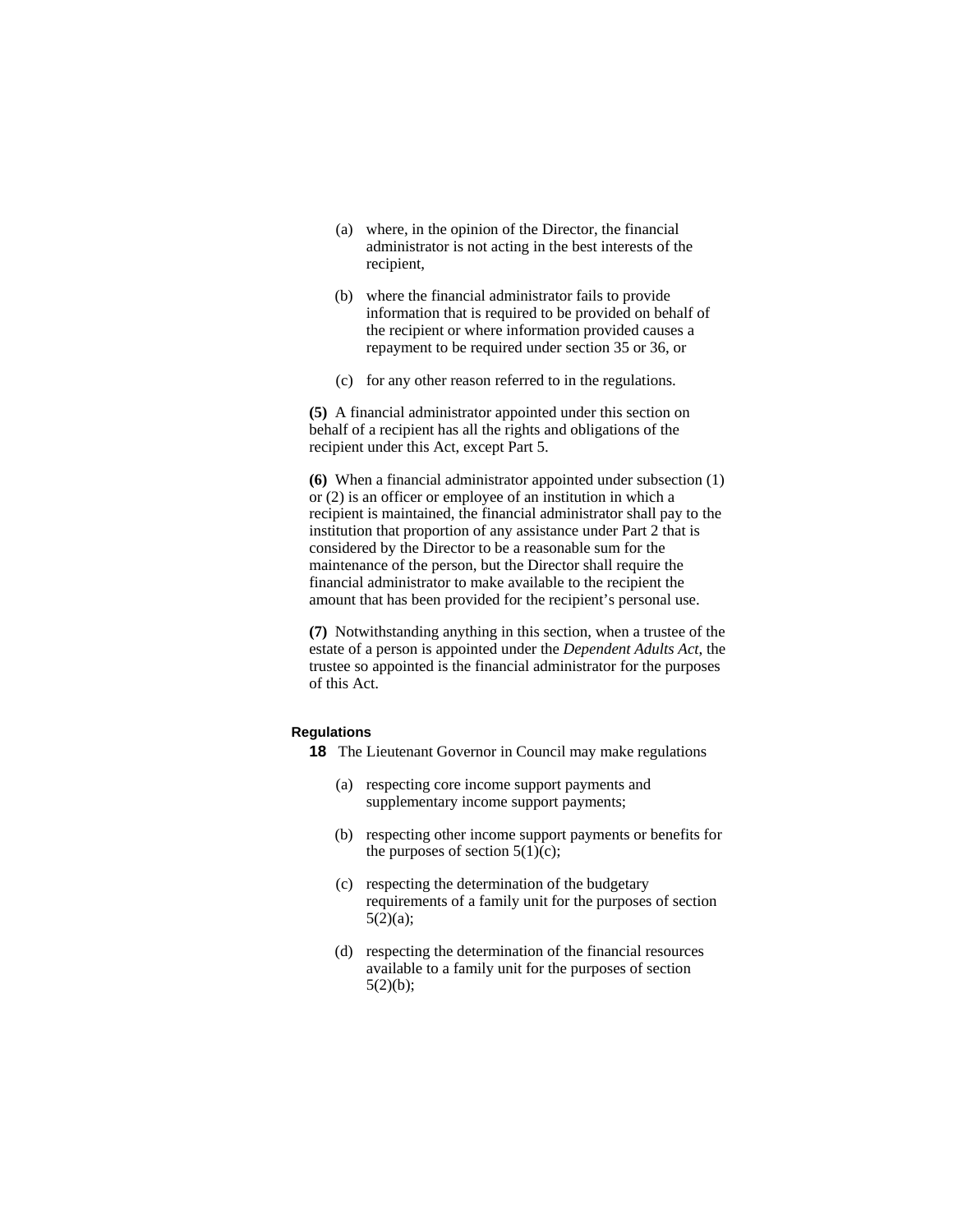- (e) respecting the designation of a family unit as being included in a category referred to in section  $6(1)(a)$ ;
- (f) respecting other categories for the purposes of section  $6(1)(a)(iv)$ ;
- (g) respecting the age and other requirements for the purpose of sections  $6(3)(c)(i)$  or  $10(b)(i)$ ;
- (h) respecting the determination of financial eligibility for the purposes of this Part;
- (i) respecting the conditions of eligibility for assistance under Part 2;
- (j) respecting the determination of residency in Alberta and the residency requirements for the purposes of section 8(2)(a);
- (k) respecting income support regimes for the purposes of sections  $6(2)(e)$  and  $(3)(g)$  and other sources for the purpose of section 8(2)(d);
- (l) respecting health benefits that may be provided for the purposes of Division 2;
- (m) respecting training benefits for the purpose of section 9(d);
- (n) respecting suitability for participation in a training program under section  $6(3)(c)(ii)$  or  $10(b)(ii)$ ;
- (o) respecting the income support and training benefits that may be provided under Division 4;
- (p) respecting the employment and training benefits that may be provided under Division 5;
- (q) respecting agreements or arrangements with persons or organizations to provide employment and training benefits to persons eligible under Division 5;
- (r) respecting records that a person or organization referred to in clause (q) is required to maintain;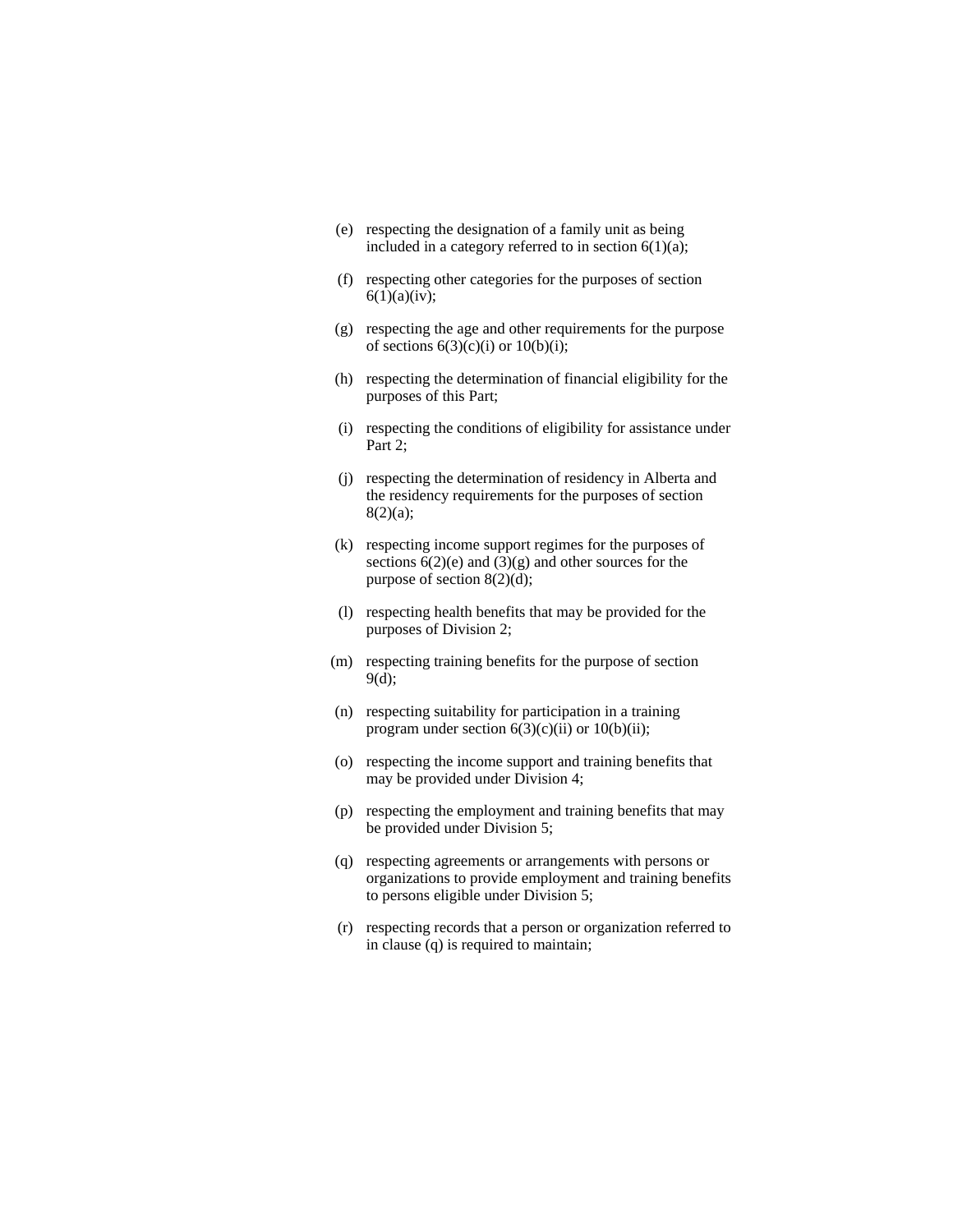- (s) respecting the requirements that a person or organization referred to in clause (q) is required to comply with;
- (t) respecting the refusal, discontinuation, suspension or reduction of assistance under Part 2;
- (u) respecting the determination of the amount of assistance under Part 2 to be provided to a recipient and the time and manner of providing it;
- (v) respecting terms and conditions associated with being provided with assistance under Part 2;
- (w) respecting the items, services and payments that may be included as benefits for the purposes of Division 1;
- (x) respecting emergency assistance and determining who may be eligible for emergency assistance;
- (y) respecting classes of person who are not eligible for assistance under Part 2;
- (z) respecting applications for assistance under Part 2 and the information to be included in an application;
- (aa) respecting the consequences of failing to satisfy a condition of eligibility, including fixing periods of ineligibility;
- (bb) respecting reinstating assistance under Part 2 or returning it to its former level and the procedures that apply;
- (cc) respecting applications to an appeal panel under section 17(2);
- (dd) respecting other reasons for the revocation of the appointment of a financial administrator.

# **Part 3 Training Programs and Providers**

### **Definition**

**19** In this Part, "learner" means a person receiving training benefits under Part 2, Division 3, 4 or 5.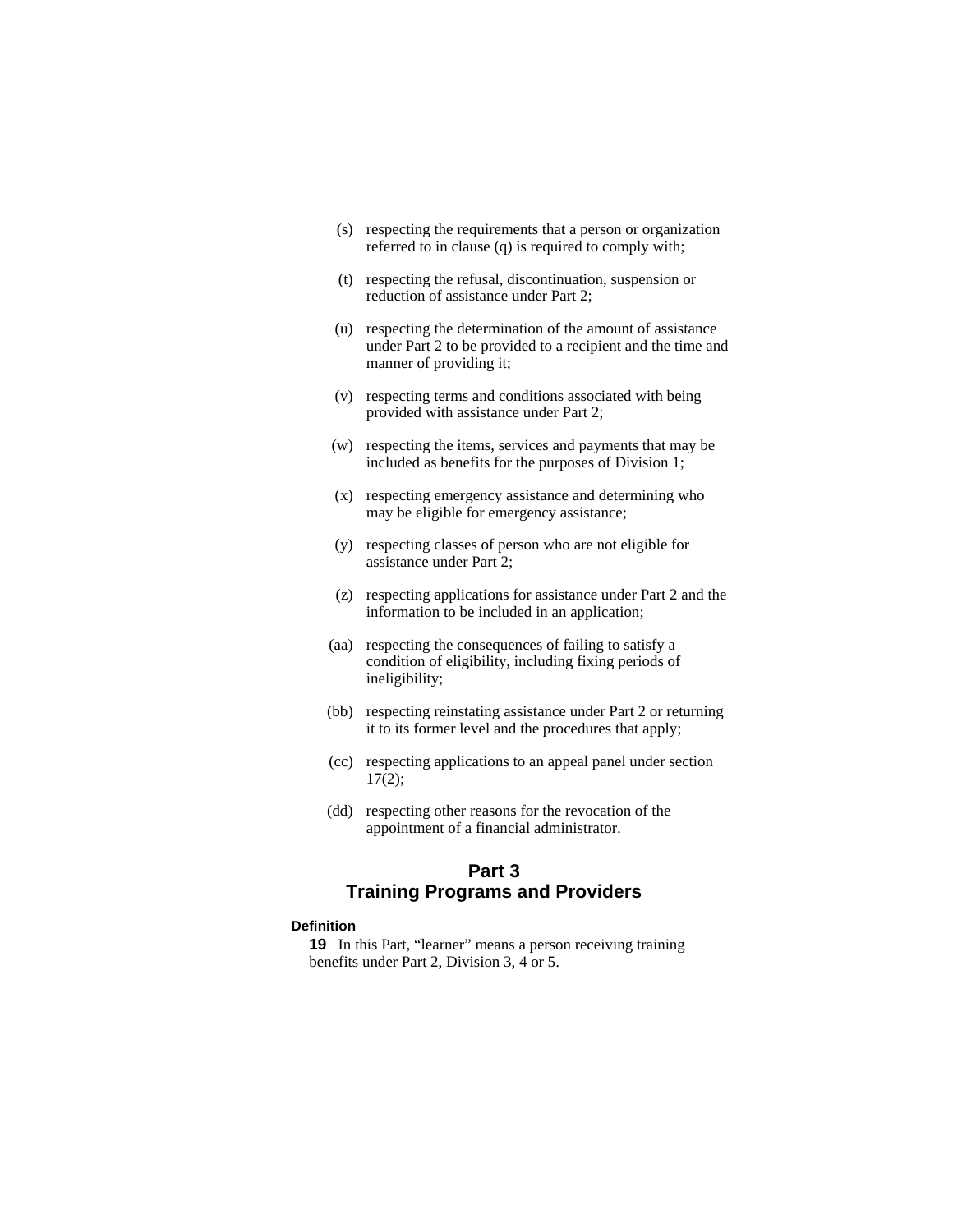#### **Agreements with training providers**

**20** The Director may, subject to the regulations, approve training programs and enter into agreements and other arrangements with persons to provide them.

## **Obligations of training providers**

- **21** A training provider must
	- (a) maintain certification and licensing required by the regulations;
	- (b) maintain records in accordance with the regulations;
	- (c) provide records to the Director when requested;
	- (d) permit the inspection and copying of records;
	- (e) notify the Director where a learner in an approved training program fails to comply with the terms and conditions of receiving the training benefits;
	- (f) refund tuition and other prescribed fees in respect of learners who do not attend or have withdrawn, in accordance with the regulations, from an approved training program;
	- (g) comply with any other requirement provided for in the regulations.

#### **Remedial action**

**22** Where a training provider fails to comply with this Act or the regulations, with the terms or conditions of an approval of a training program the training provider is authorized to provide or with any term or condition of an agreement or arrangement entered into under section 20, the Director

- (a) shall provide written notice to the training provider of the failure to comply and, if applicable, specify the period in which the failure to comply is to be remedied;
- (b) may, when the failure to comply is regarding non-payment of refunds for tuition and other prescribed fees, withhold subsequent payments for tuition and other prescribed fees;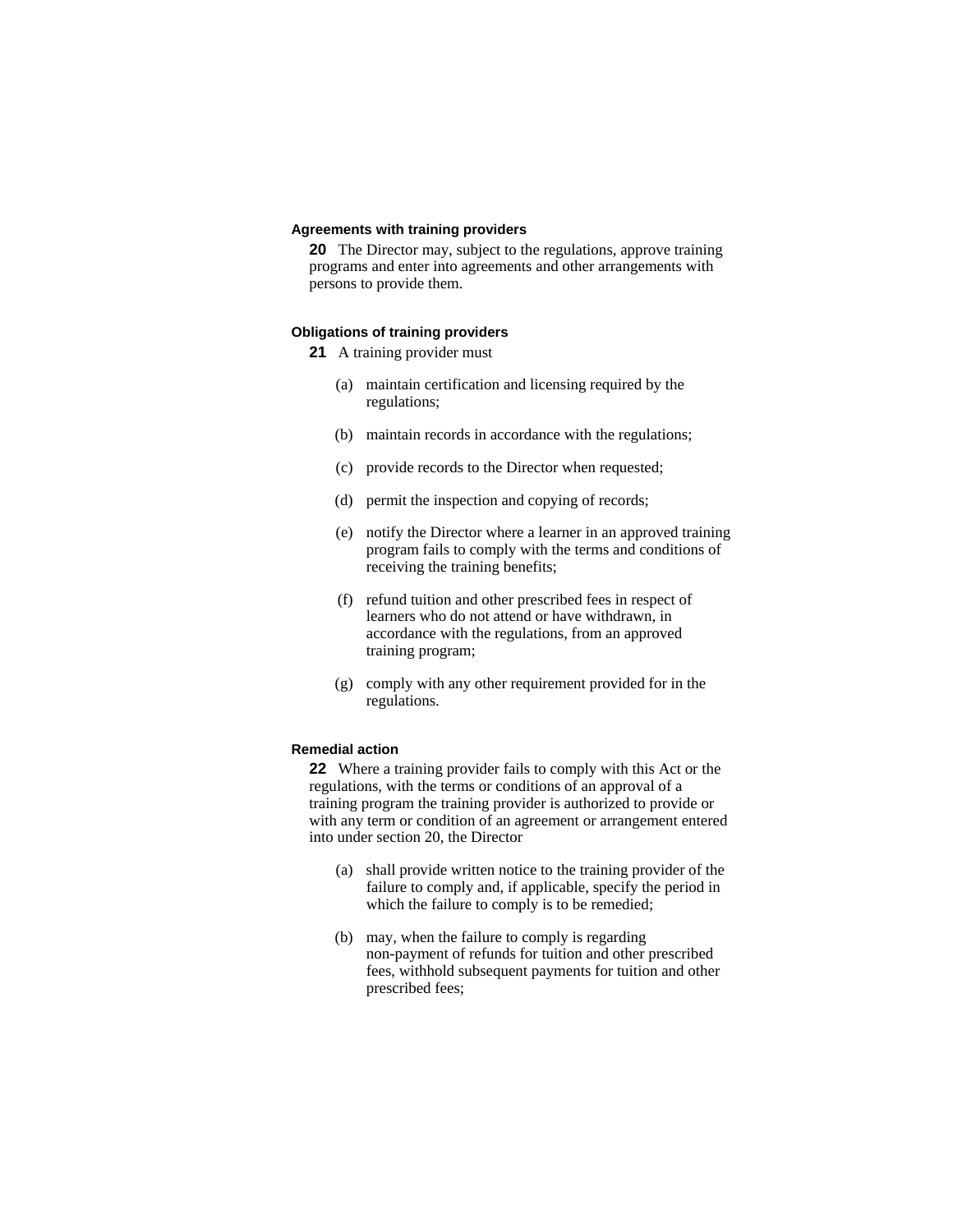- (c) may restrict the number of learners that a training provider may accept;
- (d) may suspend or cancel the approval of training programs and any funding associated with them;
- (e) may terminate or suspend any agreement or arrangement between the Director and the training provider relating to the provision of approved training programs;
- (f) may appoint an auditor to audit the books and accounts of the training provider, at the training provider's expense, to determine the costs associated with the failure to comply;
- (g) may require the training provider to repay the costs associated with the failure to comply;
- (h) may impose an administrative penalty in accordance with section 24 on the training provider for the failure to comply;
- (i) may demand a refund or repayment of amounts paid to a training provider;
- (j) may take such other measures as may be required to collect any amounts owing to the Government as a result of the failure to comply.

#### **Audits**

**23(1)** Where the Director appoints an auditor under section 22(f), the auditor must submit the auditor's report to the Director and to the training provider.

**(2)** An auditor appointed by the Director is, at all reasonable times and for any purpose related to an audit, entitled to access

- (a) the books and records of the training provider, and
- (b) the data processing equipment used by the training provider.

**(3)** The training provider must give the auditor any information, reports or explanations the auditor considers necessary.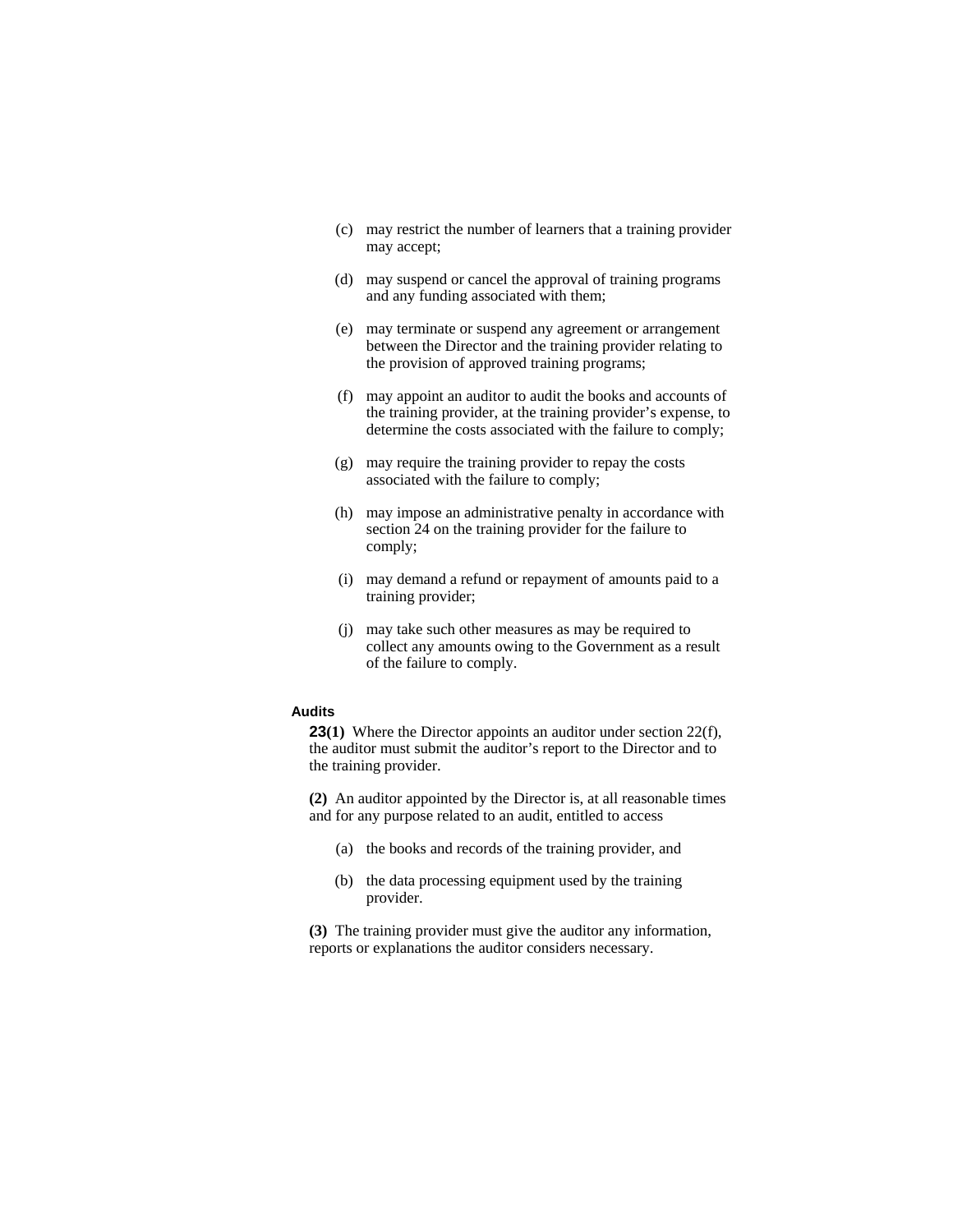**(4)** An auditor who receives information from a person whose right to disclose that information is restricted by law holds that information under the same restrictions respecting disclosure that govern the person from whom the information was received.

#### **Administrative penalties**

**24(1)** Where the Minister is of the opinion that a training provider has failed to comply

- (a) with any prescribed provision of this Act or the regulations,
- (b) with a term or condition of an approval of a training program the training provider is authorized to provide, or
- (c) with a term or condition of an agreement or arrangement entered into under section 20,

the Minister may give a notice of administrative penalty to the training provider requiring that training provider to pay to the Government an administrative penalty, by a date specified in the notice, in the amount set out in the notice, for each day or part of a day the failure to comply occurs or continues.

**(2)** A training provider who pays an administrative penalty by the date specified in the notice in respect of a failure to comply shall not be charged with an offence under this Act in respect of that failure to comply.

**(3)** A notice of administrative penalty shall not be issued after 3 years from the later of

- (a) the date on which the failure to comply to which the notice relates occurred, and
- (b) the date on which evidence of the failure to comply first came to the attention of the Minister.
- **(4)** The Lieutenant Governor in Council may make regulations
	- (a) prescribing the form and contents of notices of administrative penalties for the purpose of this section;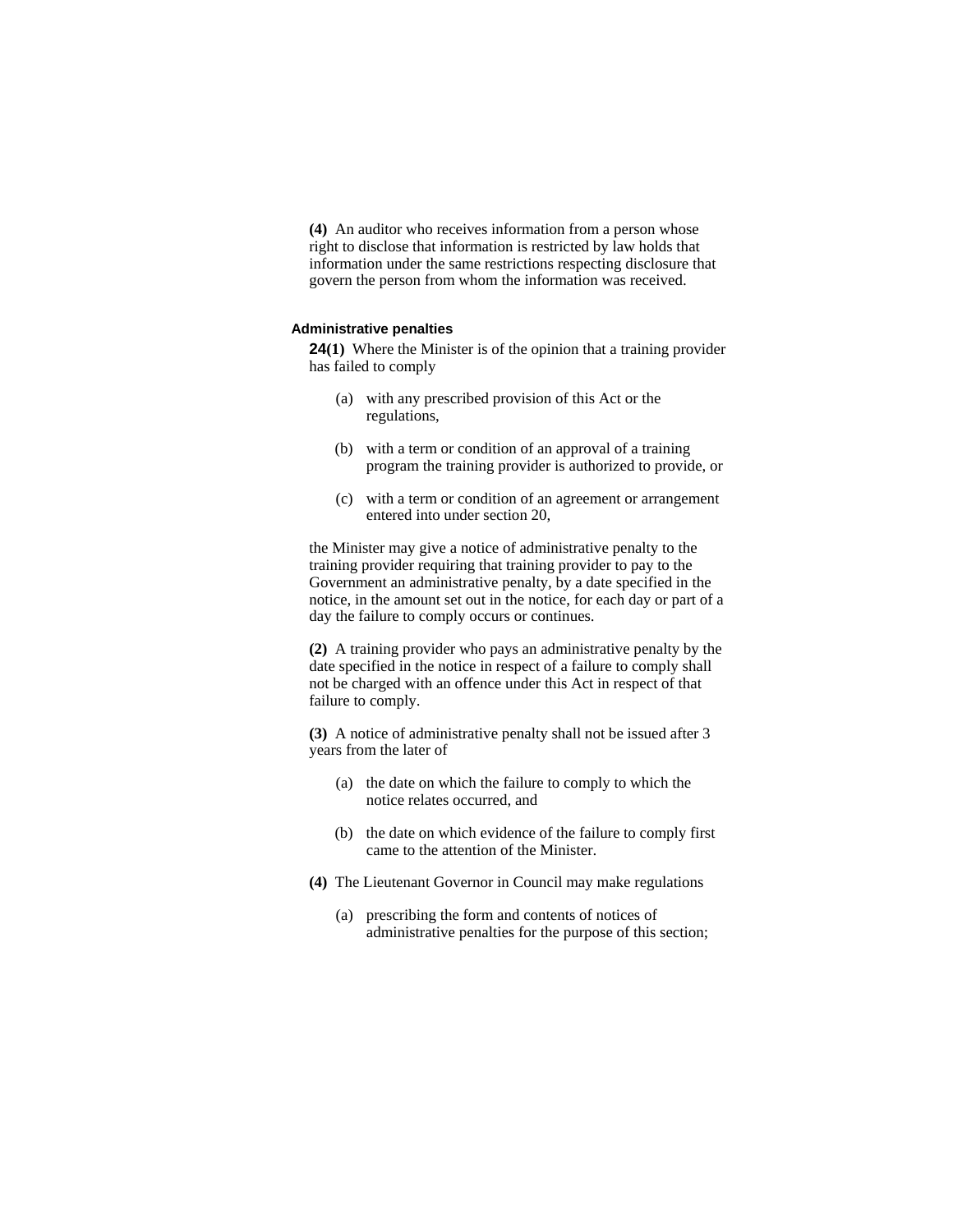- (b) prescribing contraventions of provisions of this Act or the regulations in respect of which an administrative penalty may be imposed;
- (c) prescribing the amount, or the manner of determining the amount, of the administrative penalty that may be imposed, not to exceed \$5000 for each day or part of a day the failure to comply with the prescribed provisions, with any term or condition of an approval of a training program or with any term or condition of an agreement or arrangement entered into under section 20 occurs or continues;
- (d) respecting any other matter necessary for the administration of the system of administrative penalties.

## **Debt due**

**25(1)** Any amount owing to the Government under section 22(f), (g) or (i) by a training provider and an administrative penalty imposed on a training provider under section 24 are debts due to the Government.

**(2)** Where an amount referred to in subsection (1) is required to be paid by a training provider, the Director shall provide a notice to the training provider, in the form and manner provided by the regulations, indicating the amount owing and the right to appeal under regulations made under subsection (3).

- **(3)** The Lieutenant Governor in Council may make regulations
	- (a) respecting an appeal relating to an amount owing under subsection (1);
	- (b) respecting the form and contents of a notice under subsection (2) and the manner in which the notice is to be provided.

#### **Regulations**

- **26** The Minister may make regulations
	- (a) respecting the approval of training programs;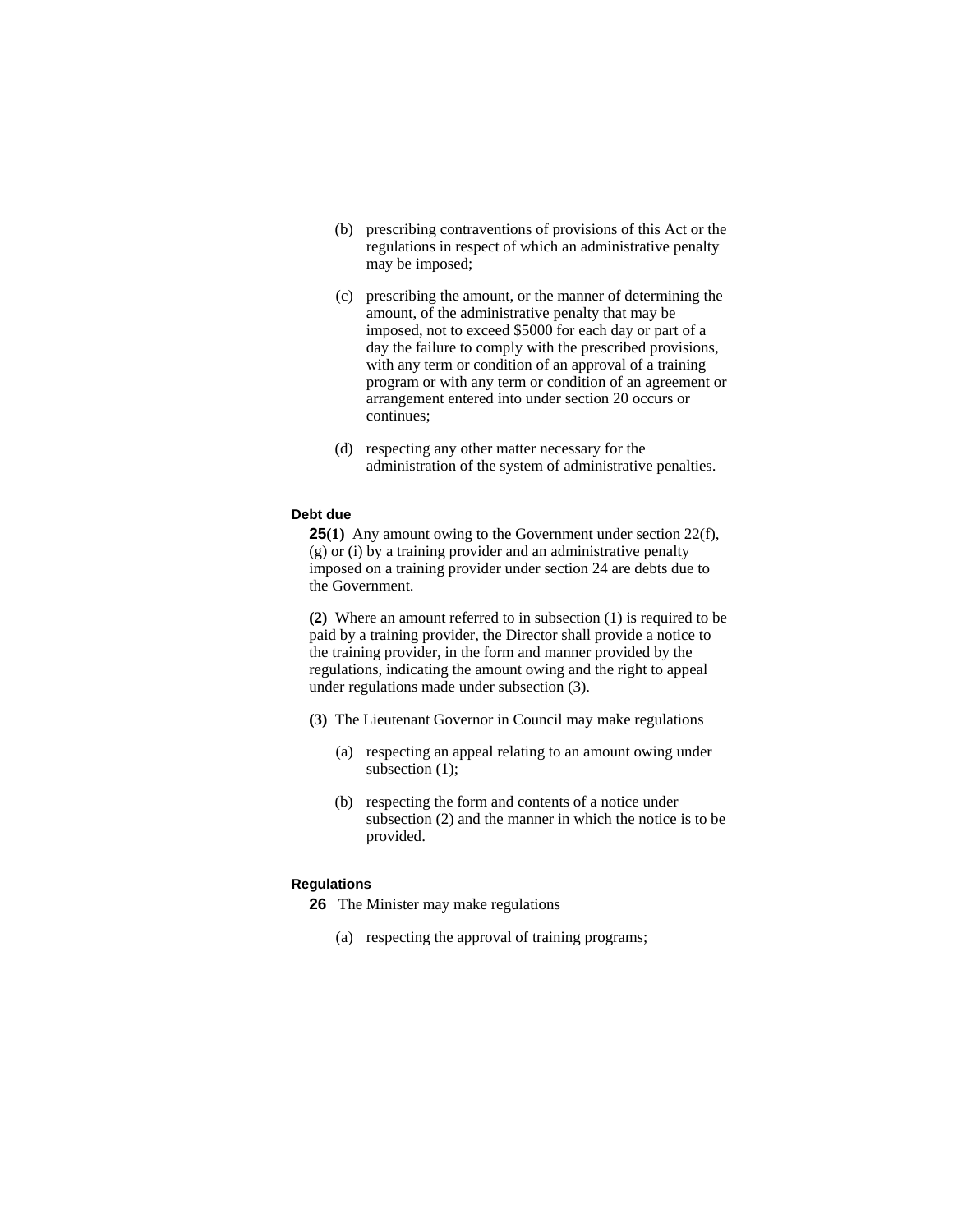- (b) respecting standards a training provider is to meet in carrying out its functions and the procedures and practices to be followed by the training provider;
- (c) respecting the funding of approved training programs and the terms and conditions of the funding;
- (d) respecting the certification and licensing required by a training provider;
- (e) respecting records that a training provider is required to maintain;
- (f) respecting the attendance or withdrawal from an approved training program by a learner;
- (g) respecting other requirements a training provider is required to comply with;
- (h) respecting the maximum number of learners that may participate in an approved training program;
- (i) respecting the security that is required to be provided by a training provider and the terms and conditions for forfeiture of the security.

# **Part 4 Temporary Employment and Job Creation Programs**

## **Temporary employment and job creation programs**

**27(1)** In this section,

- (a) "employer" means an employer as prescribed;
- (b) "job training program" means a job training program established or operated by the Minister and prescribed in the regulations;
- (c) "temporary job creation program" means a job creation program established or operated by the Minister and prescribed in the regulations.

**(2)** Notwithstanding the *Labour Relations Code* and the *Public Service Employee Relations Act*, the terms and conditions of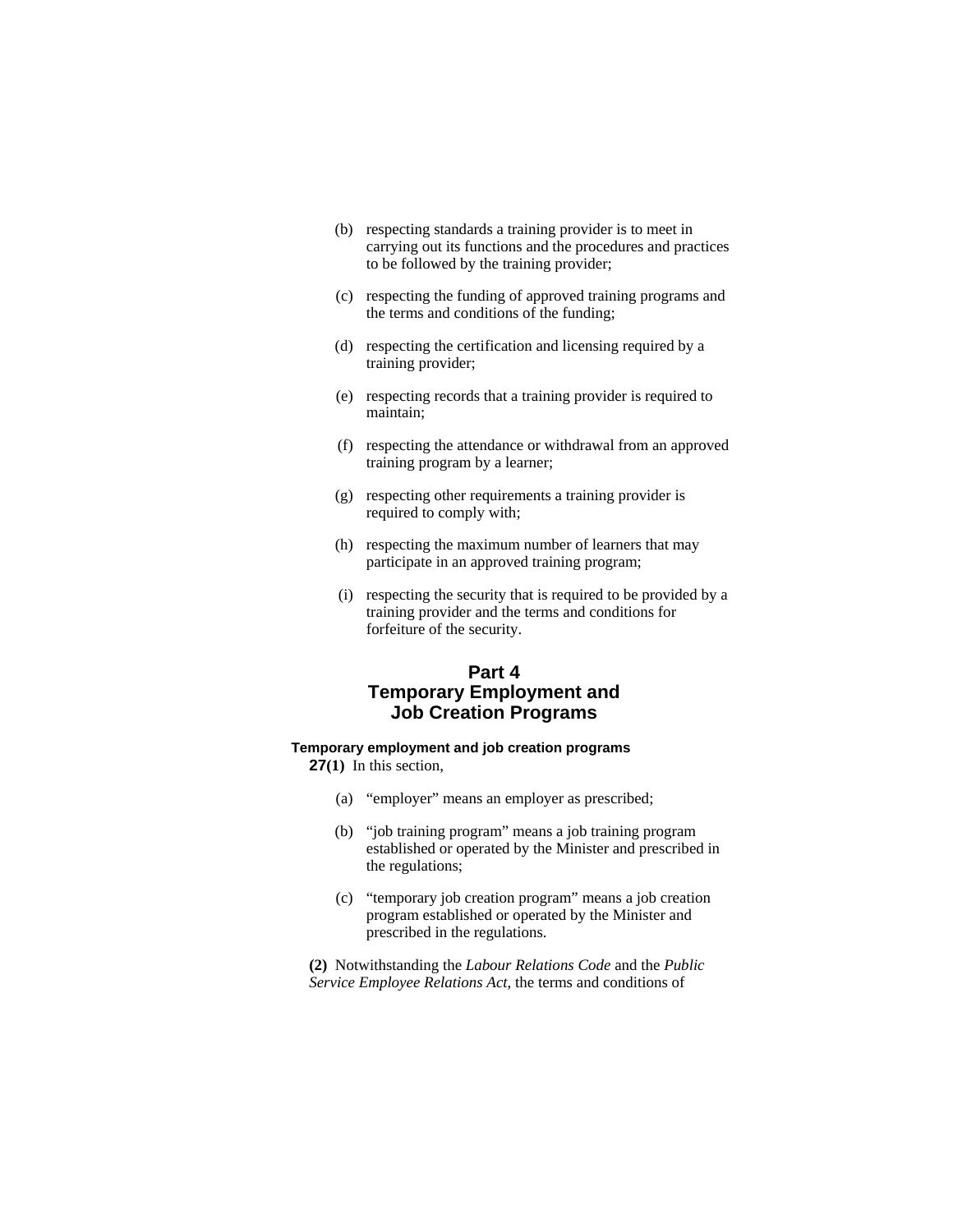employment of a person who is employed by an employer under a temporary job creation program or a job training program shall not be contained in a collective agreement as defined in either of those Acts.

- **(3)** The Lieutenant Governor in Council may make regulations
	- (a) prescribing employers or classes of employers for the purpose of this section;
	- (b) prescribing temporary job creation programs or job training programs or portions of those programs for the purpose of this section.

# **Part 5 Child and Adult Support Services**

## **Definitions**

**28** In this Part,

- (a) "assistance" means assistance under Part 2, Divisions 1, 2 and 3 and support, benefits and other assistance under the *Assured Income for the Severely Handicapped Act* and any other enactment specified in the regulations;
- (b) "support" means support, maintenance or alimony payable for a person or for the dependent child of the person, as the case may be;
- (c) "support agreement" means a written agreement or part of an agreement that requires the payment of support;
- (d) "support order" means
	- (i) a court order that has a provision that requires the payment of support, or
	- (ii) a support agreement

 that has been filed or may be filed under the *Maintenance Enforcement Act*.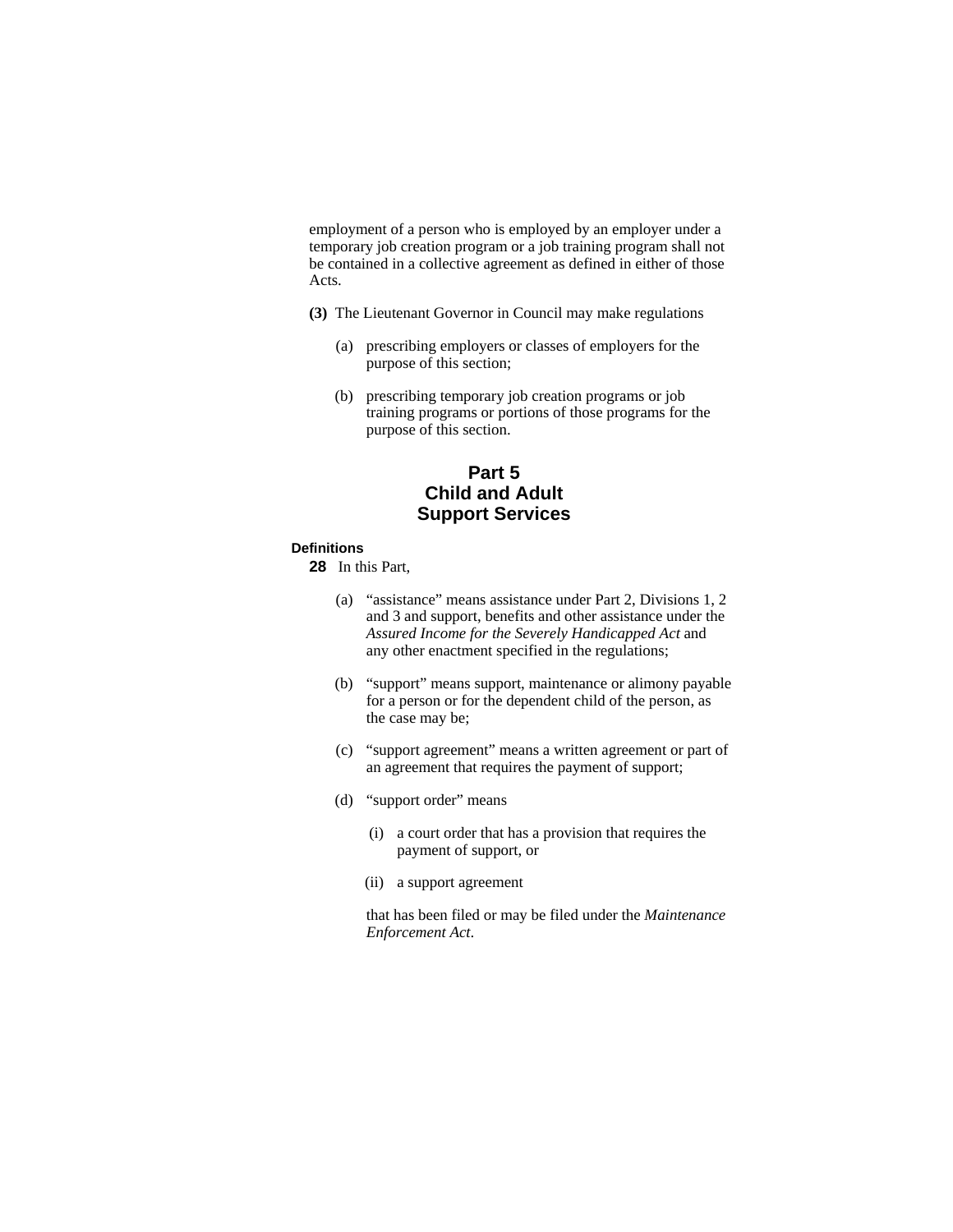#### **Director's right to apply for and enforce support**

**29(1)** Where a person has a right to apply for or receive support under an Act, order or agreement for that person or that person's dependent child, and

- (a) the person is in receipt of assistance, or
- (b) the person has qualified for assistance but is not yet in receipt of the assistance,

the Director has the authority set out in subsections (2) and (3).

- **(2)** The Director may assist a person referred to in subsection (1)
	- (a) in entering into a support agreement in the prescribed form with the person who is obligated to pay support and arrears, if any, and
	- (b) in obtaining a consent order for support and arrears, if any.

**(3)** For the purposes of subsection (1), the Director has all the rights of a person referred to in subsection (1) and may take any steps to obtain, enforce or vary a support order or support agreement, including

- (a) entering into a support agreement in the prescribed form with the person who is obligated to pay the support and arrears, if any;
- (b) agreeing to a consent order for support and arrears, if any;
- (c) bringing an application for a determination of parentage;
- (d) bringing an application for support and arrears, if any;
- (e) bringing or defending an application for a variation of a support order or support agreement or to reduce arrears;
- (f) filing a support order or support agreement under the *Maintenance Enforcement Act* or taking any other action to enforce a support order or support agreement;
- (g) withdrawing a support order or support agreement from filing under section 9 of the *Maintenance Enforcement Act*;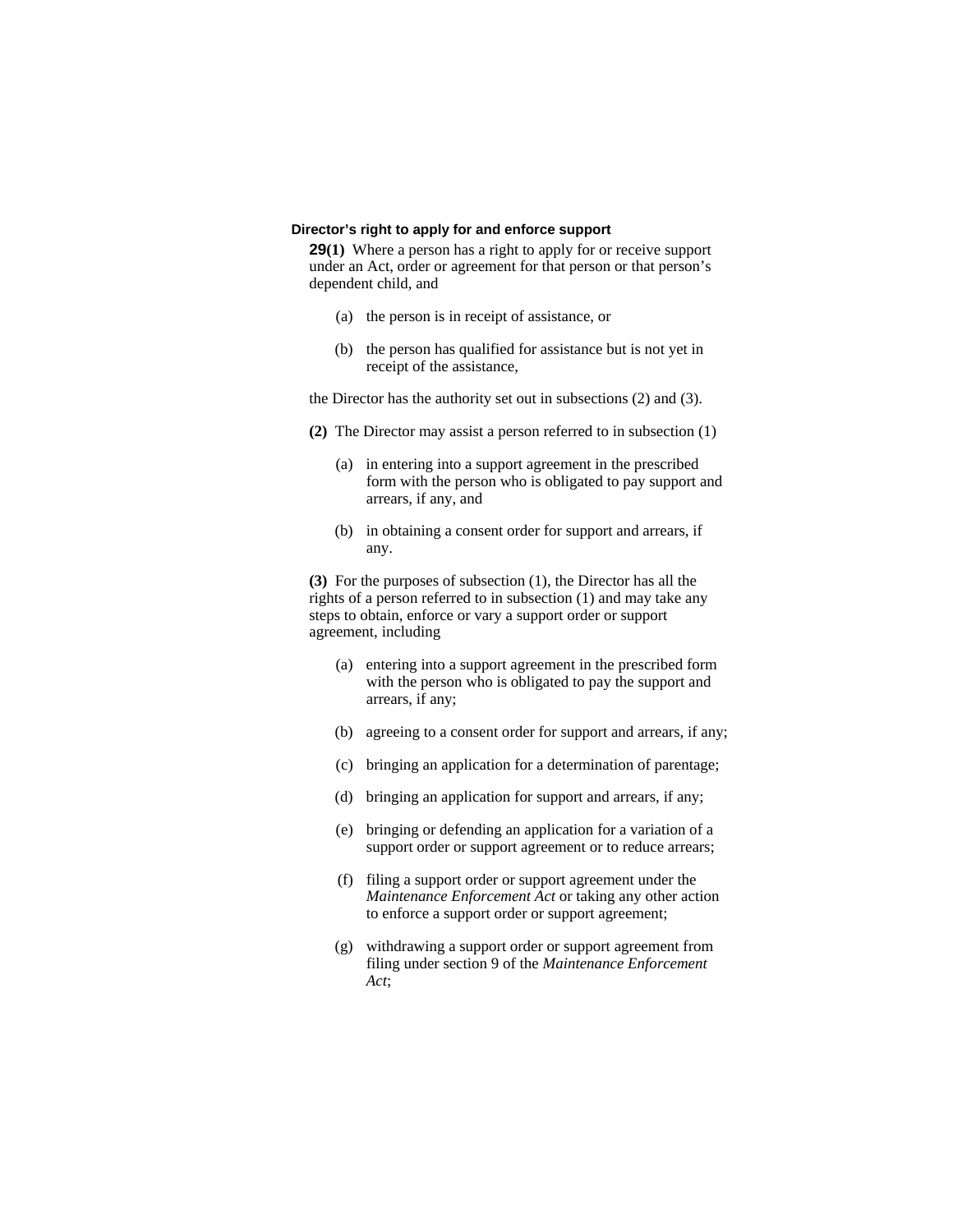- (h) intervening in an application already being brought relating to the obtaining, enforcement or variation of a support order or support agreement;
- (i) taking any steps necessary to bring or defend an application relating to the obtaining, enforcement or variation of a support order or support agreement.

**(4)** For the purposes of subsection (3), the Director may act in his or her name or in the name of the person referred to in subsection (1).

**(5)** When the Director exercises authority under subsection (3), the Director must, subject to the regulations, notify the person who is or may be entitled to support.

**(6)** While the Director is exercising authority under subsection (3), the person who is entitled to the support or to apply for or receive support under an Act, order or agreement

- (a) shall not, except as provided in the regulations, exercise any of the rights referred to in subsection (3),
- (b) must, when required,
	- (i) provide all necessary information,
	- (ii) co-operate in any court proceedings, and
	- (iii) comply with any requests of the Director,
- and
- (c) shall not agree with the person who is obligated to pay support and arrears, if any, to cancel or reduce arrears under a support order or support agreement with respect to amounts owing to the Government.

**(7)** If a person enters into an agreement referred to in subsection (6)(c), the agreement is void.

**(8)** Where a person ceases to receive assistance and the Director has commenced to act under subsection (3), the Director may continue to act unless, subject to subsection (9), the person requests otherwise.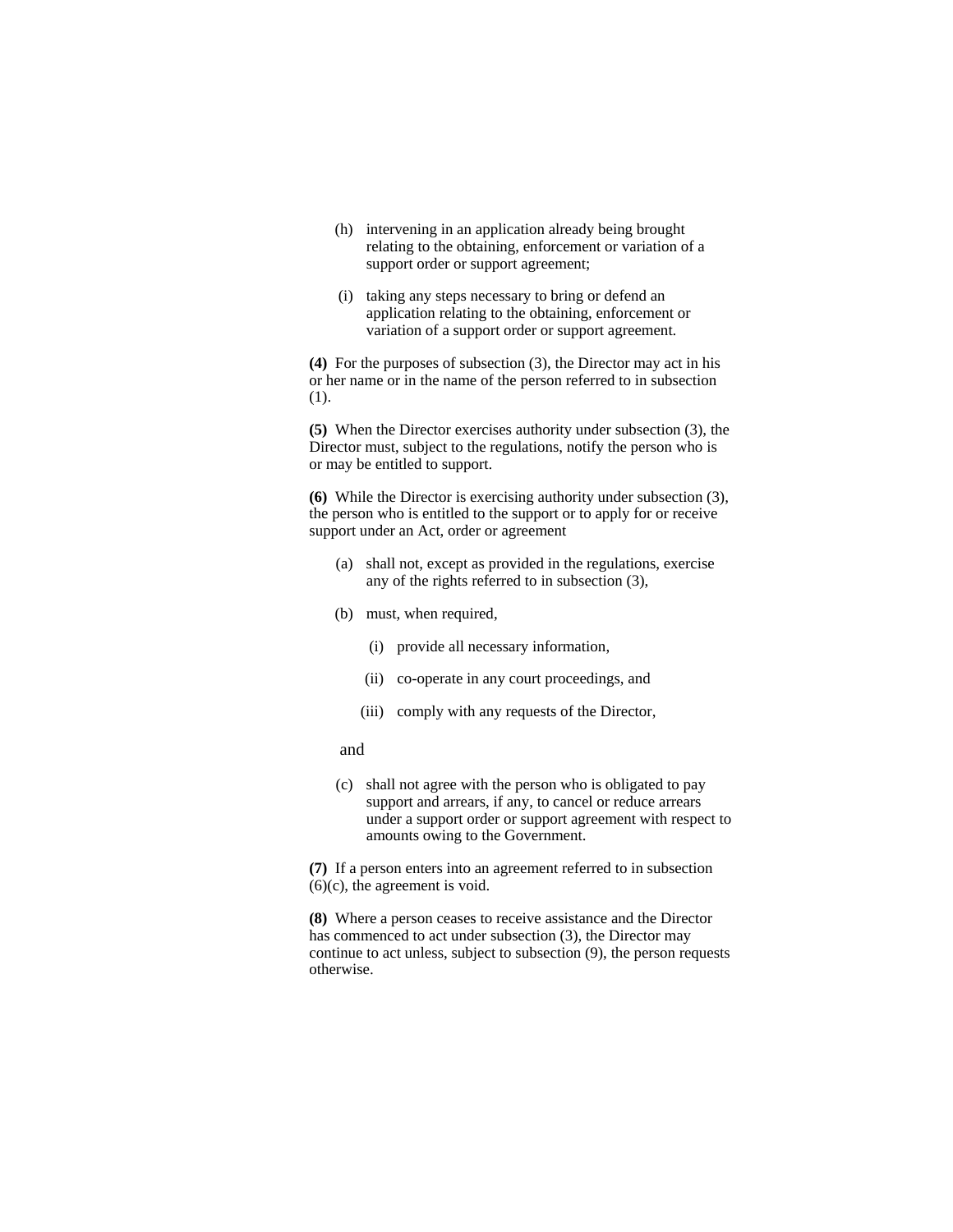**(9)** Where a person ceases to receive assistance but the assistance provided during the period of entitlement to the support has not been recovered by the Government, the Director may act or continue to act under subsection (3) to recover money owing to the Government.

#### **Support services at request of applicant**

**30(1)** Where a person is not receiving assistance but meets the eligibility requirements provided for in the regulations, the Director may, subject to the regulations,

- (a) assist the person in entering into a support agreement in the prescribed form with the person who is obligated to pay support and arrears, if any,
- (b) assist the person in obtaining a consent order for support and arrears, if any,
- (c) bring an application for a determination of parentage in the Director's name or in the name of the person,
- (d) bring an application for support to which the person is entitled in the Director's name or in the name of the person, and
- (e) take any steps necessary to commence an application for parentage or support.

**(2)** If legal counsel for the Government is acting under subsection (1) on behalf of a person, the legal counsel is counsel solely for the Government and there is no solicitor-client relationship between that counsel and that person.

#### **Application of payments to Government**

**31** The Government is entitled to receive any support payments payable under a support agreement or support order made before or after the coming into force of this section for any period during which the recipient is or was in receipt of any assistance sufficient to enable the Government to recover the full amount or value of the assistance provided.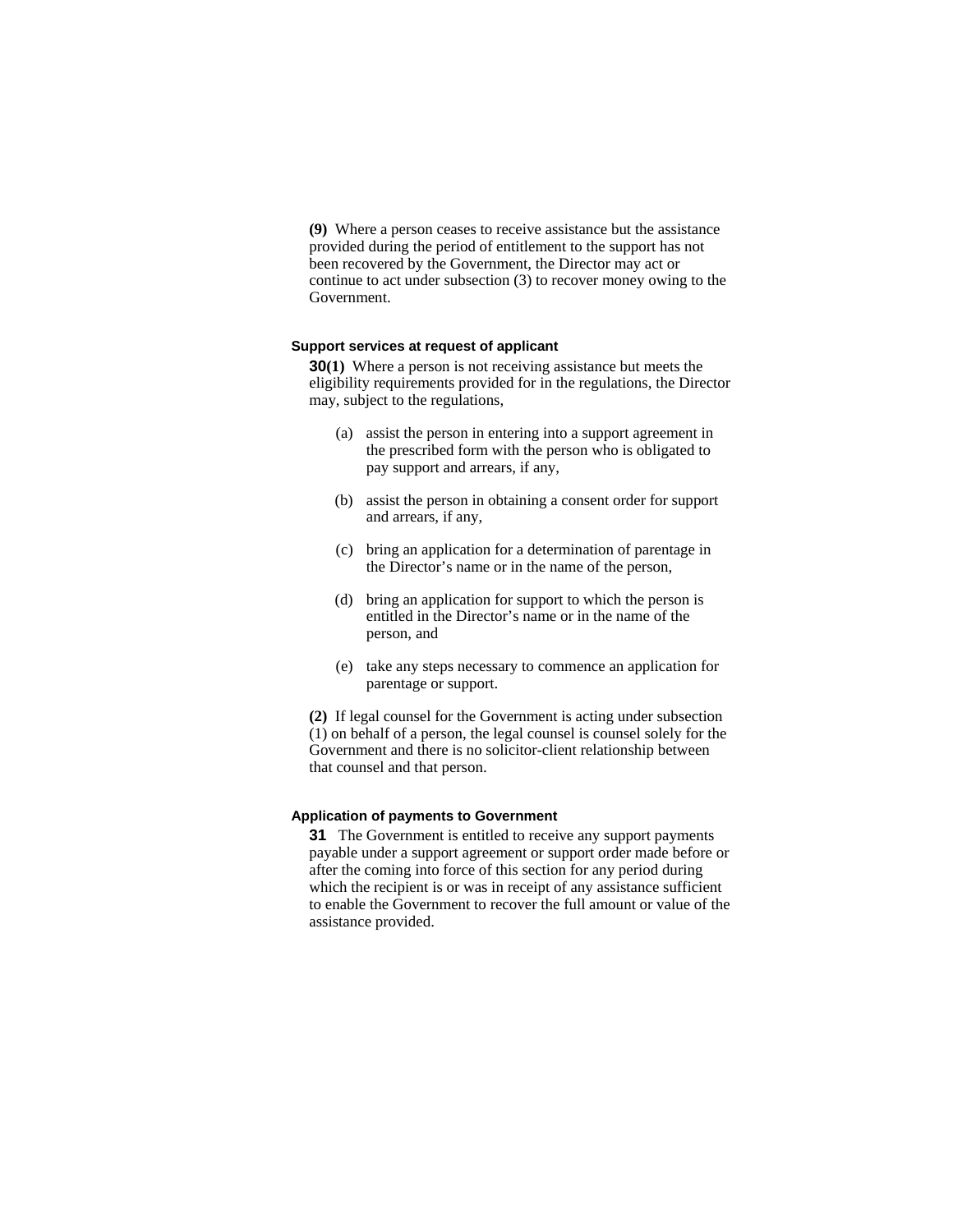#### **Liability**

**32** No action or other proceeding in damages shall be instituted against the Government, an officer or employee of the Government or anyone acting under the authority of an officer or employee of the Government for any act done in good faith in the execution or intended execution of a power or duty under this Part or for any alleged neglect or default in the execution in good faith of any power or duty under this Part.

#### **Regulations**

**33(1)** The Lieutenant Governor in Council may make regulations

- (a) respecting the awarding of costs against the Crown in a proceeding under this Part;
- (b) specifying enactments for the purposes of section 28(a);
- (c) respecting circumstances under which a person may exercise his or her rights under section 29(6)(a);
- (d) respecting the eligibility of a person for the purpose of section 30(1) and the circumstances under which the Director can act under section 30(1);
- (e) respecting steps that may be taken for the purposes of sections  $29(3)(i)$  and  $30(1)(e)$ .

**(2)** The Minister may prescribe the form and contents of a support agreement for the purposes of sections  $29(3)(a)$  and  $30(1)(a)$ .

# **Part 6 Recovery and Offences**

#### **Definition**

**34** In this Part, "assistance" means assistance under Part 2 and assistance under the *Assured Income for the Severely Handicapped Act* and support, benefits and other assistance under any enactment specified in the regulations.

### **Repayment**

**35(1)** A recipient who, in the opinion of the Director,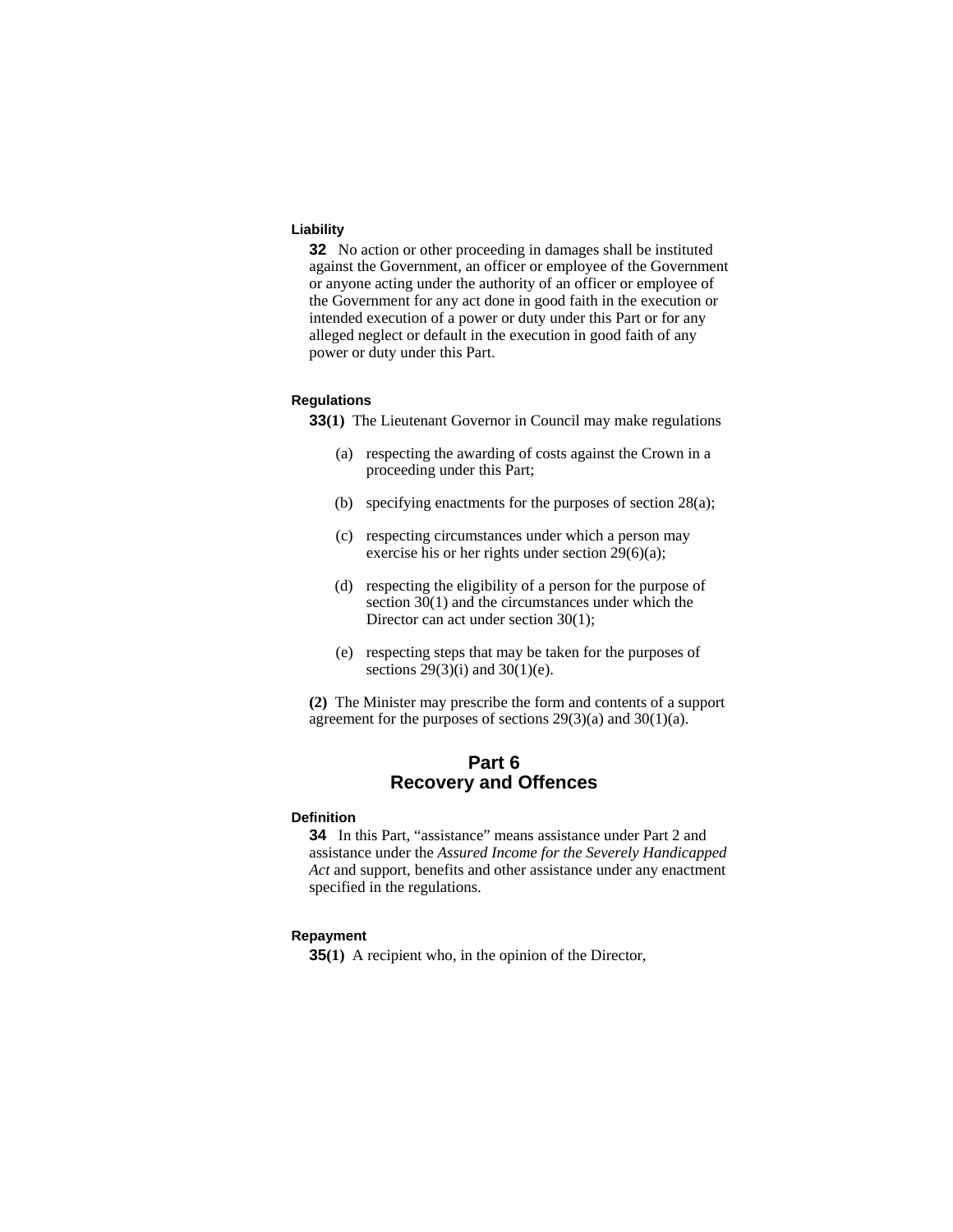- (a) uses assistance specified in the regulations for a purpose other than that for which it has been provided,
- (b) due to non-disclosure of a material fact, false representation, error or any other reason, receives assistance to which the person is not entitled, or
- (c) receives assistance that the person has agreed to repay under an agreement under section 16,

is required to repay the amount or value of that assistance.

**(2)** Where the Minister determines that there are exceptional circumstances, a repayment under subsection (1) is not required.

**(3)** An amount repayable under subsection (1) is a debt due to the Government.

**(4)** Where an amount is repayable under subsection (1) in respect of a family unit and the recipient and the recipient's cohabiting partner at the time the debt was incurred are no longer in the same family unit, the Director shall, for the purposes of enforcing the payment of the debt, attribute the amount of the debt between the recipient and the recipient's former cohabiting partner as the Director considers appropriate.

**(5)** Where a repayment is required from a person under subsection (1) or (4), the Director shall provide a notice to the person, in the form and manner provided by the regulations, indicating the amount owing and the right to appeal under section 43.

#### **Recovery from financial administrators or third party**

**36(1)** Where assistance is provided to a financial administrator or a third party for the benefit of or on behalf of a recipient and

- (a) the Director determines that the recipient was not entitled to the assistance, but it was provided because the financial administrator or third party wilfully failed to provide information or provided false information to the Director, or
- (b) the Director determines that the financial administrator or third party used the assistance for a purpose for which it was not intended or failed to use the assistance for the purpose for which it was intended,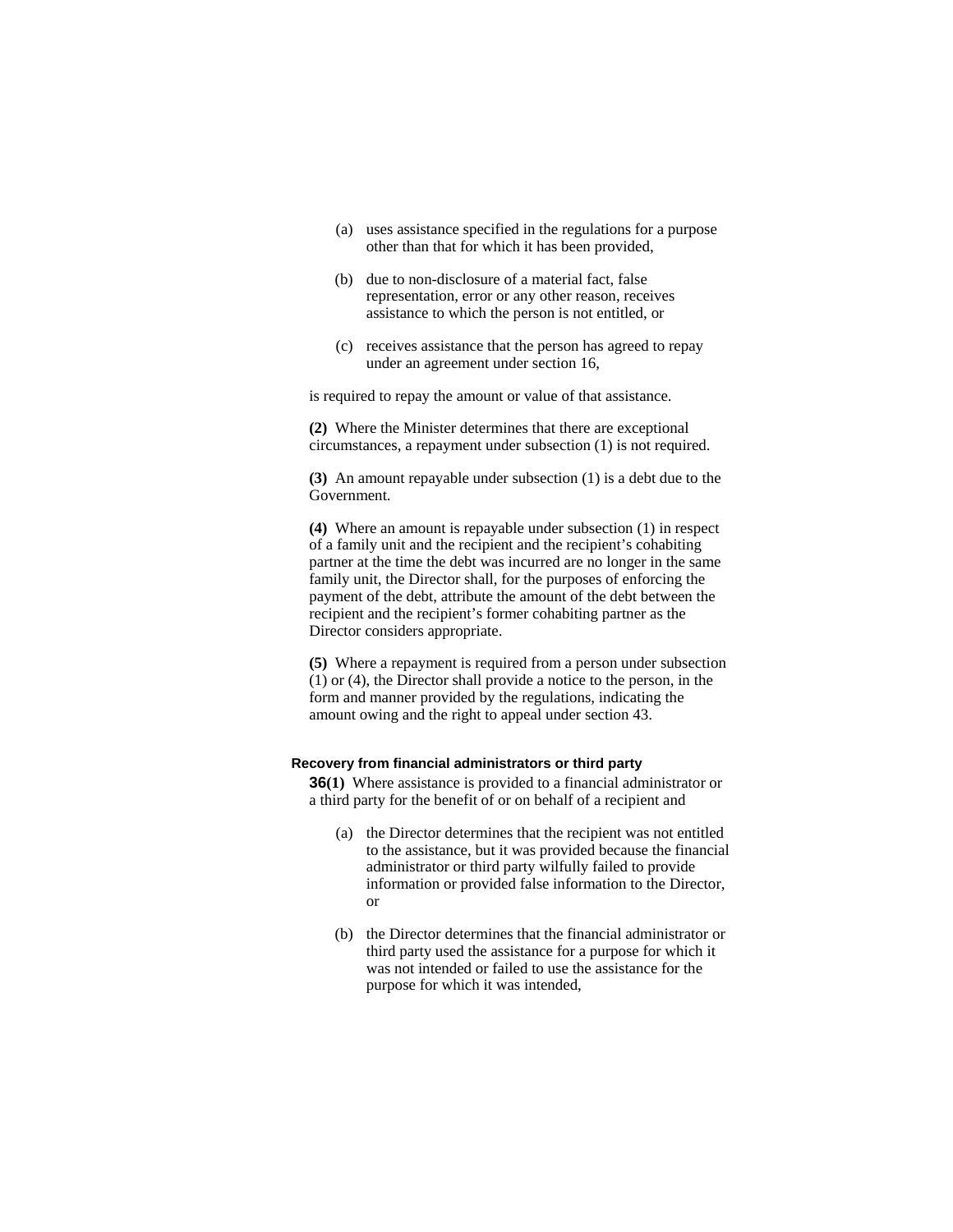the Director may require the financial administrator or third party to repay the assistance or value of the assistance.

**(2)** The amount repayable under subsection (1) is a debt due to the Government.

**(3)** Where a repayment is required from a financial administrator or third party under subsection (1), the Director shall provide a notice to the financial administrator or third party, in the form and manner provided by the regulations, indicating the amount owing and the right to appeal under section 43.

#### **Sponsors**

**37(1)** Where an amount is payable to the Government under subsection 145(2) of the *Immigration and Refugee Protection Act* (Canada), the amount payable is a debt due to the Government.

**(2)** Where an amount is payable under subsection (1), the Director shall provide a notice to the person, in the form and manner provided by the regulations, indicating the amount owing and the right to appeal under the regulations made under section 42(1).

#### **Collection of payments**

**38(1)** In this section, "former Act" means

- (a) the *Social Development Act*, and
- (b) the *Widows' Pension Act* after it is repealed under section 60(4).

**(2)** The Director shall take any action the Director considers necessary to collect any debt due to the Government under this Act or a former Act, including entering into an agreement with the debtor, bringing an action in debt or

 (a) with respect to an amount owing under a former Act, under section 35(1) of this Act or under the *Assured Income for the Severely Handicapped Act*, by deducting the amount owing from further assistance for which the person is eligible under this Act, the *Assured Income for the Severely Handicapped Act* or any other enactment or program under the Minister's responsibility to which the person is otherwise entitled, in an amount determined in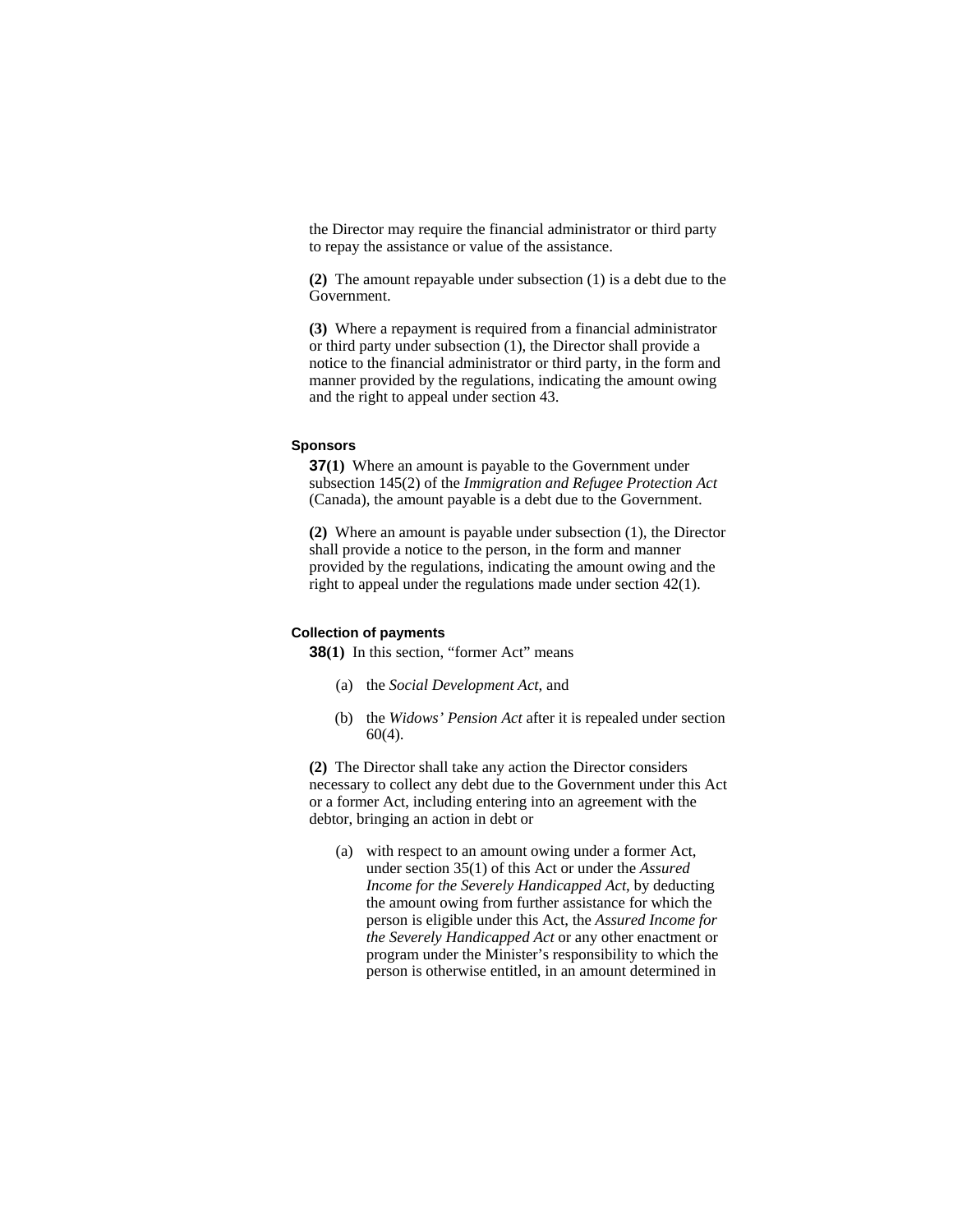accordance with the regulations until the amount owing has been paid, and

- (b) subject to subsection (3), by filing with the clerk of the Court of Queen's Bench at any judicial district a certificate of the Minister certifying the amount owing.
- **(3)** A certificate may be filed pursuant to subsection (2)(b) where
	- (a) 30 days has elapsed after the person to be named in the certificate has been given notice of his or her right to appeal and no appeal has been commenced, or
	- (b) 30 days has elapsed after the determination of an appeal.

**(4)** The filing of a certificate pursuant to subsection (2)(b) has the same effect as if it were a judgment obtained in the Court of Queen's Bench for the recovery of a debt in the amount specified in the certificate.

**(5)** After the filing of a certificate pursuant to subsection (2)(b) the person named in the certificate shall be served with a notice setting out

- (a) the amount owing,
- (b) the judicial district at which the certificate was filed, and
- (c) the date on which the certificate was filed.

**(6)** A notice required by subsection (5) must be served in the manner determined by the regulations.

#### **Registration in land titles office**

**39(1)** In this section, "order" means a judgment in debt for an amount owing under this Part.

**(2)** An order, certificate or agreement referred to in section 38(2) may be registered in any land titles office and the registration, so long as the order, certificate or agreement remains in force,

 (a) binds all legal and equitable interests of the debtor in any land registered in the debtor's name at the time of or after registration of the order, certificate or agreement, and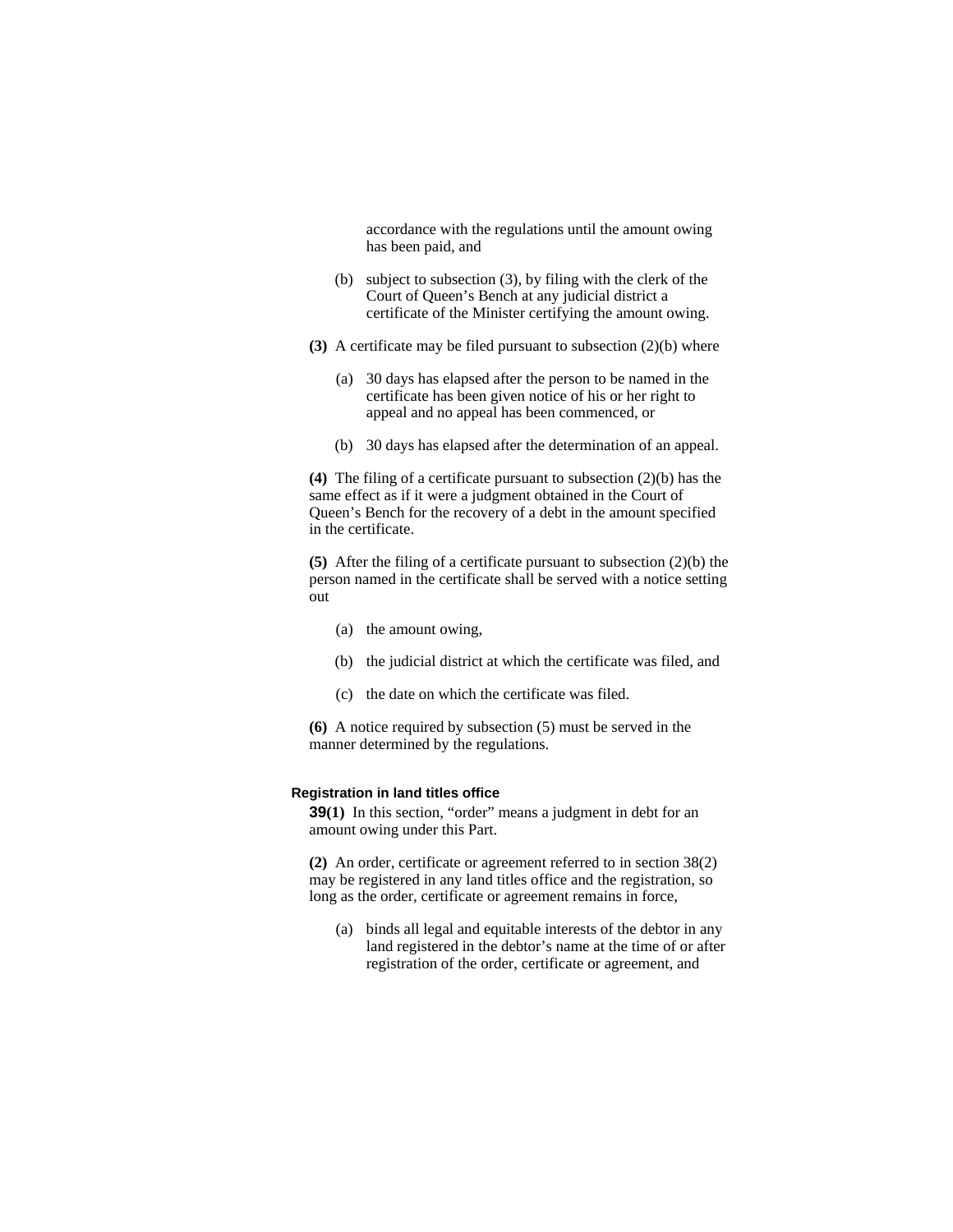(b) operates on those interests in the same manner and with the same effect as registration of a charge by the debtor on the land of the debtor.

**(3)** The Registrar of Land Titles shall cancel the registration of an order, certificate or agreement registered under subsection (2) on the presentation to the Registrar of a notice issued by the Director stating

- (a) that the person is not required to make further payment under the order, certificate or agreement,
- (b) in the case of an order or certificate, that the order or certificate has terminated or has been revoked by an order of the Court of Queen's Bench, or
- (c) in the case of an agreement, that the agreement has terminated or has been discharged.

**(4)** If the Director, on application to the Director, refuses to issue a notice under subsection  $\overline{(3)}$ , the applicant may apply to the Court of Queen's Bench by way of originating notice for an order directing the Registrar of Land Titles to cancel the registration of the order, certificate or agreement.

**(5)** An order by the Court of Queen's Bench under subsection (4) may be made only where the court is of the opinion that grounds exist on which the Director could have issued a notice under subsection (3).

#### **Caveat to secure payments**

**40(1)** When assistance is provided under Part 2, Division 1 to meet

- (a) the payments on a land mortgage,
- (b) the payments under an agreement for sale of land, or
- (c) the costs of repairs to buildings or other improvements to land,

the Director may cause a caveat in a form prescribed by the Director to be registered in the land titles office against the certificate of title for the land.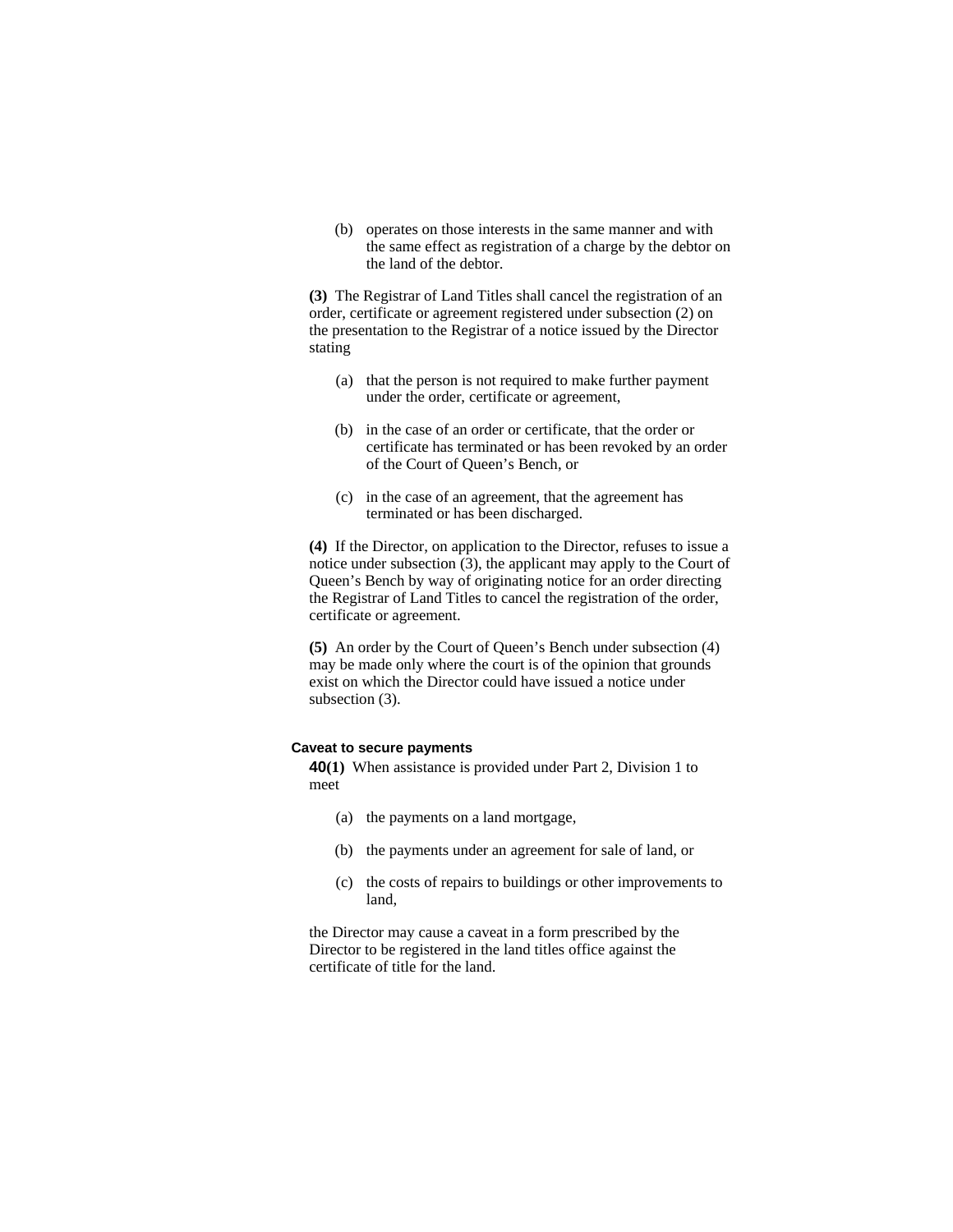**(2)** On the registration of the caveat, the Director has a charge on the land equal to

- (a) the amount by which the principal sum of the mortgage or agreement for sale has been reduced since payments referred to in subsection (1) were commenced, or
- (b) the costs of repairs made to buildings or other improvements to the land referred to in subsection (1).

**(3)** On receiving the caveat, the Registrar of Land Titles shall send a notice of the caveat to

- (a) the mortgagor, when payments are made for a mortgage,
- (b) the purchaser, when payments are made under an agreement for sale, if the purchaser's address can be ascertained from the certificate of title, and
- (c) the person who has received assistance, when payment of the costs of repairs to buildings or other improvements to the land has been made.

**(4)** Notwithstanding section 138 of the *Land Titles Act*, a caveat registered pursuant to this section does not lapse and shall not be cancelled or withdrawn except on the Director's request to withdraw the caveat.

**(5)** No fees are payable to the Registrar for the registration or withdrawal of a caveat under this section.

**(6)** The Director may waive the rights given by this section, in whole or in part, for the purpose of any proceedings or for any other reason the Director thinks is proper.

#### **Offences**

**41(1)** A person who under this Act is required to provide information who

- (a) knowingly gives false information,
- (b) knowingly conceals information, or
- (c) knowingly omits to provide or disclose information,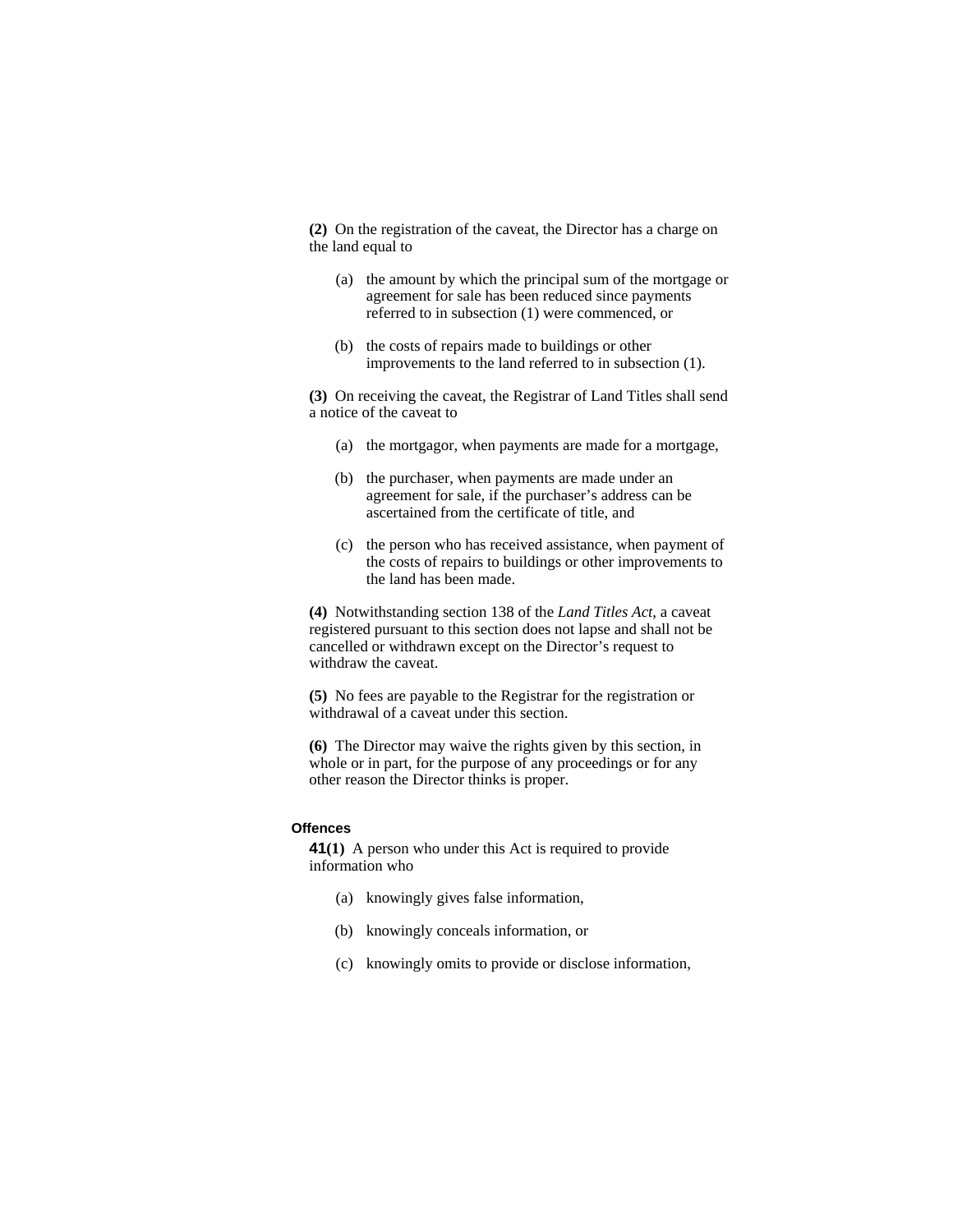is guilty of an offence and is liable to a fine of not more than \$2000.

**(2)** A person who, knowing he or she is not entitled to it, obtains or receives assistance to which he or she is not entitled under this Act and the regulations is guilty of an offence and is liable to a fine of not more than \$2000.

**(3)** In addition to imposing a fine under subsection (1) or (2), the judge may order the repayment of an amount equal to the value of any assistance received as a result of the commission of the offence.

**(4)** A financial administrator or third party who benefits from assistance knowing that the recipient was not entitled to receive it is guilty of an offence and is liable to a fine of not more than \$5000.

**(5)** A financial administrator or third party who wilfully misuses assistance provided for a recipient is guilty of an offence and is liable to a fine of not more than \$5000.

### **Regulations**

**42(1)** The Lieutenant Governor in Council may make regulations

- (a) respecting an appeal relating to an amount payable under section  $37(1)$ ;
- (b) respecting the forms and contents of notices under sections 35(5), 36(3) and 37(2) and the manner in which the notices are to be provided;
- (c) respecting the manner of serving a notice under section 38(5).
- **(2)** The Minister may make regulations
	- (a) specifying other enactments for the purpose of section 34;
	- (b) specifying the assistance for the purpose of section  $35(1)(a);$
	- (c) respecting the amount that may be deducted for the purpose of section 38(2)(a).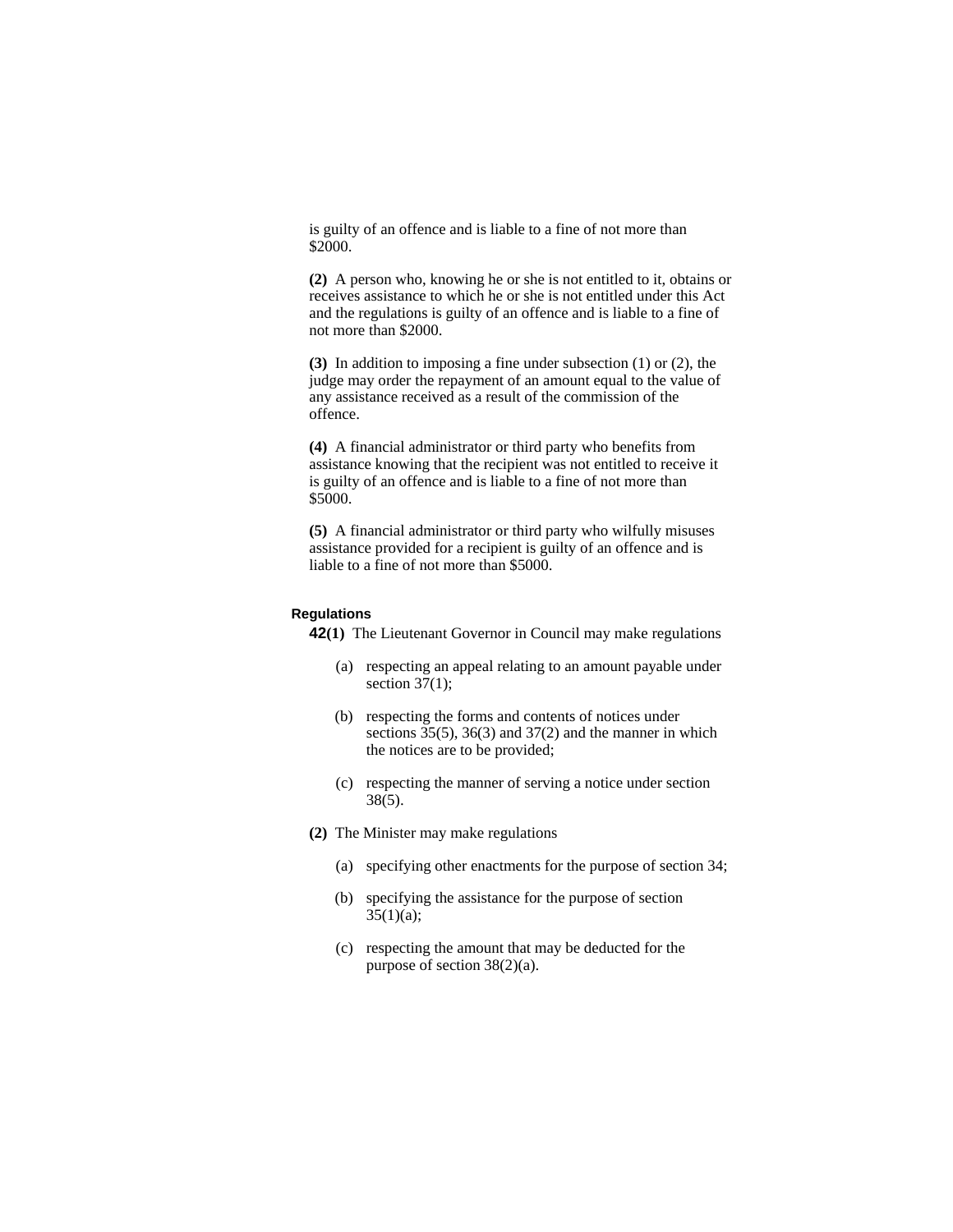# **Part 7 Appeals**

#### **Decisions that may be appealed**

**43(1)** Any decision of the Director

- (a) relating to eligibility or continuing eligibility for the amount or value of assistance under Part 2,
- (b) relating to an amount owing under section 35 or 36, or
- (c) relating to any other matter provided for in the regulations,

other than a decision referred to in section 44, may be appealed to an appeal panel.

**(2)** A decision of the Director that may not be appealed is final when it is made.

#### **Exceptions**

**44** No appeal lies to an appeal panel with respect to the following matters:

- (a) a decision with respect to assistance under Part 2, Division 1 that does not affect eligibility for or the amount or value of assistance;
- (b) a decision under Part 5;
- (c) a variation, refusal or cancellation of assistance under Part 2 caused by an amendment to this Act or the regulations;
- (d) any other matter exempted from appeal by the regulations.

### **Appeal to appeal panel**

**45(1)** A person directly affected may appeal a decision of the Director referred to in section 43(1) by filing a notice of appeal, which must include reasons for requesting the appeal, within 30 days from when the person received notice of the decision and of the person's right to appeal.

**(2)** The Minister may extend the time for appealing a decision, whether the request for extension is made before or after the time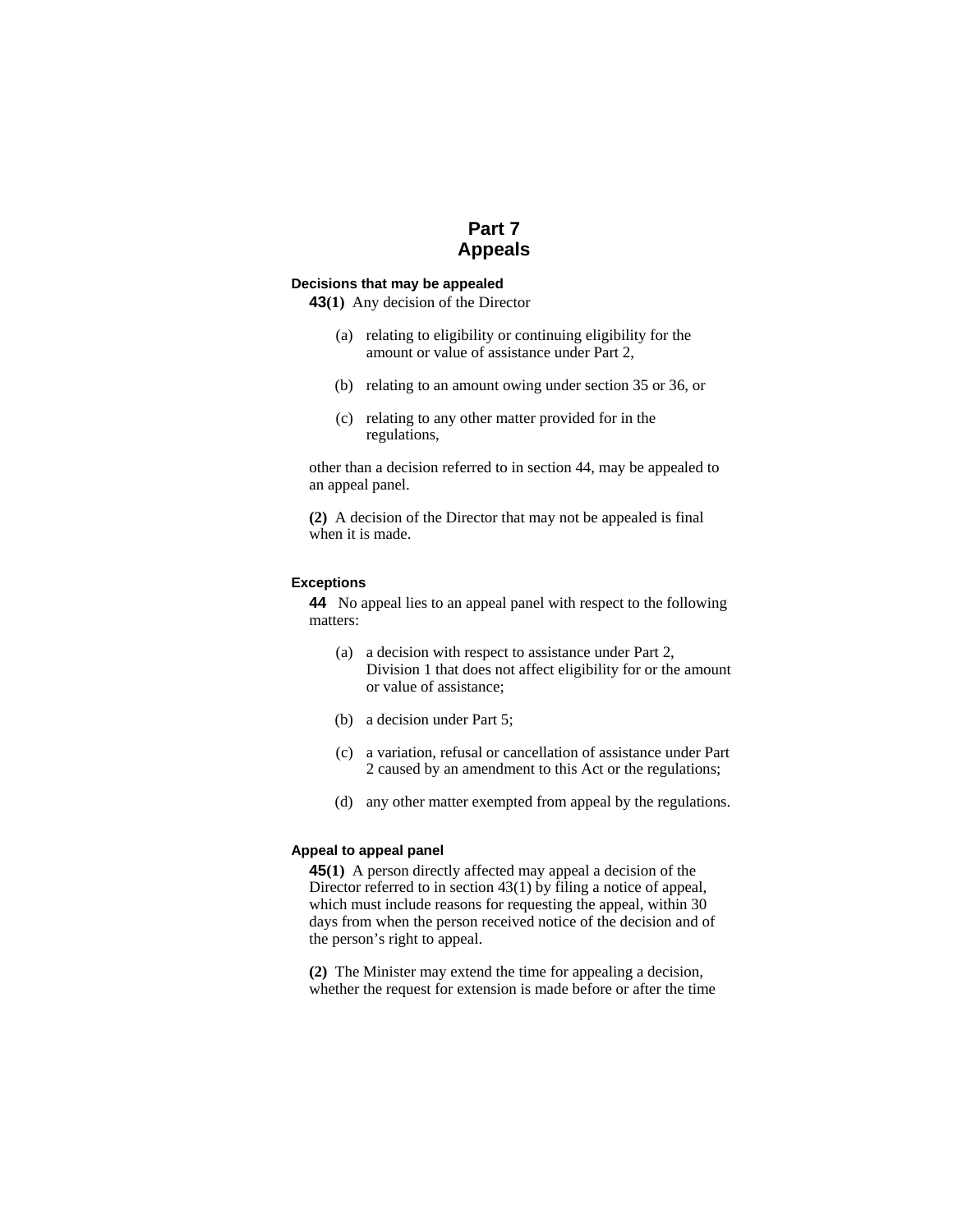has expired, if the Minister is satisfied that there are apparent grounds for an appeal and that there are reasonable grounds for granting the extension.

#### **Order of appeal panel**

**46(1)** The appeal panel shall not make a decision in an appeal under this Part that the Director would not have authority to make under the Act and regulations.

**(2)** An appeal panel may confirm, reverse or vary the decision appealed from and must give reasons for its decision.

**(3)** The decision of the appeal panel referred to in subsection (2) or a decision of the appeal panel in respect of an application under section 17(2) is final.

#### **Establishment of appeal panels**

**47(1)** The Minister may establish one or more appeal panels to hear appeals from decisions referred to in section 43(1) and to hear applications under section 17(2).

**(2)** The Minister may with respect to an appeal panel established under subsection (1)

- (a) appoint or provide for the appointment of its members for terms prescribed by the regulations,
- (b) designate a chair,
- (c) authorize, fix and provide for the payment of remuneration and expenses to its members, and
- (d) prescribe the number of members of the appeal panel that constitutes a quorum.

## **Regulations**

- **48** The Lieutenant Governor in Council may make regulations
	- (a) respecting the terms of appointment of appeal panel members;
	- (b) adding other matters that may be appealed under section 43;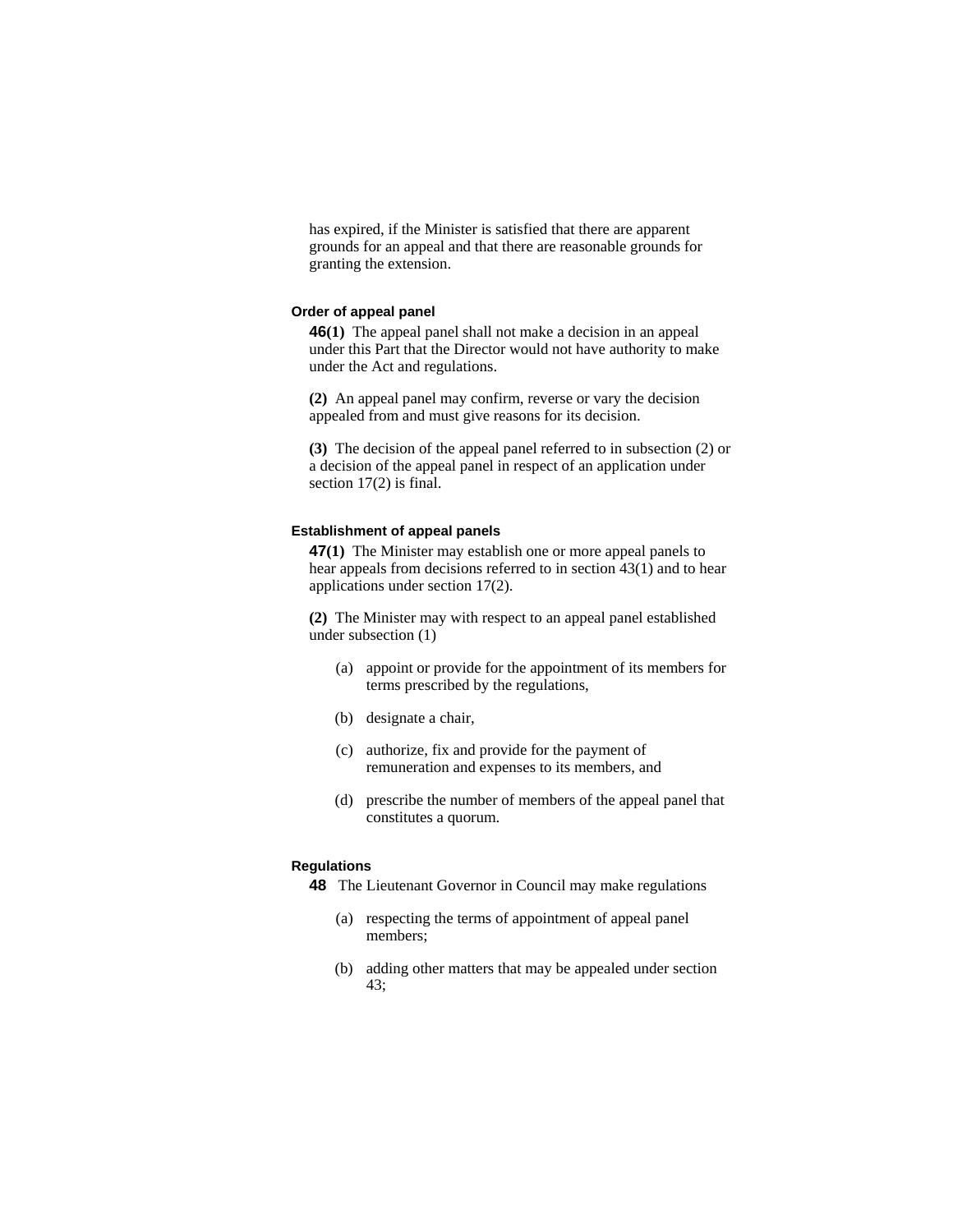(c) exempting from appeal any matter.

# **Part 8 Confidentiality of Information and General Regulations**

#### **Personal Information**

**49(1)** In this section, "personal information" means personal information as defined in the *Freedom of Information and Protection of Privacy Act*.

**(2)** The Director and any person employed or assisting in the administration of this Act shall preserve confidentiality with respect to personal information that comes to the Director's or person's attention under this Act and shall not disclose or communicate that information except in accordance with the *Freedom of Information and Protection of Privacy Act* and as follows:

- (a) to any person or organization if the disclosure is necessary for the administration of this Act;
- (b) to any person employed in the administration of similar legislation in another province or territory of Canada;
- (c) to any person or organization with the written consent of the Minister.

**(3)** The Director may enter into agreements for the sharing of personal information with any person or organization for any purpose related to the administration of this Act.

**(4)** The Director may collect personal information for the purposes of sections 29 and 30.

#### **Regulations**

**50** The Lieutenant Governor in Council may make regulations

- (a) respecting internal reviews of decisions that are not subject to appeal under Part 7;
- (b) respecting the contents and giving of notices for the purposes of this Act;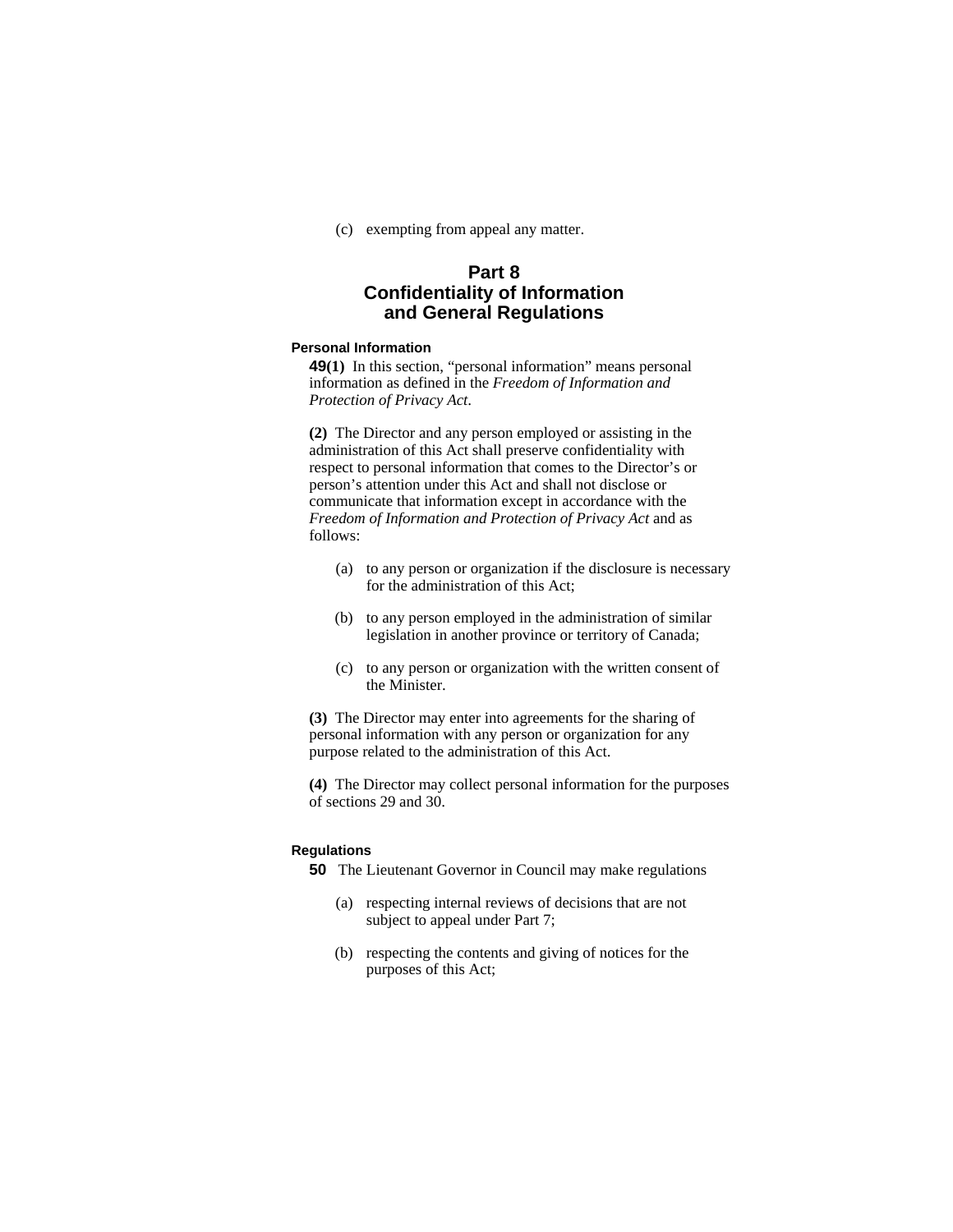- (c) defining words or expressions to be defined by the regulations and any other word or expression used in this Act that has not been defined in this Act;
- (d) respecting forms for the purposes of this Act;
- (e) prescribing any matter referred to in this Act as prescribed.

# **Part 9 Transitional Provisions, Consequential Amendments, Repeals and Coming into Force**

#### **Transitional**

**51(1)** A repayment under the *Social Development Act* or the *Assured Income for the Severely Handicapped Act* before the repeal of the *Income Support and Recovery Act* is deemed to be an amount payable under this Act and may be enforced in accordance with Part 6 of this Act.

**(2)** An amount that may be enforced under Part 3 of the *Income Support Recovery Act* may be enforced in accordance with Part 6 of this Act.

**(3)** An agreement to repay under section 26 of the *Income Support Recovery Act* is deemed to be an agreement to repay under this Act and may be enforced under Part 6 of this Act.

**(4)** A proceeding commenced under section 14 of the *Social Development Act* or under section 14 of the *Assured Income for the Severely Handicapped Act* shall be continued in accordance with Part 5 of this Act.

**(5)** Section 17 of this Act applies to a trustee appointed under section 11 of the *Social Development Act* as if the person had been appointed as a financial administrator under section 17.

#### **Amends RSA 2000 cA-20**

**52 The** *Alberta Health Care Insurance Act* **is amended by repealing sections 1(y), 3(2)(b), 31 and 41(4)(b).**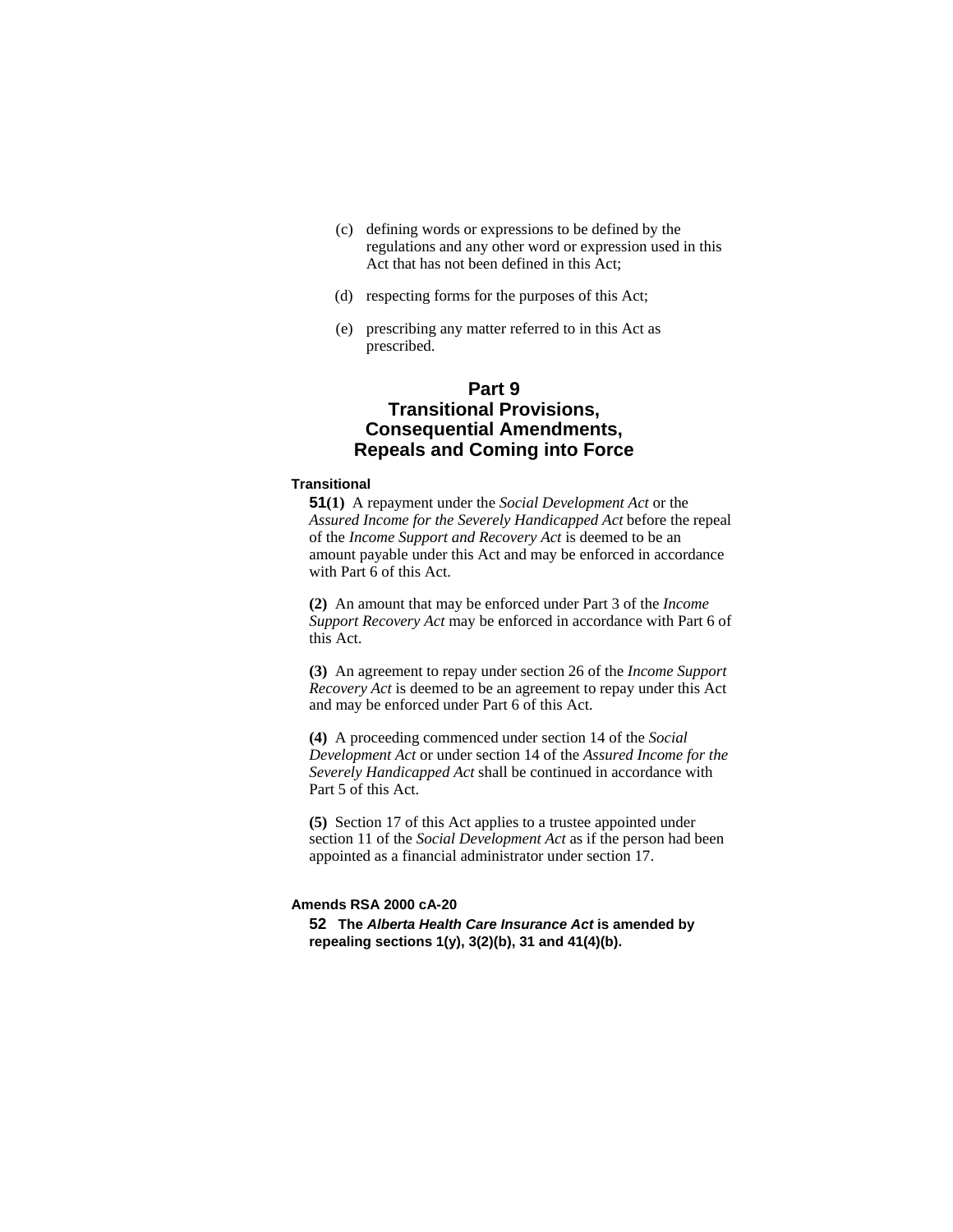## **Amends RSA 2000 cA-45**

**53(1) The** *Assured Income for the Severely Handicapped Act* **is amended by this section.**

#### **(2) Section 5(3) is repealed and the following is substituted:**

**(3)** If the Director is satisfied that a person who receives assistance under Part 2 of the *Income and Employment Supports Act* suffers from a severe handicap, the Director may dispense with an application for a handicap benefit from that person.

## **(3) Sections 13 and 14 are repealed and the following is substituted:**

### **Application of Income and Employment Supports Act**

**13** Parts 5 and 6 of the *Income and Employment Supports Act*  apply to this Act.

**(4) Section 19(2)(d) is amended by striking out** "the *Income Support Recovery Act*" **and substituting** "under Part 6 of the *Income and Employment Supports Act*".

## **Amends RSA 2000 cC-23**

**54(1) The** *Conflicts of Interest Act* **is amended by this section.**

- **(2) Section 16(4) is amended**
	- **(a) by repealing clause (d);**
	- **(b) by adding the following before clause (e):** 
		- (d.1) payments of assistance under Part 2 of the *Income and Employment Supports Act*,
	- **(c) by repealing clause (g).**

### **Amends RSA 2000 cH-6**

**55 The** *Health Insurance Premiums Act* **is amended by repealing section 5.**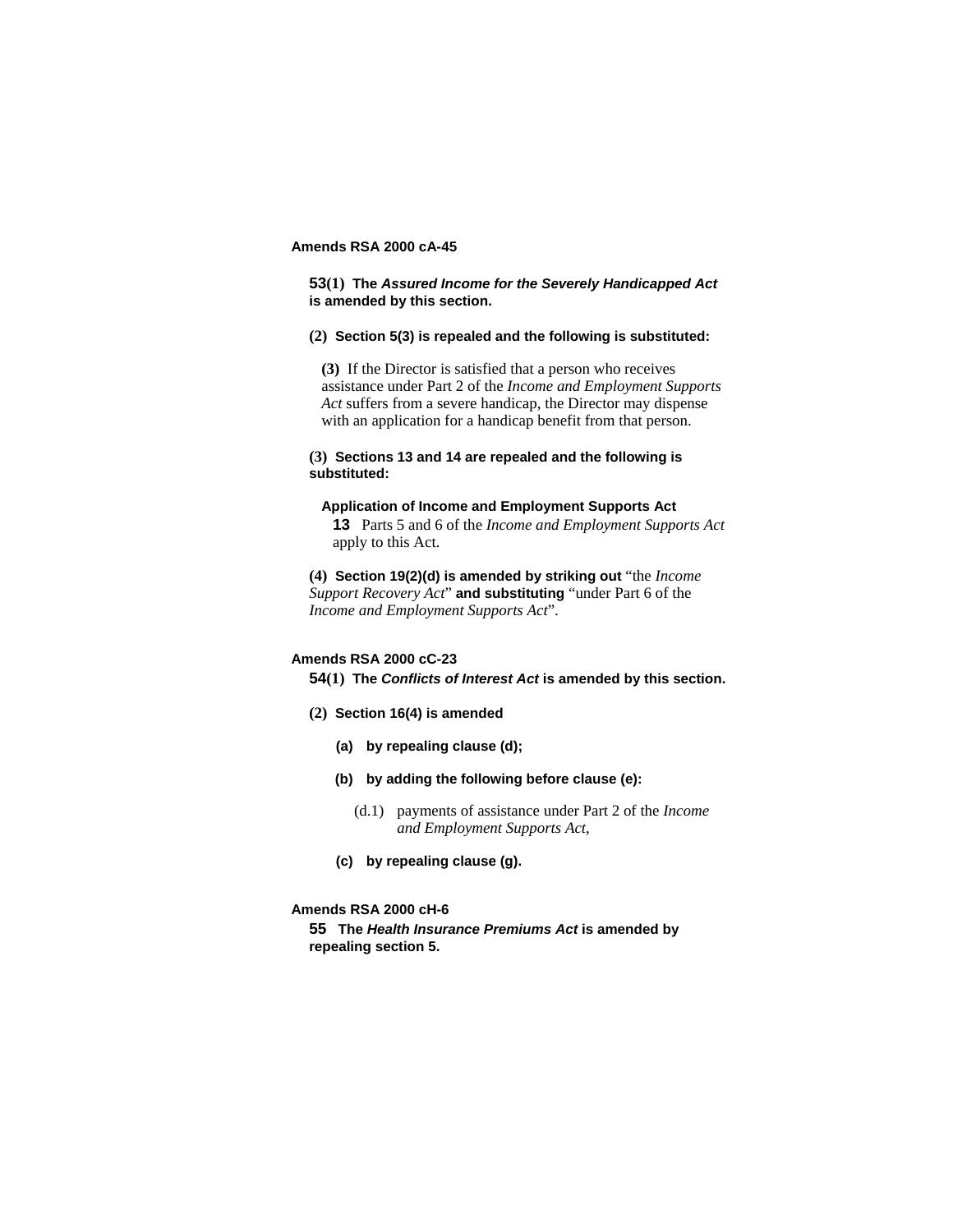### **Amends SA 2002 cI-3.5**

**56(1) The** *Interjurisdictional Support Orders Act* **is amended by this section.**

**(2) Section 42 is repealed and the following is substituted:**

### **Right of subrogation**

**42** Where a government or an agency of a government has a right of subrogation in law or a right pursuant to an assignment or a right under Part 5 of the *Income and Employment Supports Act* in respect of

- (a) a claimant who commences or is entitled to commence a support application under Part 1,
- (b) an applicant who commences or is entitled to commence a support variation application under Part 3, or
- (c) a respondent to a support application under Part 1 or a support variation application under Part 3,

the government or agency has all the rights under this Act of the claimant, the applicant or the respondent in respect of the application and any order made as a result of the application.

### **Amends RSA 2000 cM-1**

**57(1) The** *Maintenance Enforcement Act* **is amended by this section.**

- **(2) Section 6(1) is amended** 
	- **(a) by adding** "or" **at the end of clause (a);**
	- **(b) by repealing clauses (b) and (c) and substituting the following:** 
		- (b) the Minister responsible for the *Income and Employment Supports Act* in respect of a creditor under the order who is eligible for or has received assistance as defined in Part 5 of that Act,
- **(3) Section 7(3) is amended**
	- **(a) by adding** "or" **at the end of clause (a);**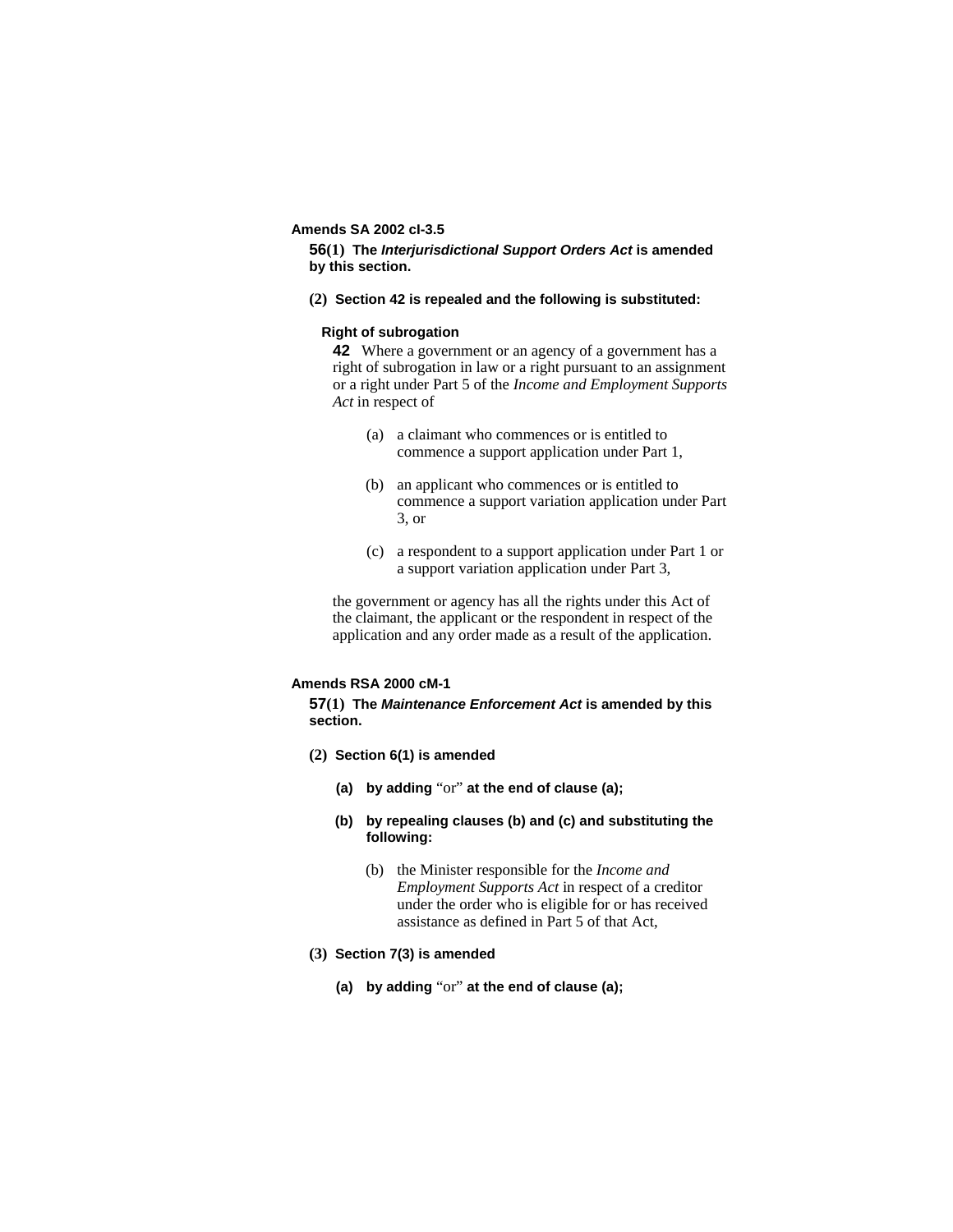### **(b) by repealing clauses (b) and (c) and substituting the following:**

 (b) the Minister responsible for the *Income and Employment Supports Act* in respect of a creditor under the order who is eligible for or has received assistance as defined in Part 5 of that Act.

#### **(4) Section 10 is repealed and the following is substituted:**

#### **Notice by Director**

**10(1)** The Director shall give notice of the filing or withdrawal of a maintenance order to all the parties to the order.

**(2)** The Minister responsible for the *Income and Employment Supports Act* may notify the Director that the Crown in right of Alberta has the rights of the creditor under Part 5 of the *Income and Employment Supports Act*.

**(3)** If the Director has received notice under subsection (2), or if the Minister responsible for the *Income and Employment Supports Act* filed the maintenance order with the Director, the maintenance order shall not be withdrawn under section 9 without the consent of the Minister responsible for the *Income and Employment Supports Act*.

**(4)** Notice under this section may be effected by mail.

**(5)** The validity of proceedings under this Act is not affected by the inability of the Director, after reasonable effort, to give notice to a party under subsection (1).

### **(5) Section 36(5)(b) is repealed and the following is substituted:**

 (b) money received under a maintenance order in respect of a creditor under the order who has received assistance as defined in Part 5 of the *Income and Employment Supports Act*.

## **Amends RSA 2000 cP-1**

**58(1) The** *Parentage and Maintenance Act* **is amended by this section.**

**(2) Section 1(e) is repealed and the following is substituted:**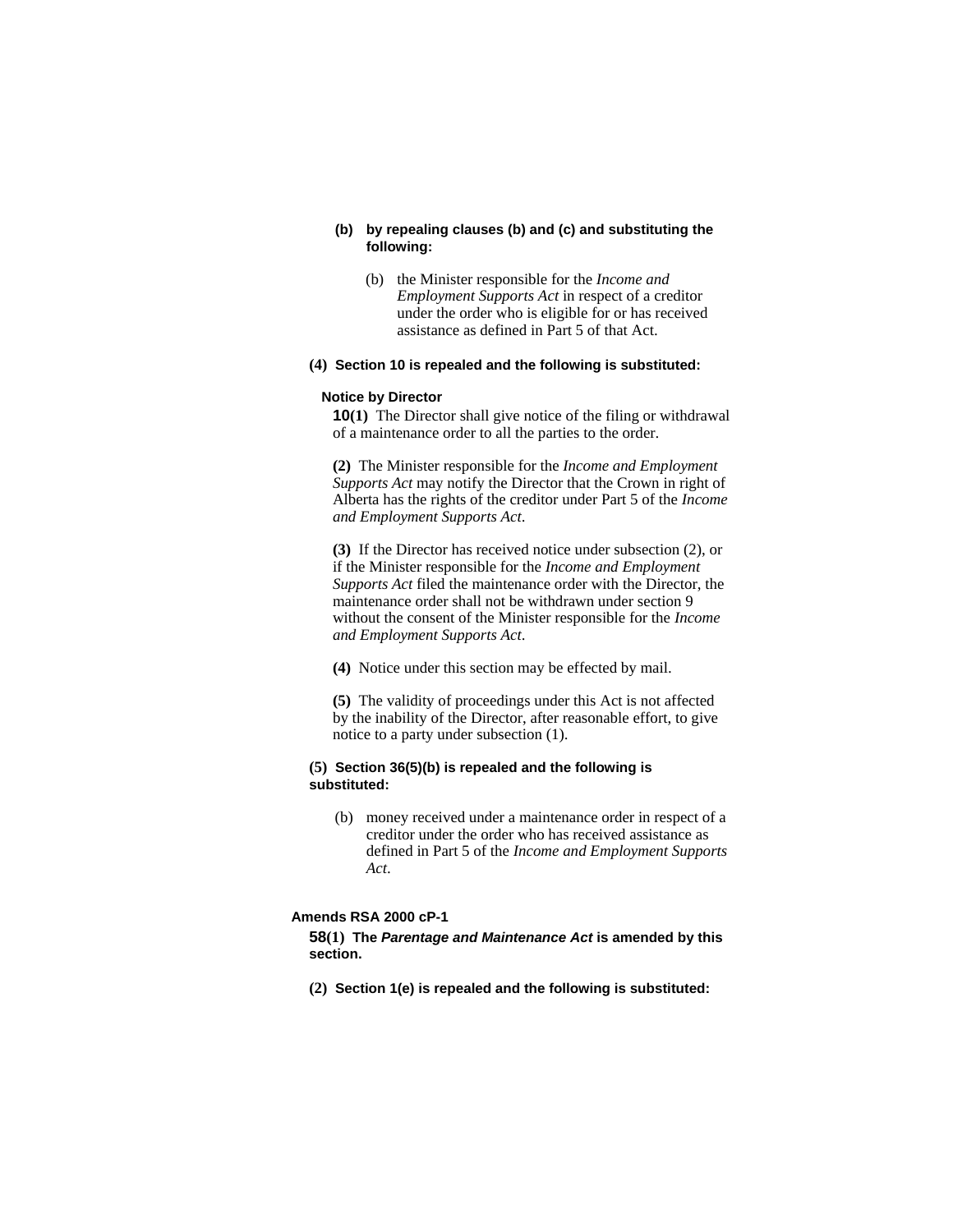(e) "Director" means the Director appointed under the *Income and Employment Supports Act*;

## **(3) Section 3 is repealed.**

#### **(4) Section 7(2)(d) is repealed and the following is substituted:**

 (d) the Director under the *Income and Employment Supports Act* on behalf of the Government, where the Director has a right under Part 5 of the *Income and Employment Supports Act*.

#### **(5) Section 8 is repealed and the following is substituted:**

#### **Power of the Director to intervene**

**8** If an applicant becomes a recipient under Part 2, Divisions 1, 2 or 3 of the *Income and Employment Supports Act* after an application has been commenced under section 7, the Director may intervene in and make representations at the application.

#### **(6) Section 18(1)(e) is repealed and the following is substituted:**

 (e) the Director under the *Income and Employment Supports Act* on behalf of the Government, where the Director has a right under Part 5 of the *Income and Employment Supports Act*.

#### **Amends RSA 2000 cW-7**

#### **59(1) The** *Widows' Pension Act* **is amended by this section.**

**(2) Section 3(2) is amended by striking out** "if the person" **and substituting** "if the Minister has received the person's application made under section 4 before the date section 59(2) of the *Income and Employment Supports Act* comes into force".

- **(3) Section 4(3) is amended by striking out** "income,".
- **(4) Section 5(a)(i)(B) and (ii) are repealed.**
- **(5) Section 6 is repealed and the following is substituted:**

## **Recovery of overpayments**

**6(1)** Where a person receives a widow's pension for which the person is not eligible or receives an overpayment on a widow's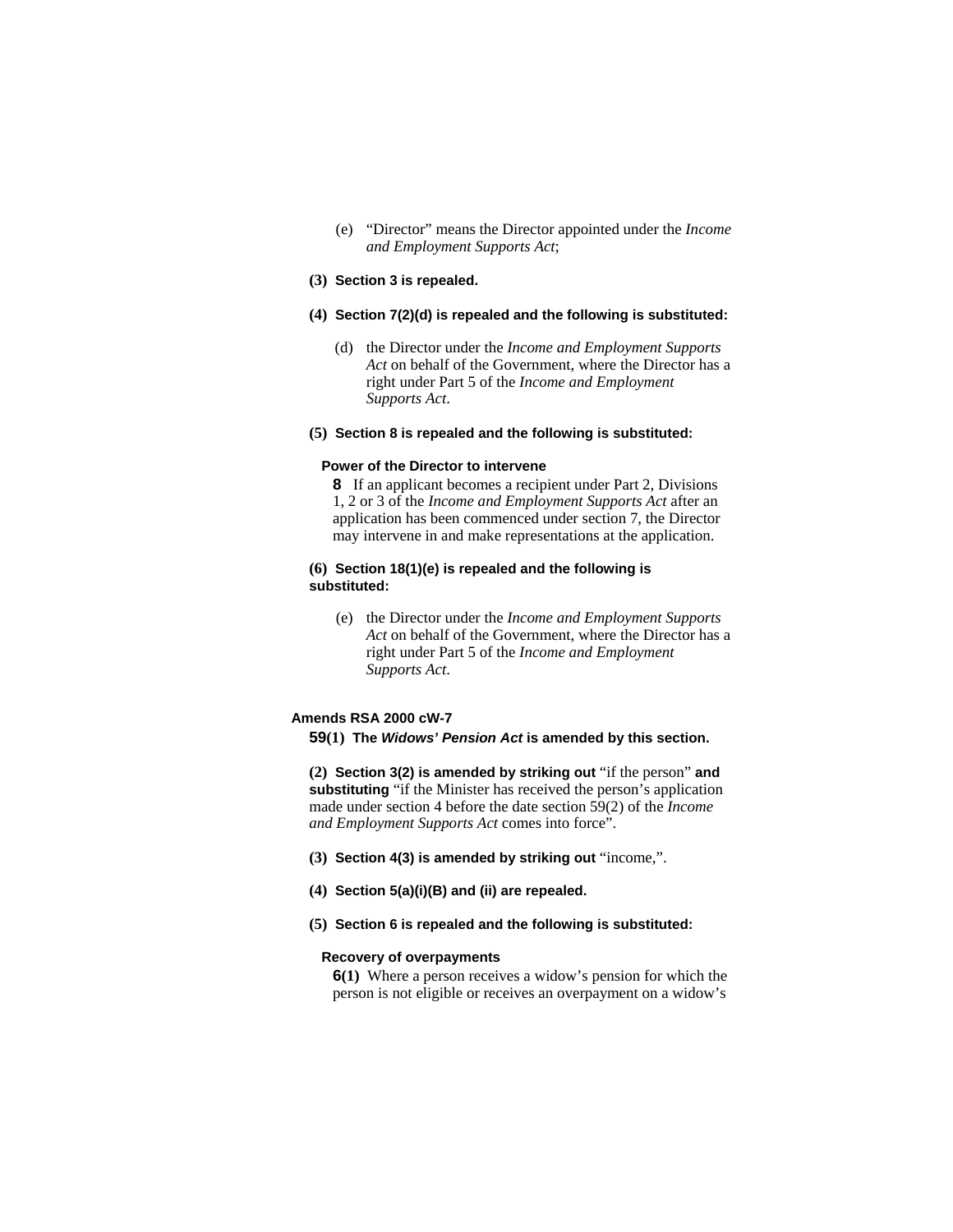pension, the pension or the overpayment, as the case may be, is a debt owing to the Crown and may be recovered in the same way as if it were an amount repayable under the *Income and Employment Supports Act*, and Part 6 of that Act applies.

**(2)** If a person who receives a widow's pension is under an obligation

- (a) under the *Seniors Benefit Act* to repay all or part of a benefit,
- (b) under the *Income and Employment Supports Act* to repay all or part of assistance under Part 2 of that Act, or
- (c) under the *Assured Income for the Severely Handicapped Act* to repay all or part of a handicap benefit,

the Minister may deduct from further widow's pension payments for which the person is otherwise eligible monthly amounts equal to 10% of the monthly amount of the widow's pension payable under the regulations, until the full amount required to be repaid is repaid, but in no case may the monthly amount of the pension be reduced to less than \$10.

## **Repeals**

**60(1)** The *Income Support Recovery Act* is repealed.

- **(2)** The *Social Development Act* is repealed.
- **(3)** The *Student and Temporary Employment Act* is repealed.

**(4)** The *Widows' Pension Act* is repealed 2 years after section 59(2) of the *Income and Employment Supports Act* comes into force.

#### **Coming into force**

**61(1)** This Act, except sections 52, 54(2)(a) and (c) and 55, comes into force on Proclamation.

**(2)** Sections 52 and 55 come into force on the repeal of the *Widows' Pension Act.*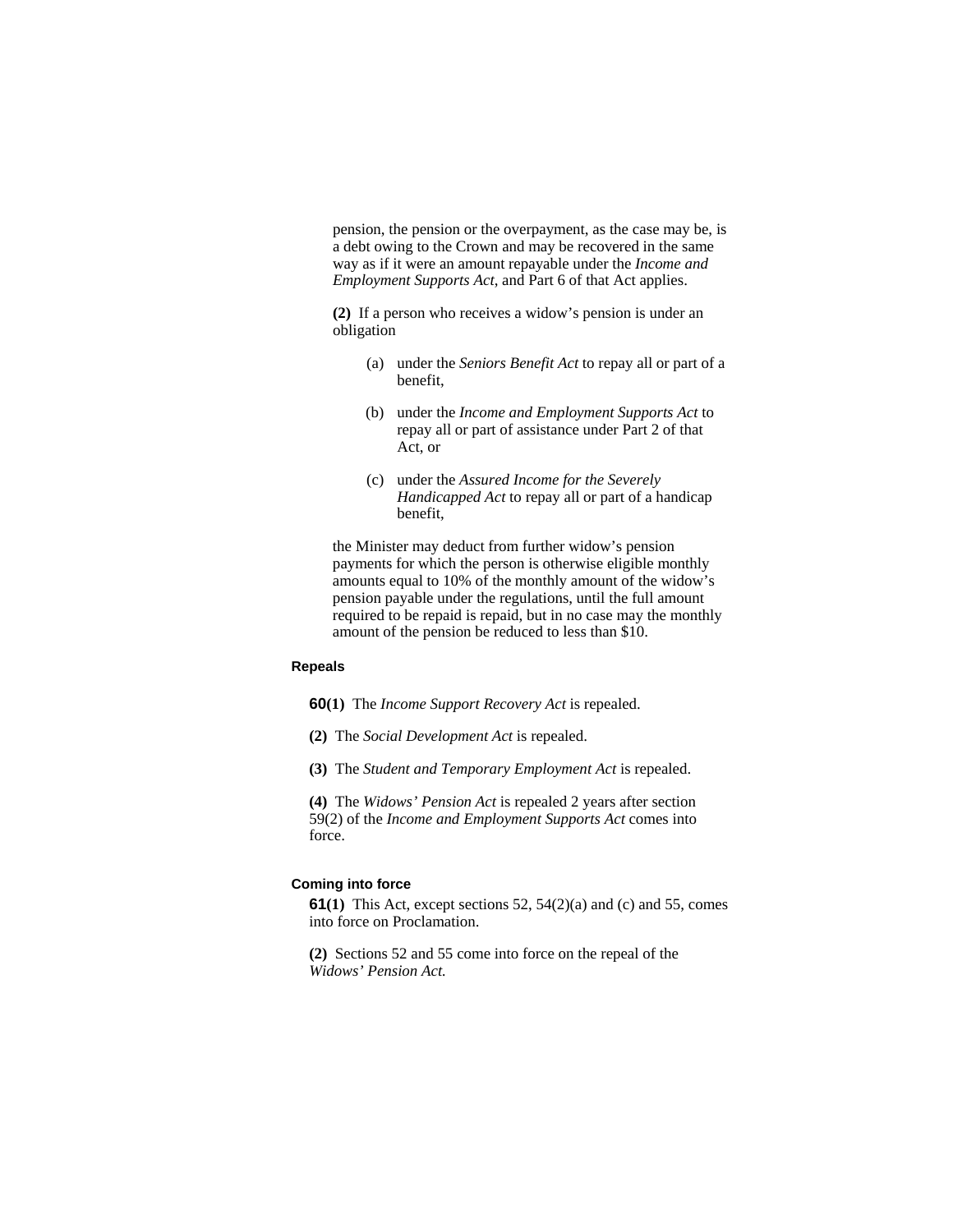**(3)** Section 54(2)(a) comes into force on April 1 in the fiscal year following the fiscal year in which the *Social Development Act* is repealed.

**(4)** Section 54(2)(c) comes into force on April 1 in the fiscal year following the fiscal year in which the *Widows' Pension Act* is repealed.

### **Explanatory Notes**

**52** Amends chapter A-20 of the Revised Statutes of Alberta 2000. Sections  $1(y)$ ,  $3(2)(b)$ ,  $31$  and  $41(4)(b)$  presently read:

- *1 In this Act,* 
	- *(y) "widow's pension" means a widow's pension under the Widows' Pension Act.*

*3(2) The Minister shall, in accordance with the regulations, provide extended health services to a resident and the resident's dependants if* 

 *(b) the resident is receiving a widow's pension.* 

*31(1) No subscription is payable under an optional contract if the subscriber is receiving a widow's pension.* 

- *(2) Subsection (1) applies to an optional contract*
- *(a) if the subscriber is receiving the widow's pension at the time the contract is issued, or*
- *(b) on the date the subscriber is first paid a widow's pension, if that date occurs after the contract is issued.*

*(3) The exemption from liability for the payment of subscriptions under subsection (1) ceases at the end of the 2nd month following the month in which* 

- *(a) the death of the subscriber who was receiving the widow's pension occurs, or*
- *(b) the subscriber becomes ineligible for the widow's pension,*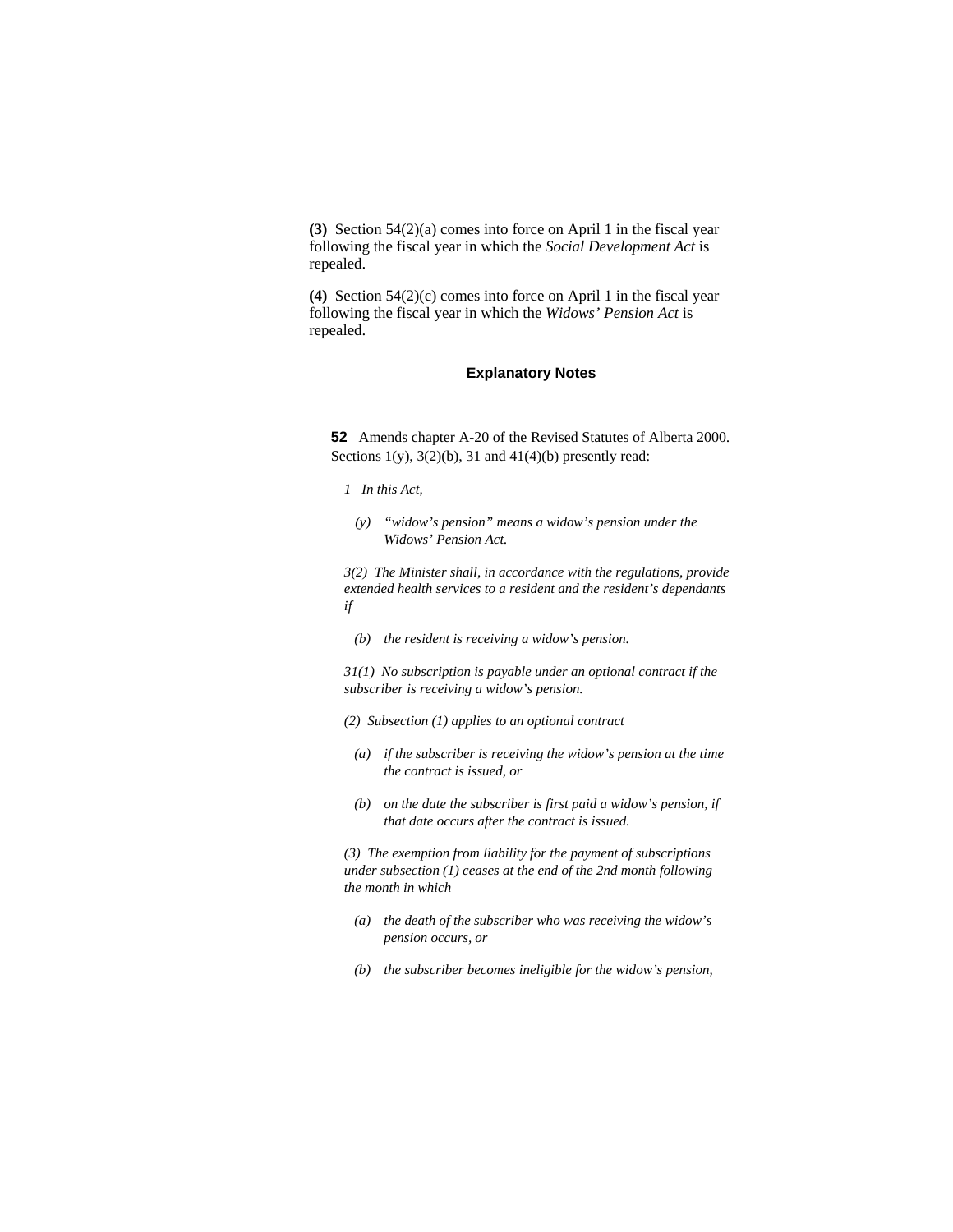*whichever occurs first.* 

- *41(4) Subsection (3) does not apply if*
- *(b) the resident is receiving a widow's pension*
- *at the time of enrolment.*

**53**(1) Amends chapter A-45 of the Revised Statutes of Alberta 2000.

(2) Section 5(3) presently reads:

*(3) If the Director is satisfied that a person who receives a social allowance under the Social Development Act suffers from a severe handicap, the Director may dispense with an application for a handicap benefit from that person.* 

(3) Sections 13 and 14 presently read:

*13(1) The Director may require a person who, in the opinion of the Director,* 

- *(a) receives a handicap benefit to which the person is not entitled, or*
- *(b) receives an overpayment of a handicap benefit,*

*due to non-disclosure of a material fact, false representation, mistake or any other reason, to repay the amount of the handicap benefit in the manner of repaying an overpayment under Part 2 of the Income Support Recovery Act.* 

*(2) Notwithstanding subsection (1), if a person receives a handicap benefit to which the person is not entitled or an overpayment of the amount of the handicap benefit to which the person is entitled, not exceeding \$1000, the Director may deduct from further handicap benefit payments to which the person is otherwise entitled monthly amounts not exceeding 10% of the maximum amount of the handicap benefit prescribed in the regulations until the full amount of the handicap benefit to which the person is not entitled or the overpayment has been repaid.* 

*(3) If a debt not exceeding \$1000 is due to the Crown and recoverable under*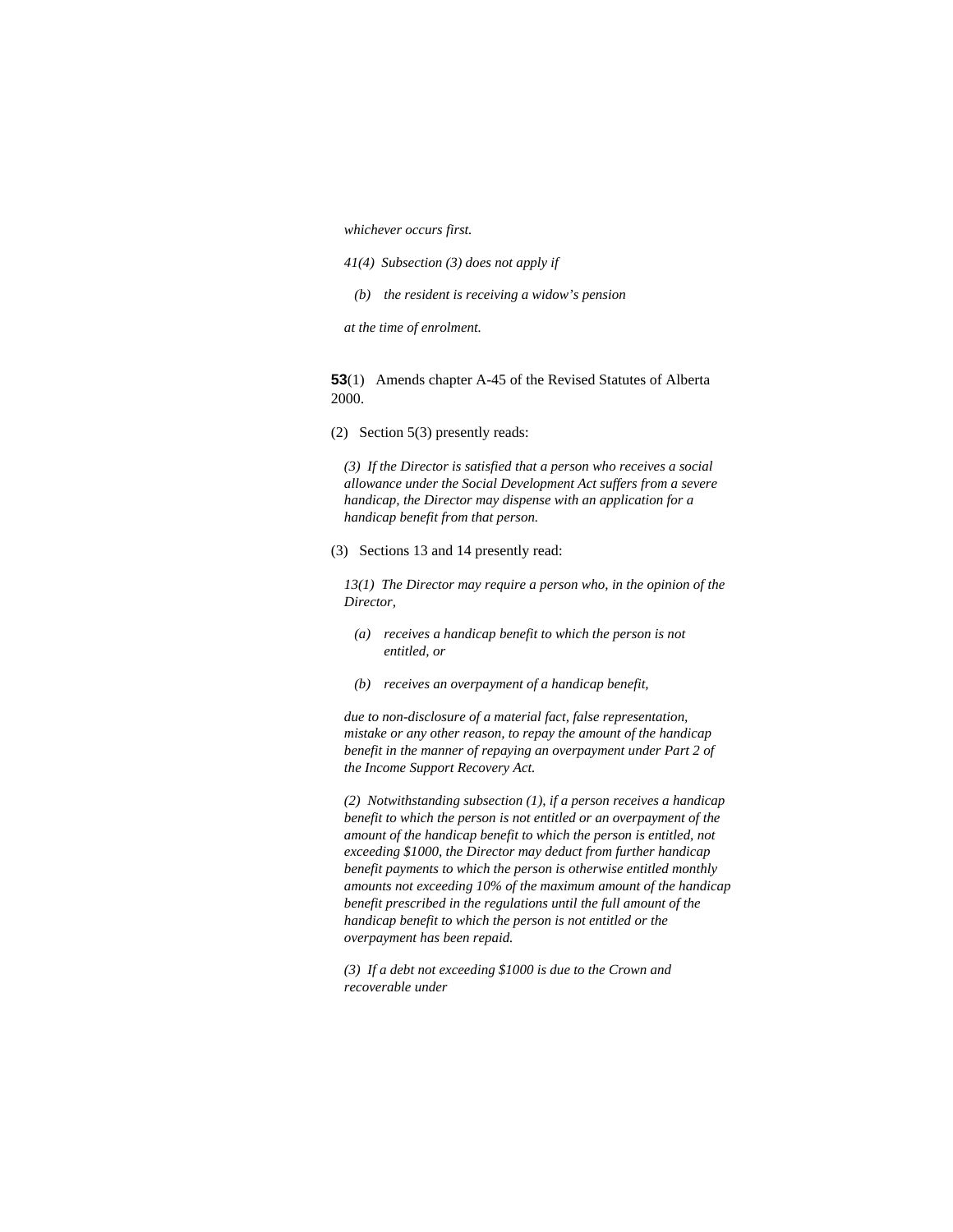- *(a) the Widows' Pension Act, or*
- *(b) the Social Development Act,*

*from a person to whom or for whose benefit a handicap benefit is paid under this Act, the Director may deduct from further handicap benefit payments to which the person is otherwise entitled monthly amounts not exceeding 10% of the maximum amount of the handicap benefit prescribed in the regulations until the full amount of the debt so due has been repaid.* 

*14(1) Where a handicap benefit is paid to or for the benefit of a person who has a right under an Act, order of a court or agreement to maintenance or alimony, the Director may on behalf of that person* 

- *(a) initiate or participate in any court proceeding to obtain an order for that maintenance or alimony, and*
- *(b) initiate, participate in or oppose any court proceeding to enforce, vary or terminate any order or agreement for that maintenance or alimony, including any proceeding concerning arrears of maintenance or alimony to which the Government is subrogated or otherwise, whether the order or agreement that is the subject of the proceeding was granted or entered into, as the case may be, before or after the person who is a party to it began to receive a handicap benefit.*

*(2) Where the Director acts under subsection (1) on behalf of a person who receives a handicap benefit, the Director* 

- *(a) may act in the court proceeding in the Director's own name or in the name of the person,*
- *(b) may apply for an amount of maintenance or alimony that exceeds the amount of the person's handicap benefit, and*
- *(c) may continue after the person no longer receives a handicap benefit to participate in any court proceeding that was commenced while the person received a handicap benefit.*

*(3) Where the Director acts under subsection (1) on behalf of a person who receives a handicap benefit, any resulting order concerning maintenance or alimony does not terminate or become unenforceable by reason only that the person discontinues receiving a handicap benefit.*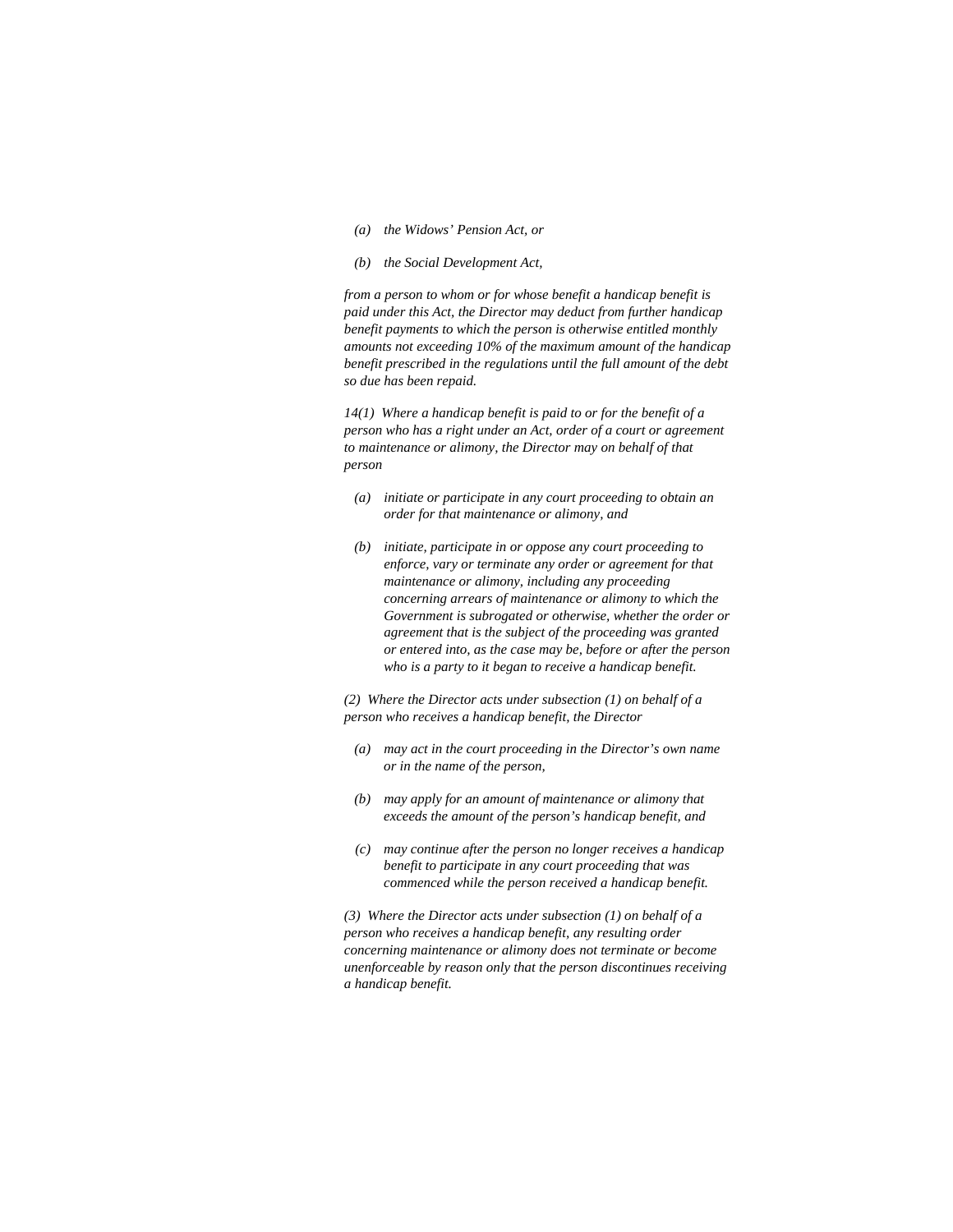*(4) Where the spouse of a person who is eligible to receive or receives a handicap benefit has a right to maintenance or alimony under an Act, order of a court or agreement, the Director may, at the request of the spouse, act on behalf of the spouse in any way referred to in subsection (1).* 

*(5) Where a dependent child of a person who is eligible to receive or receives a handicap benefit has a right to maintenance under an Act, order of a court or agreement, the Director may, at the request of the person who is eligible to receive or receives a handicap benefit or that person's spouse, act on behalf of the dependent child in any way referred to in subsection (1).* 

*(6) Where a handicap benefit is paid to or for the benefit of a person who has a right under an Act, order of a court or agreement to maintenance or alimony, the Government is subrogated to all of the rights to maintenance or alimony of that person under the Act, order or agreement.* 

*(7) The subrogation under this section applies to a right to maintenance or alimony payable in a period during which a handicap benefit is paid whether the period occurs before or after the coming into force of this section.* 

*(8) Notwithstanding subsection (6), if any amount is paid as maintenance or alimony to the person entitled to receive it under the Act, order or agreement within the time specified by the Act, order or agreement, the Government is not subrogated to the right to receive payment of that amount.* 

#### (4) Section 19(2)(d) presently reads:

*(2) Subsection (1) does not apply to a disclosure considered necessary in the administration of this Act or in the best interests of a person who has applied for or has received a handicap benefit and the person's spouse,* 

 *(d) at a trial, hearing or proceedings under the Criminal Code (Canada) or the Income Support Recovery Act related to any matter under this Act, or to a solicitor acting on behalf of any government, authority or agency and responsible for the institution of that trial, hearing or proceedings,*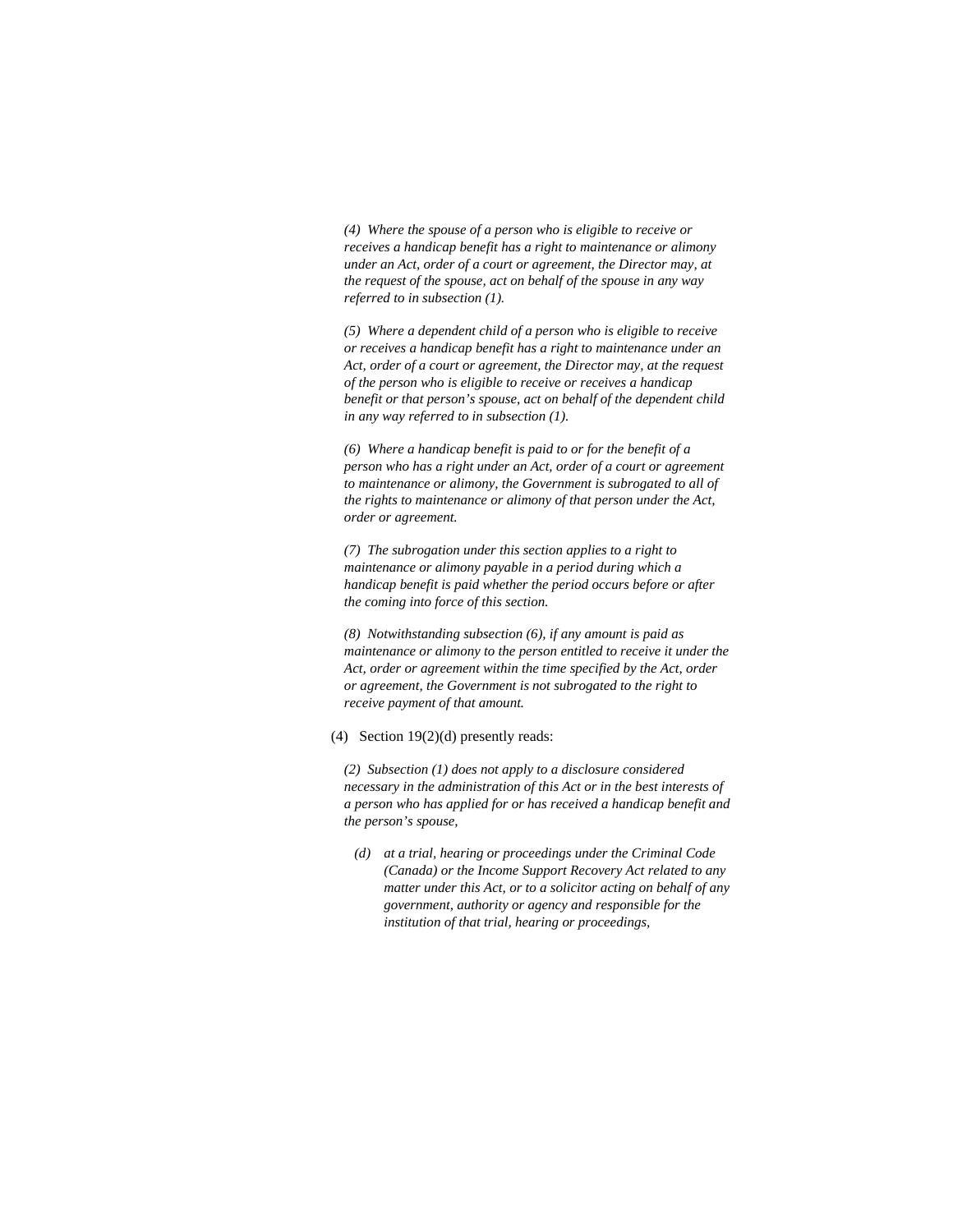**54**(1) Amends chapter C-23 of the Revised Statutes of Alberta 2000.

- (2) Section 16(4) presently reads in part:
	- *(4) A report prepared under subsection (1) shall not include*
	- *(d) payments of social allowances or handicap benefits under the Social Development Act,*
	- *(g) pensions under the Widows' Pension Act,*

**55** Amends chapter H-6 of the Revised Statutes of Alberta 2000. Section 5 presently reads:

*5(1) No registrant who is receiving a widow's pension under the Widows' Pension Act is liable for the payment of premiums, other than premiums that are payable before this section becomes effective with respect to that registrant, on behalf of the registrant or any of the registrant's dependants.* 

- *(2) This section is effective with respect to a registrant*
- *(a) on the date the registration becomes effective, if the registrant is receiving a widow's pension at that time, or*
- *(b) on the date the registrant is first paid a widow's pension, if that date occurs after the effective date of registration.*

*(3) The exemption from liability for the payment of premiums under subsection (1) ceases at the end of the 2nd month following the month in which* 

- *(a) the death of the registrant who was receiving the widow's pension occurs, or*
- *(b) the registrant becomes ineligible for the widow's pension,*

*whichever occurs first.* 

**56**(1) Amends chapter I-3.5 of the Statutes of Alberta, 2002.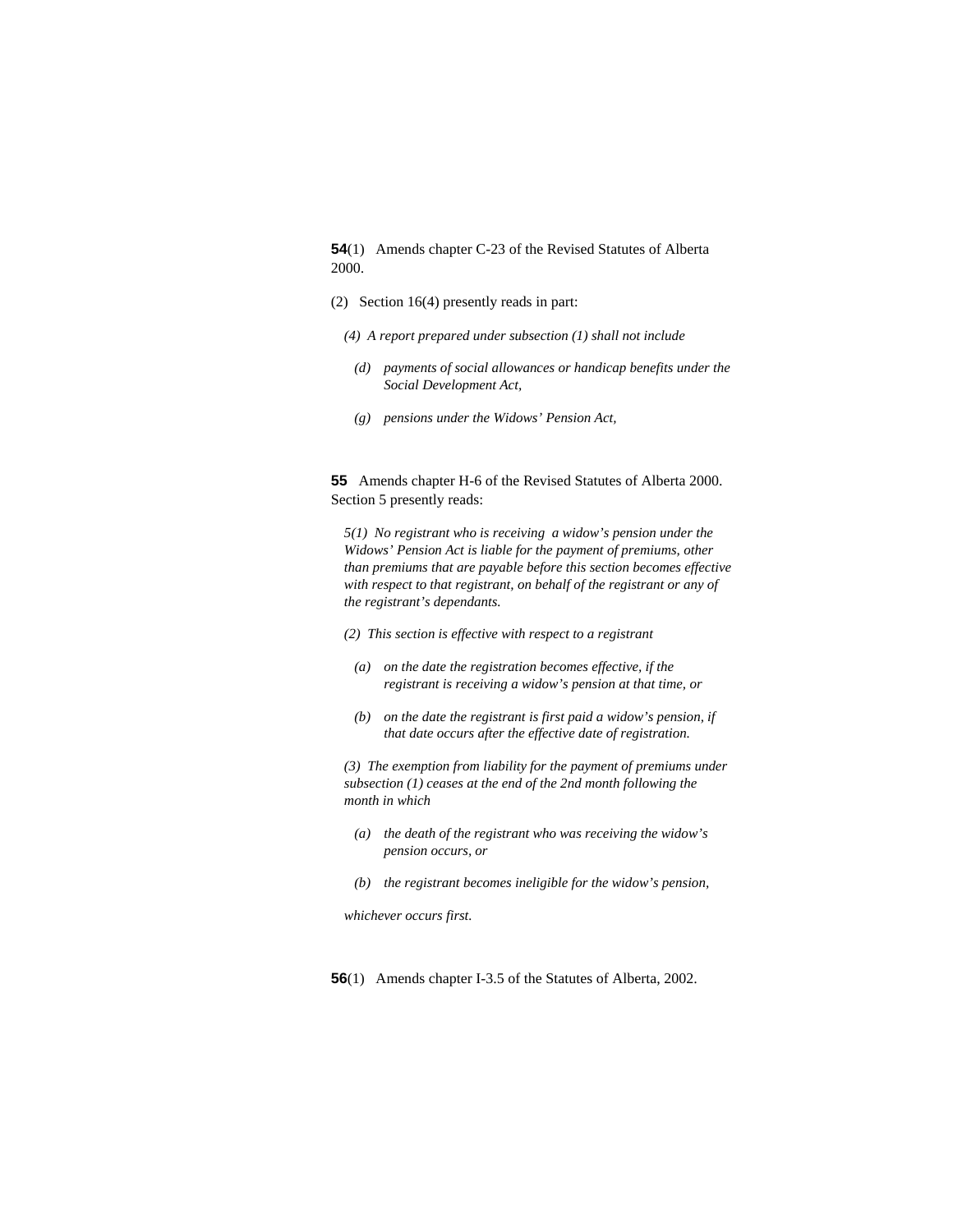#### (2) Section 42 presently reads:

*42 Where a government or an agency of a government has a right of subrogation in law or pursuant to an assignment in respect of* 

- *(a) a claimant who commences or is entitled to commence a support application under Part 1,*
- *(b) an applicant who commences or is entitled to commence a support variation application under Part 3, or*
- *(c) a respondent to a support application under Part 1 or a support variation application under Part 3,*

*the government or agency has all the rights under this Act of the claimant, the applicant or the respondent in respect of the application and any order made as a result of the application.* 

**57**(1) Amends chapter M-1 of the Revised Statutes of Alberta 2000.

(2) Section 6(1) presently reads:

*6(1) If a debtor defaults in the payment of maintenance under a maintenance order entered into, made by a court in Alberta or registered under the Reciprocal Enforcement of Maintenance Orders Act before January 1, 1987,* 

- *(a) a creditor under the order,*
- *(b) the Minister responsible for the Social Development Act in respect of a creditor under the order who is eligible for or has received a benefit under that Act, or*
- *(c) the Minister responsible for the* Assured Income for the Severely Handicapped Act *in respect of a creditor under the*

 *order who is eligible for or has received a benefit under that Act,* 

*may file the order with the Director.* 

(3) Section 7(3) presently reads: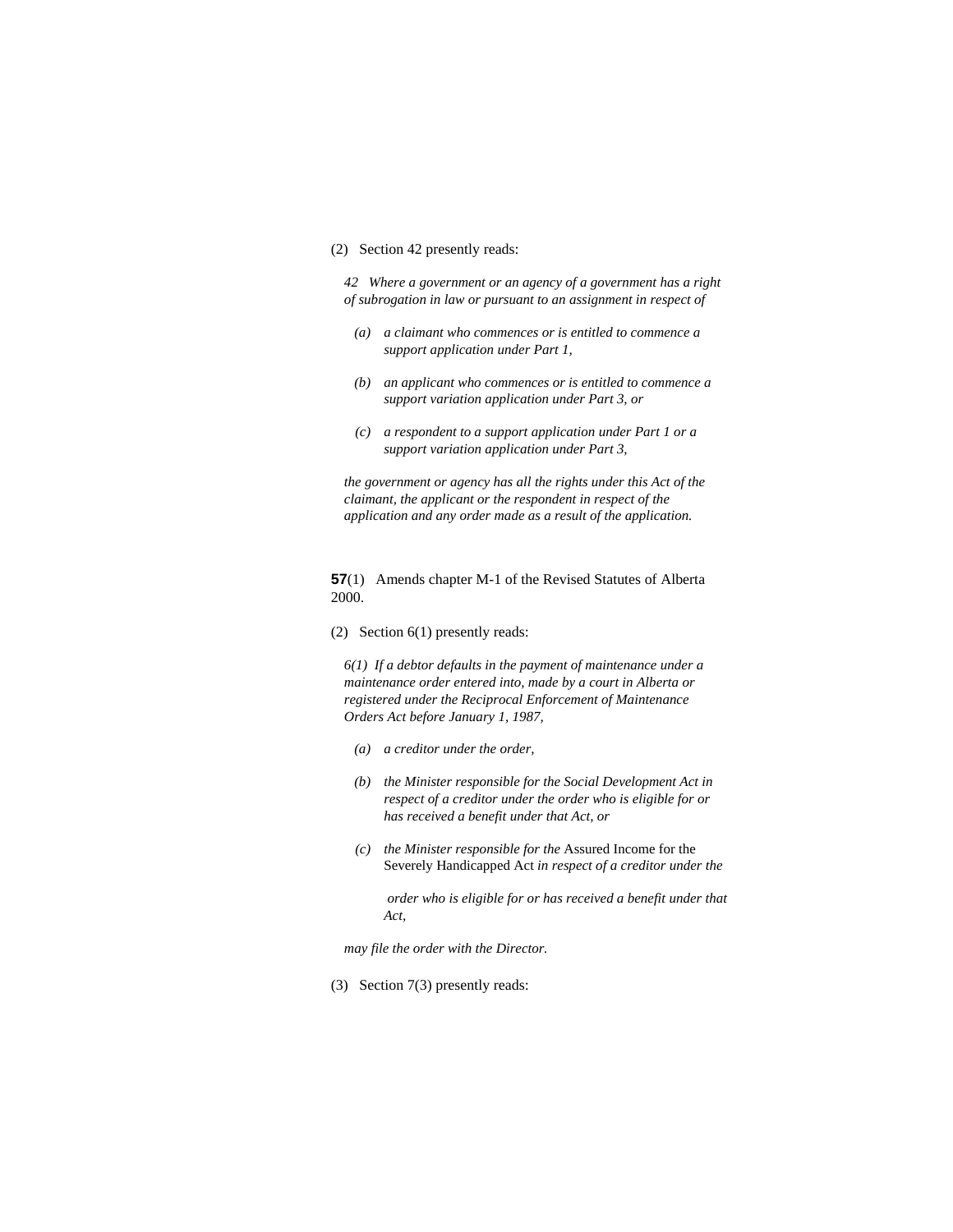*(3) A maintenance order made or entered into after December 31, 1986 that is not filed with the Director by the clerk of the court under subsection (1) or (2) may be filed at any time with the Director by* 

- *(a) a creditor under the order,*
- *(b) the Minister responsible for the Social Development Act in respect of a creditor under the order who is eligible for or has received a benefit under that Act, or*
- *(c) the Minister responsible for the Assured Income for the Severely Handicapped Act in respect of a creditor under the order who is eligible for or has received a benefit under that Act.*
- (4) Section 10 presently reads:

*10(1) The Director shall give notice of the filing or withdrawal of a maintenance order to all the parties to the order.* 

*(2) The Minister responsible for the Social Development Act or the Assured Income for the Severely Handicapped Act, as the case may be, may notify the Director that the Crown in right of Alberta is subrogated to the creditor's rights of maintenance pursuant to the Social Development Act or the Assured Income for the Severely Handicapped Act.* 

*(3) If the Director has received notice under subsection (2), or if the Minister responsible for the Social Development Act or the Assured Income for the Severely Handicapped Act filed the maintenance order with the Director, the maintenance order shall not be withdrawn under section 9 without the consent of the Minister responsible for the Social Development Act or the Assured Income for the Severely Handicapped Act, as the case may be.* 

*(4) Notice under this section may be effected by mail.* 

*(5) The validity of proceedings under this Act is not affected by the inability of the Director, after reasonable effort, to give notice to a party under subsection (1).* 

- (5) Section 36(5)(b) presently reads:
	- *(5) Subsections (3) and (4) do not apply to*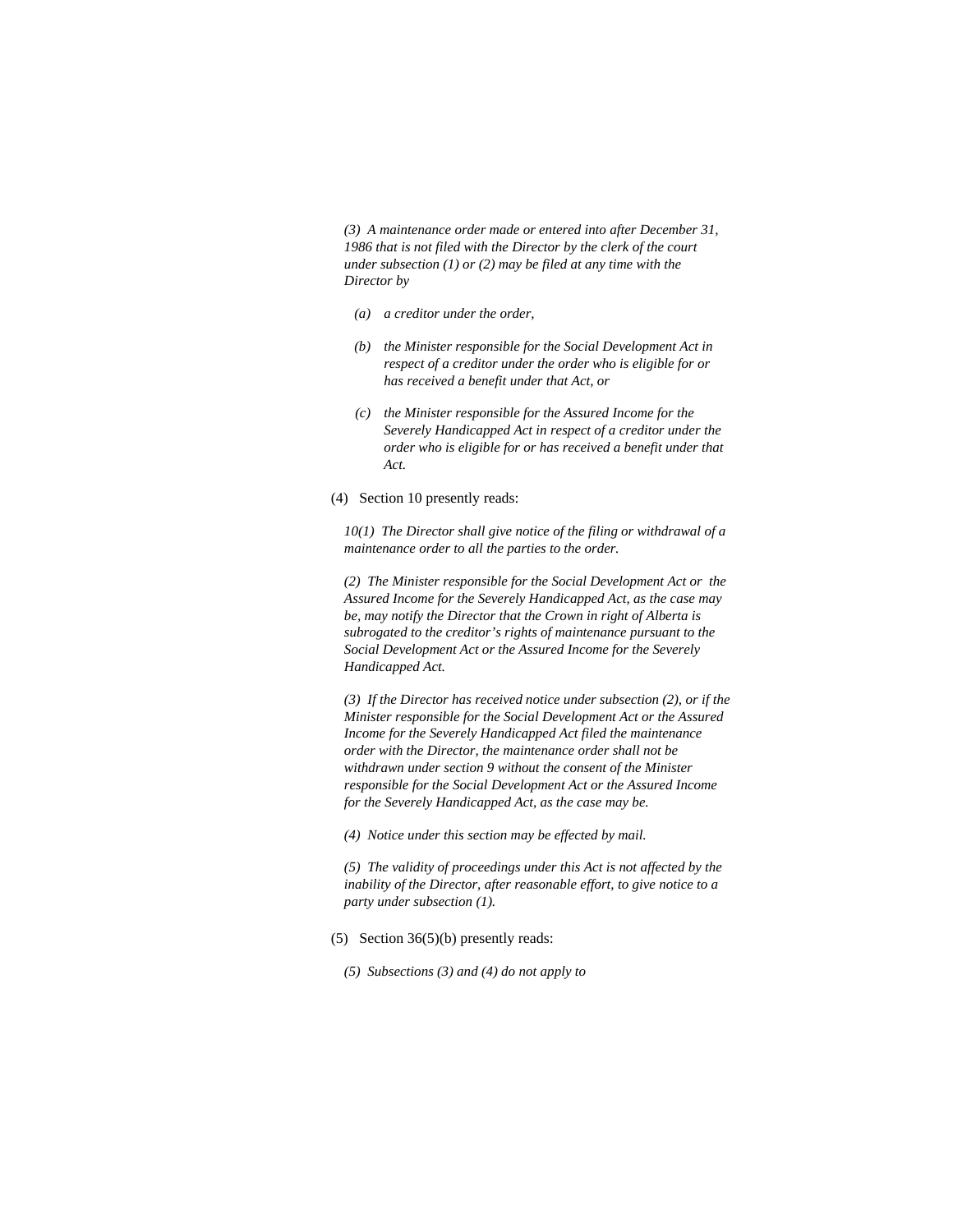*(b) money received under a maintenance order in respect of a creditor under the order who has received a benefit under the Social Development Act.* 

**58**(1) Amends chapter P-1 of the Revised Statutes of Alberta 2000.

(2) Section 1(e) presently reads:

*1 In this Act,* 

 *(e) "Director" means the Director appointed under section 3(1);* 

(3) Section 3 presently reads:

*3(1) In accordance with the Public Service Act, there may be appointed a Director who shall administer this Act under the direction of the Minister.* 

*(2) The Director may in writing delegate to an employee of the Department or any employee of an Indian or Metis organization any power or duty conferred or imposed on the Director by this Act or the regulations.* 

*(3) A delegation by the Director under subsection (2) shall be admitted in evidence as proof of the facts stated in the delegation without proof of the signature or authority of the Director.* 

(4) Section 7(2)(d) presently reads:

*(2) An application under subsection (1) may be made by* 

- *(d) the Director on behalf of the Government, where the Government has a right of subrogation under section 14 of the Social Development Act.*
- (5) Section 8 presently reads:

*8 If an applicant becomes the recipient of a social allowance as defined in the Social Development Act after an application has been* 

*commenced under section 7, the Director may intervene in and make representations at the application.*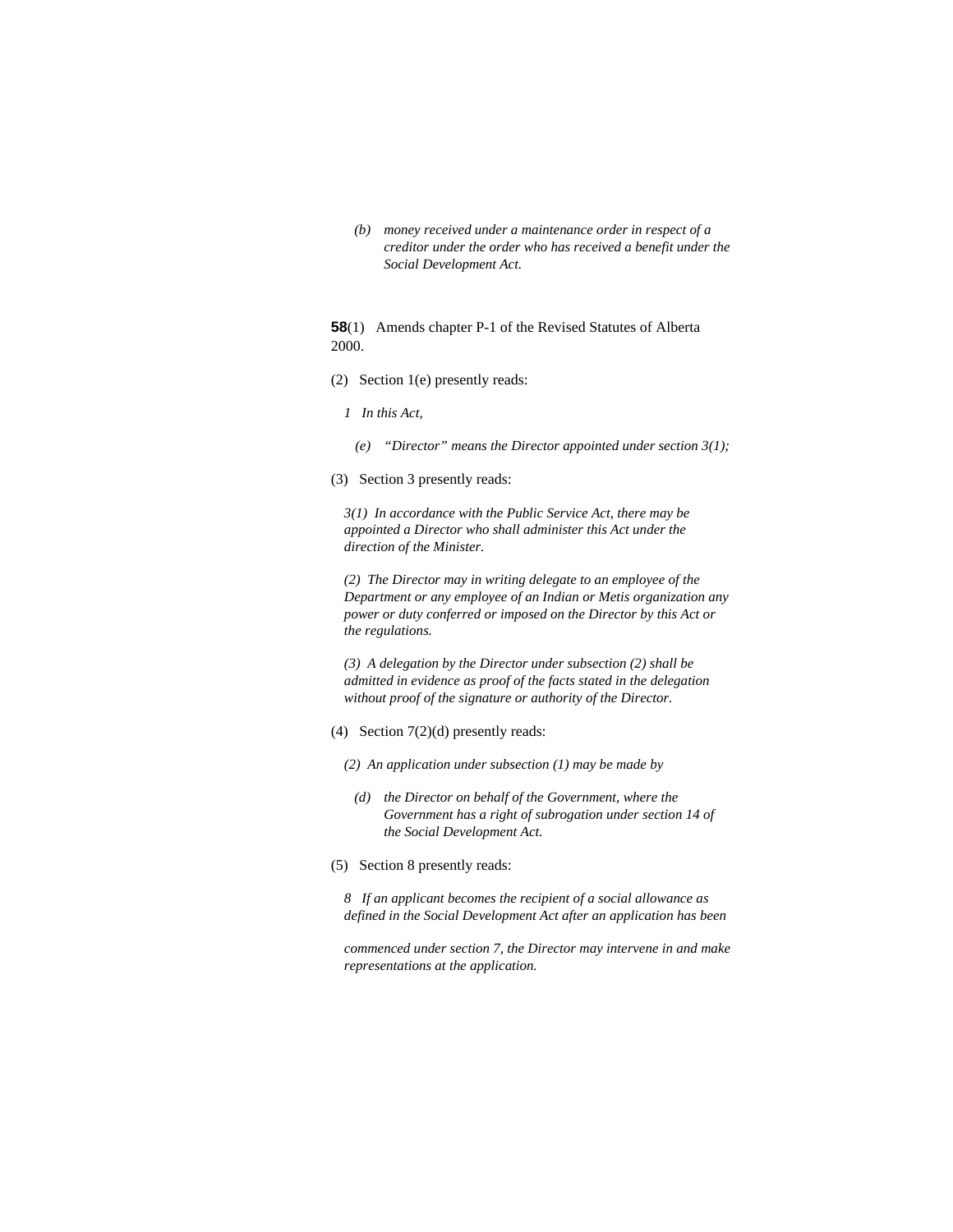### (6) Section 18(1)(e) presently reads:

*18(1) An application to vary or terminate an order or a filed agreement may be made to the Court by* 

 *(e) the Director on behalf of the Government, where the Government has a right of subrogation under section 14 of the Social Development Act.* 

**59**(1) Amends chapter W-7 of the Revised Statutes of Alberta 2000.

(2) Section 3(2) presently reads:

*(2) A person is eligible to receive a widow's pension if the person satisfies the Minister* 

- *(a) that the person is a widow,*
- *(b) that the person is a Canadian citizen or a permanent resident within the meaning of that term in the Immigration Act (Canada), other than a person whose application for landing has been sponsored,*
- *(c) that the person is ordinarily resident in Alberta,*
- *(d) that the person is 55 years of age or older but less than 65 years of age,*
- *(e) that the person's income, other than income exempted under the regulations, is less than the maximum amount prescribed in the regulations, and*
- *(f) that the person otherwise fulfils the requirements of this Act and the regulations.*
- (3) Section 4(3) presently reads:

*(3) A person who receives a widow's pension shall forthwith give the Minister notice in writing of any change in income, marital status or type or place of residence that affects the person's eligibility for the pension or the amount of the pension.*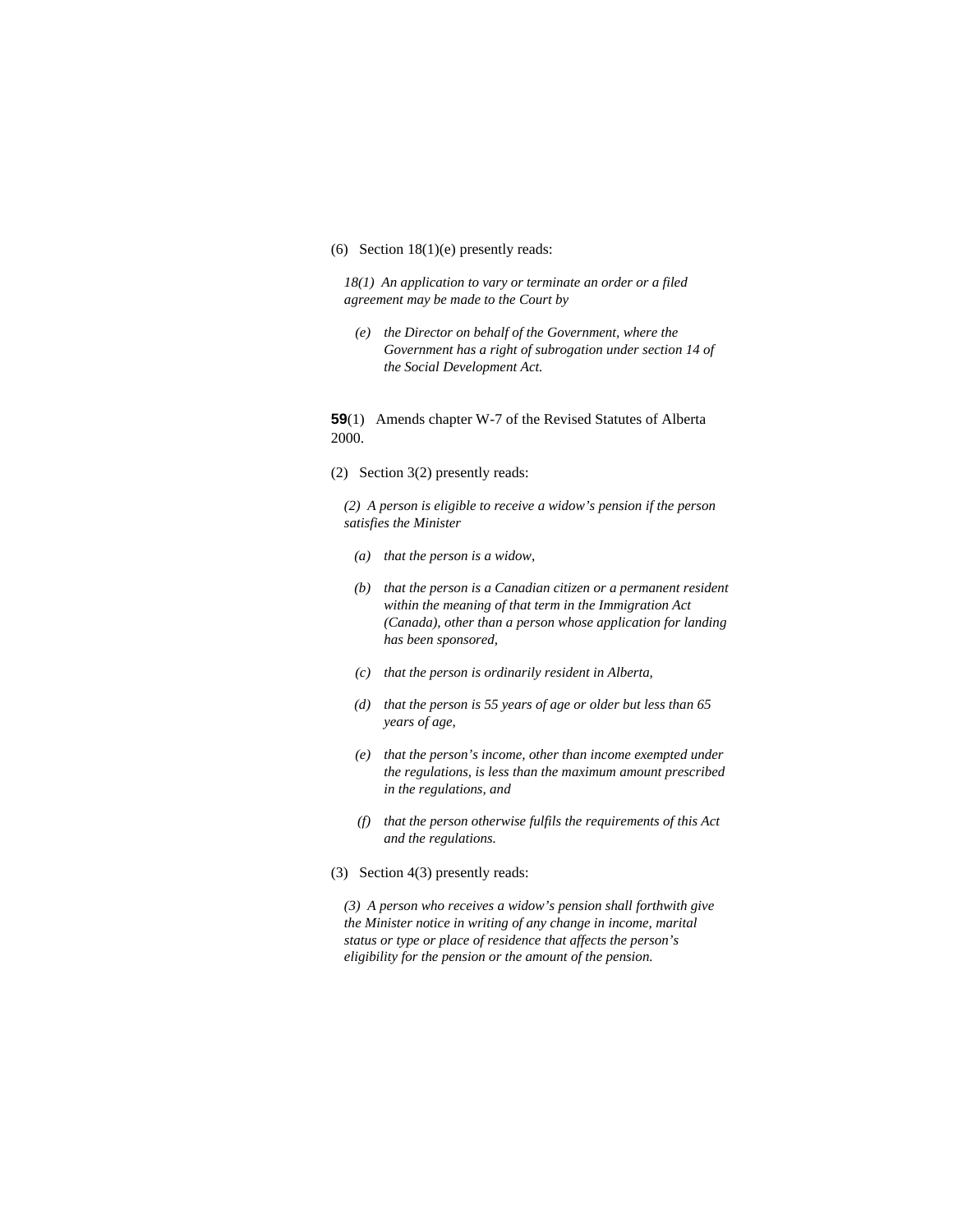### (4) Section 5(a) presently reads:

#### *5 The Minister may*

- *(a) alter the amount of a widow's pension or suspend or discontinue a widow's pension if the Minister is satisfied that* 
	- *(i) the person receiving it* 
		- *(A) fails to provide information or provides incomplete or false information required to determine the person's eligibility for a pension or the amount of a pension, either at the time of making application or after that time, or*
		- *(B) fails to realize or collect income to which the person is entitled, or*
	- *(ii) the income of the person receiving the pension has changed so as to alter the person's eligibility for the pension or the amount of it;*
- (5) Section 6 presently reads:

*6(1) Where a person receives a widow's pension for which the person is not eligible or receives an overpayment on a widow's pension, the pension or the overpayment, as the case may be, is a debt owing to the Crown and may be recovered in the same way as if it were an overpayment as defined in the Income Support Recovery Act, and Part 3 of that Act applies.* 

*(2) If a person receives a widow's pension for which the person is not eligible, or an overpayment on a widow's pension, creating a debt under subsection (1) in an amount not exceeding \$1000, then* 

- *(a) if the person is receiving funds under the Social Development Act, section 17 of the Social Development Act applies to the repayment of the widow's pension for which the person is not eligible or the overpayment as if that pension or overpayment were a social allowance under that Act, or*
- *(b) if the person is not receiving funds under the Social Development Act, the Minister may deduct from further widow's pension payments for which the person is otherwise*